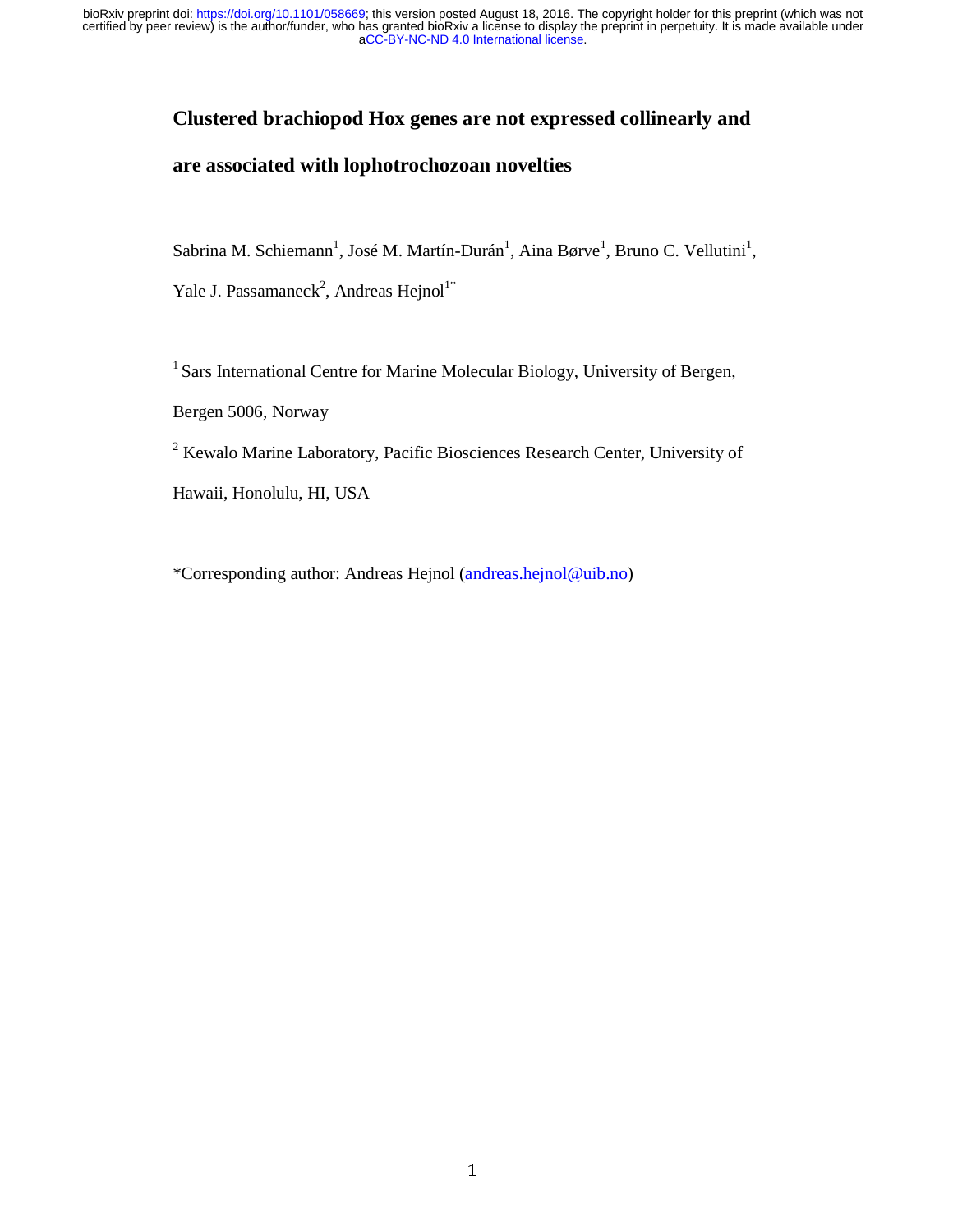## **Abstract**

Temporal collinearity is often regarded as the force preserving Hox clusters in vertebrate genomes. Studies that combine genomic and gene expression data in invertebrates would allow generalizing this observation across all animals, but are scarce, particularly within Lophotrochozoa (e.g., snails and segmented worms). Here, we use two brachiopod species –*Terebratalia transversa*, *Novocrania anomala*– to characterize the complement, cluster and expression of their Hox genes. *T. transversa* has an ordered, split cluster with ten genes (*lab*, *pb*, *Hox3*, *dfd*, *scr*, *lox5*, *antp*, *lox4*, *post2*, *post1*), while *N. anomala* has nine (missing *post1*). Our *in situ*  hybridization, qPCR and stage specific transcriptomic analyses show that brachiopod Hox genes are neither strictly temporally nor spatially collinear; only *pb* (in *T. transversa*), *Hox3* and *dfd* (in both brachiopods) show staggered mesodermal expression. The spatial expression of the Hox genes in both brachiopod species correlates with their morphology and demonstrates cooption of Hox genes in the chaetae and shell fields, two major lophotrochozoan morphological novelties. The shared and specific expression of a subset of Hox genes, *Arx* and *Zic* orthologs in chaetae and shell-fields between brachiopods, mollusks, and annelids supports the deep conservation of the molecular basis forming these lophotrochozoan hallmarks. Our findings challenge that collinearity alone preserves lophotrochozoan Hox clusters, indicating that additional genomic traits need to be considered in understanding Hox evolution.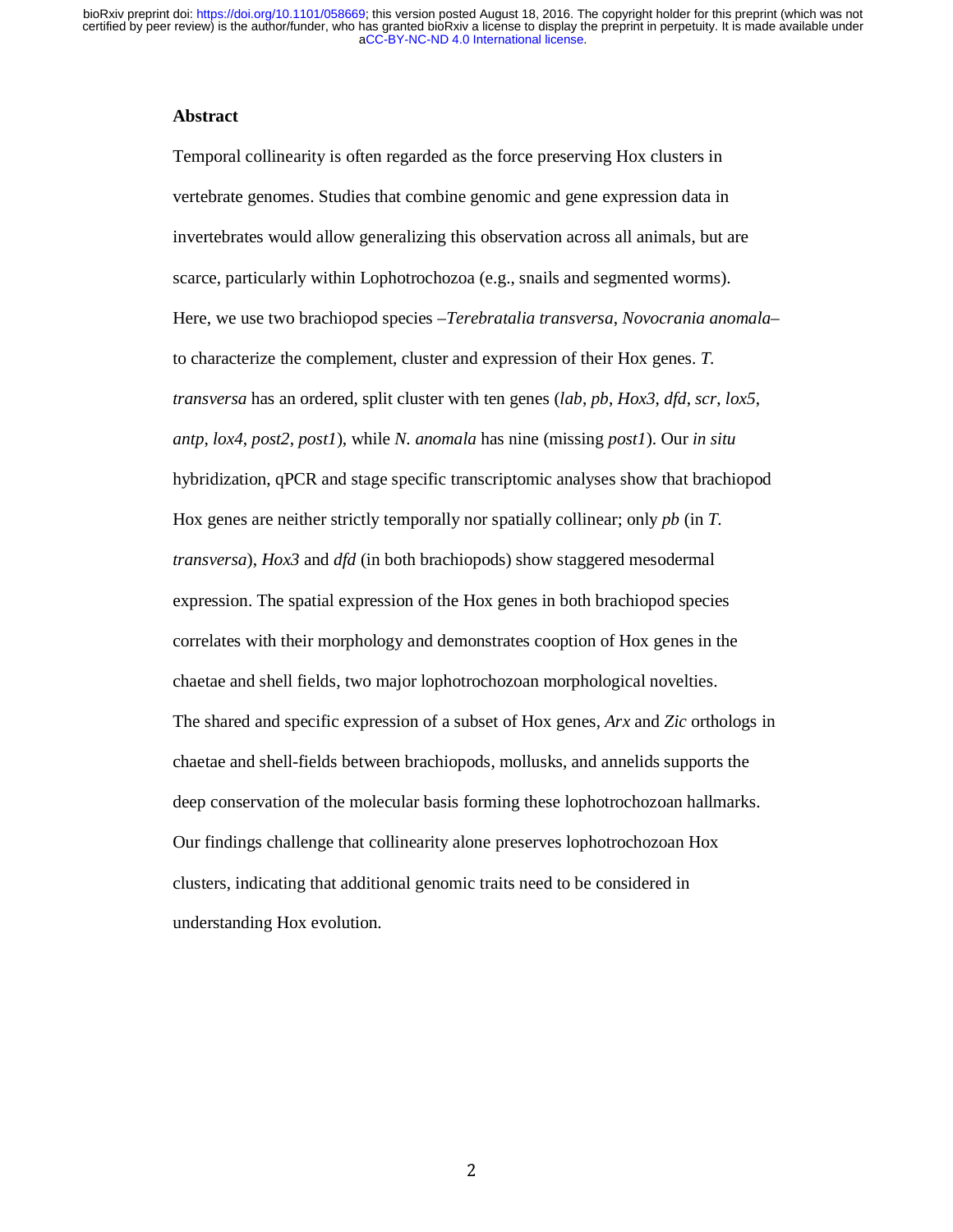## **Introduction**

Hox genes are transcription factors that bind to regulatory regions via a helix-turnhelix domain to enhance or suppress gene transcription [1, 2]. Hox genes were initially described in the fruit fly *Drosophila melanogaster* [3, 4] and later on in vertebrates [5-7] and the nematode *Caenorhabditis elegans* [8]. In all these organisms, Hox genes were shown to provide a spatial coordinate system for cells along the anterior-posterior axis [9]. Remarkably, the Hox genes of these organisms are clustered in their genomes and exhibit a staggered spatial [3] and temporal [10, 11] expression during embryogenesis that corresponds to their genomic arrangement [3, 12, 13]. These features were used to classify Hox genes in four major orthologous groups –anterior, Hox3, central and posterior Hox genes– and were proposed to be ancestral attributes to all bilaterally symmetrical animals [1, 13, 14].

However, the study of the genomic arrangements and expression patterns of Hox genes in a broader phylogenetic context has revealed multiple deviations from that evolutionary scenario. Hox genes are prone to gains [15-17] and losses [18-21], and their arrangement in a cluster can be interrupted, or even completely disintegrated [22-25]. Furthermore, the collinear character of the Hox gene expression can fade temporally [24, 26, 27] and/or spatially [28]. Hox genes have also diversified their roles during development, extending beyond providing spatial information [29]. In many bilaterian embryos, Hox genes are expressed during early development, well before the primary body axis is patterned [26, 30-32]. They are also involved in patterning different tissues [33] and have been often recruited for the evolution and development of novel morphological traits, such as vertebrate limbs [34, 35], cephalopod funnels and arms [28], and beetle horns [36].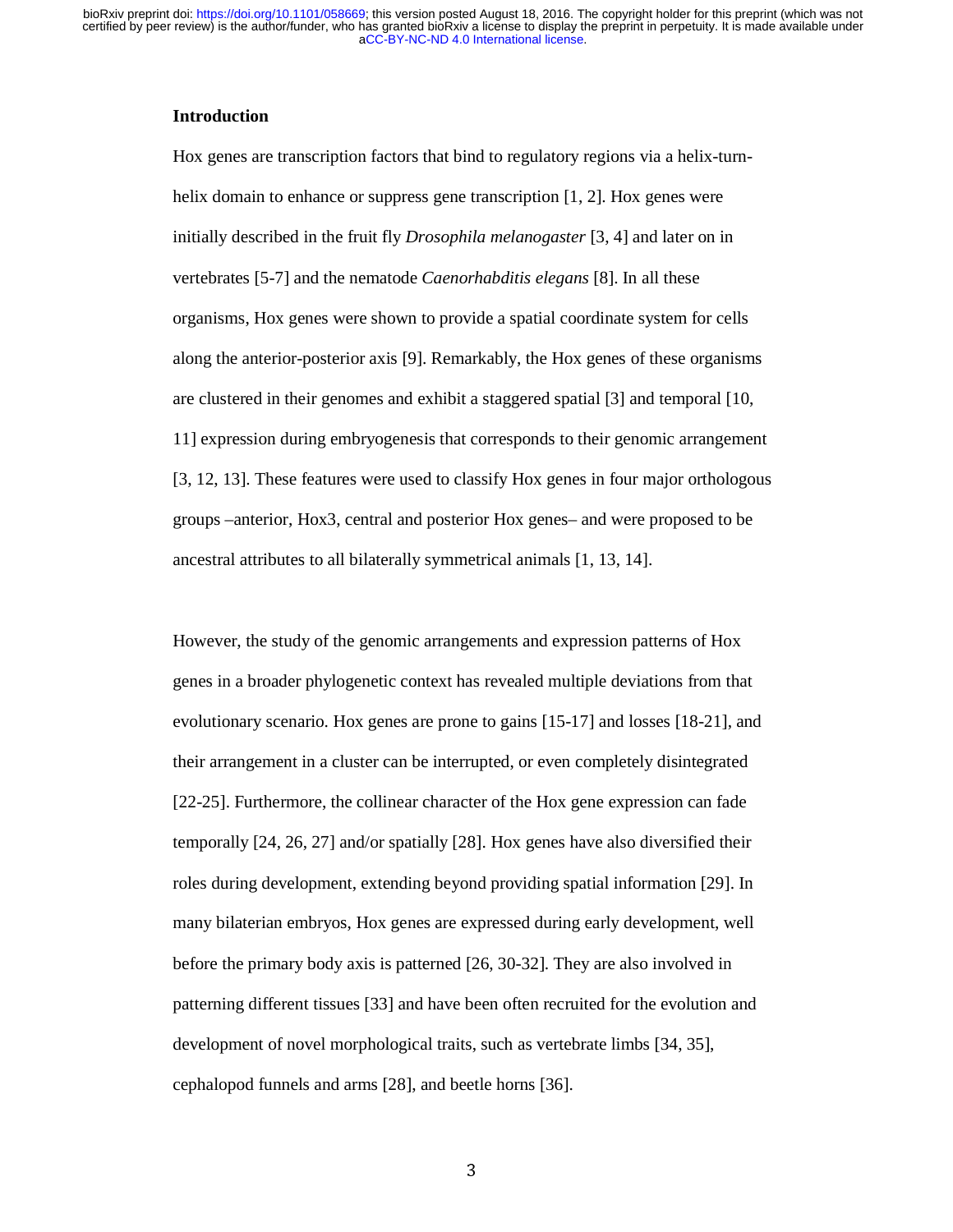It is thus not surprising that Hox genes show diverse arrangements regarding their genomic organization and expression profiles in the Spiralia [37], a major animal clade that includes a high disparity of developmental strategies and body organizations [38-42]. A striking example is the bdelloid rotifer *Adineta vaga,* which belongs to the Gnathifera, the possible sister group to all remaining Spiralia [41, 42]. As a result of their reduced tetraploidy, its Hox complement includes 24 genes, albeit it lacks posterior Hox genes and a Hox cluster [43]. The freshwater flatworms *Macrostomum lignano* and *Schmidtea mediterranea* also lack a Hox cluster [44, 45] and parasitic flatworms have undergone extensive Hox gene losses, likely associated with their particular life style [21]. Interestingly, the limpet mollusk *Lottia gigantea* [16] shows a well-organized Hox cluster. Other mollusks (e.g. the pacific oyster *Crassostrea gigas*) and the segmented annelid *Capitella teleta* exhibit organized split Hox clusters [46, 47]. On the other hand, the cephalopod mollusk *Octopus bimaculiodes* has lost several Hox genes and lacks a Hox cluster [22]; and the clitellate annelids *Helobdella robusta* and *Eisenia fetida* do not show a Hox cluster and have greatly expanded some of the Hox classes [16, 17].

Although Hox gene expression is known for a handful of spiralian species [26, 44, 46, 48-58], the relationship between genomic organization and expression domains is known for only three of them, namely the annelids *C. teleta* and *H. robusta*, and the planarian *S. mediterranea*. Consistent with the lack of a Hox cluster, *H. robusta* and *S. mediterranea* show neither temporal nor spatial collinearity [44, 54-56]. Conversely, *C. teleta*, which has an organized, broken cluster, does exhibit these features [46]. In general, these observations suggest that the presence of collinearity –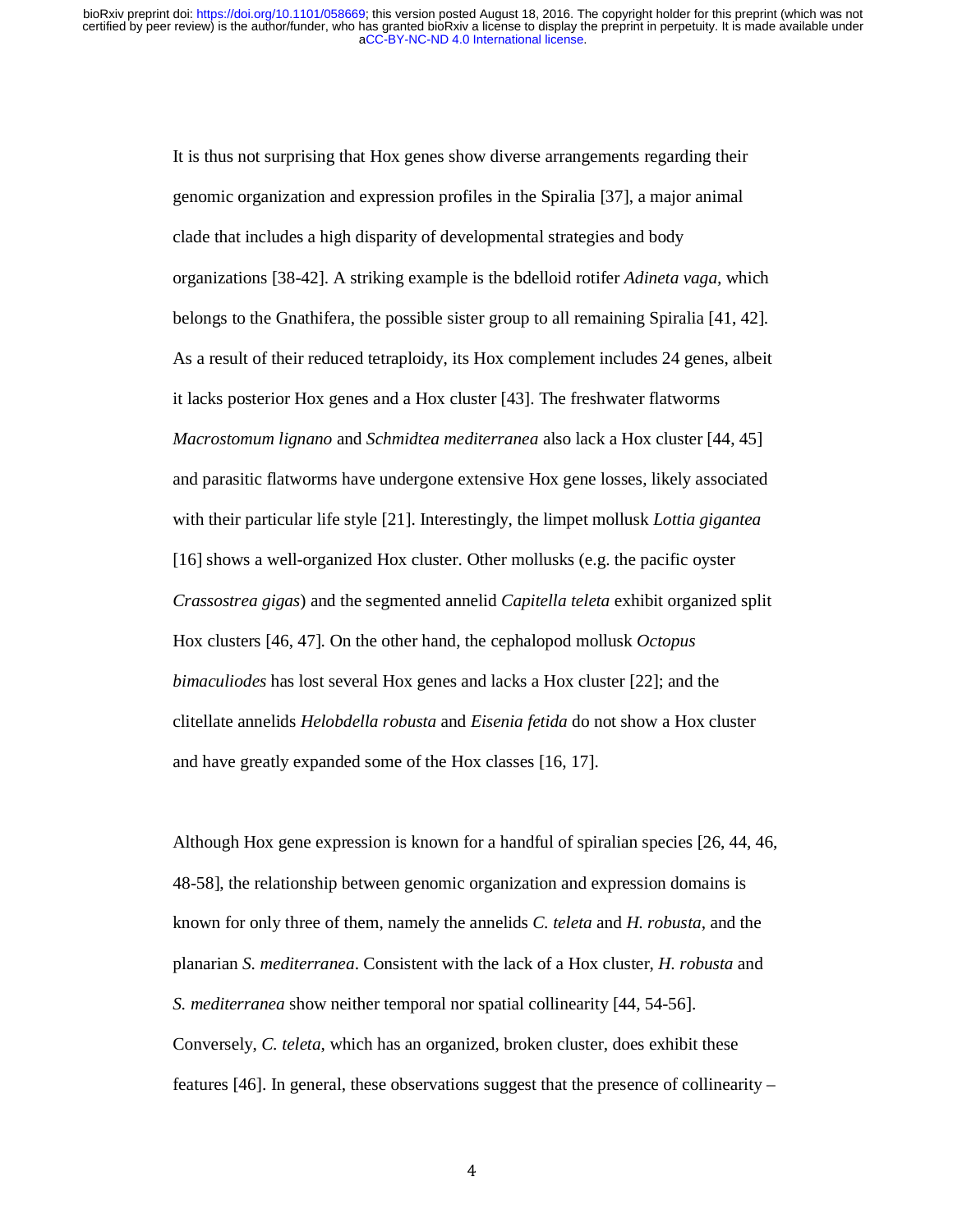in particular, temporal collinearity– could be associated with the retention of a more or less intact spiralian Hox cluster, as it seems the case for the vertebrate cluster [14, 23, 59, 60]. However, more studies combining genomic and expression information, and including the vast spiralian morphological diversity, are essential to draw robust conclusions about Hox gene evolution and regulation in Spiralia and Metazoa [61]. These studies would also allow to test if hypotheses about the correlation between collinearity and cluster organization as observed in deuterostomes [23] stand true for protostomes.

Here, we present a comprehensive study of the genomic arrangement and expression of Hox genes in Brachiopoda, a lineage of the Spiralia whose origins date back to the Lower Cambrian [62]. Brachiopods are marine, sessile, filter-feeding animals. They are protected by two dorsoventral mineralized shells and reproduce by external fertilization, often developing through an intermediate, free-living larval stage [63]. In this study, we use two brachiopod species –the 'articulate' *Terebratalia transversa* and the 'inarticulate' *Novocrania anomala*– that respectively belong to the two major brachiopod lineages, thus allowing the reconstruction of putative ancestral characters for Brachiopoda as a whole (Figure 1A). By transcriptomic and genomic sequencing we demonstrate that the Hox complement consists of ten Hox genes in *T. transversa* and nine in *N. anomala*. In addition, the ten *Hox* genes of *T. transversa* are ordered in a split Hox cluster that differs from the genomic arrangement reported for the brachiopod *Lingula anatina* [personal communication, Luo and 64]. We show that Hox gene expression is restricted to the 'trunk' region of the larva, and is overall neither temporally nor spatially collinear. However, the genes *pb* (only in *T. transversa*), *Hox3* and *dfd* show spatially collinear expression in the mesoderm of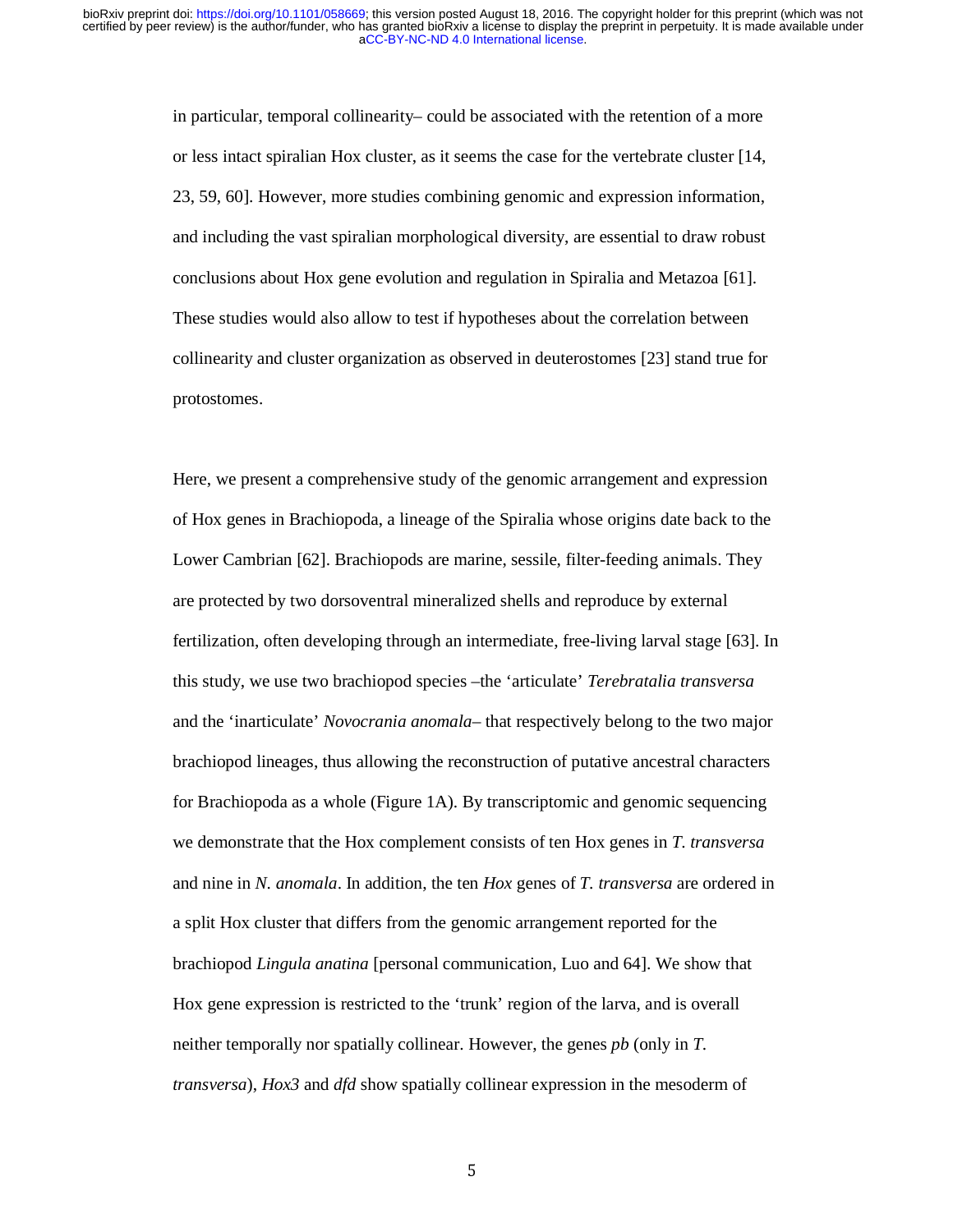both brachiopod species. Additionally, the Hox genes *lab*, *scr*, *antp* and *post1* appear to be associated with the development of two brachiopod features: the chaetae and the shell-forming epithelium. Altogether, our findings demonstrate that the presence of a split Hox cluster in the Brachiopoda is likely not associated with a temporally collinear expression of Hox genes, which differs from the hypothesized correlation between temporal collinearity and the retention of the vertebrate Hox cluster [14, 23, 59, 60] and suggests that alternative/additional genomic forces might shape Hox clusters during spiralian evolution, such as low genomic rearrangement frequency.

## **Results**

#### *The* **Hox** *gene complement of* **T. transversa** *and* **N. anomala**

Transcriptomic and genomic searches resulted in the identification of ten Hox genes in *T. transversa*. In the brachiopod *N. anomala*, we identified seven Hox genes in the transcriptome and two additional fragments corresponding to a Hox homeodomain in the draft genome assembly. Attempts to amplify and extend these two genomic sequences in the embryonic and larval transcriptome of *N. anomala* failed, suggesting that these two Hox genes might be expressed only during metamorphosis and/or in the adult brachiopod. Maximum likelihood orthology analyses resolved the identity of the retrieved Hox genes (Figure supplementary 1). The ten Hox genes of *T. transversa* were orthologous to *labial* (*lab*), *proboscipedia* (*pb*), *Hox3*, *deformed* (*dfd*), *sex combs reduced* (*scr*), *lox5*, *antennapedia* (*antp*), *lox4*, *post2* and *post1*. The nine Hox genes identified in *N. anomala* corresponded to *lab*, *pb*, *Hox3*, *dfd*, *scr*, *lox5*, *antp*, *lox4*, and *post2*.

#### *Genomic organization of* **Hox** *genes in* **T. transversa** *and* **N. anomala**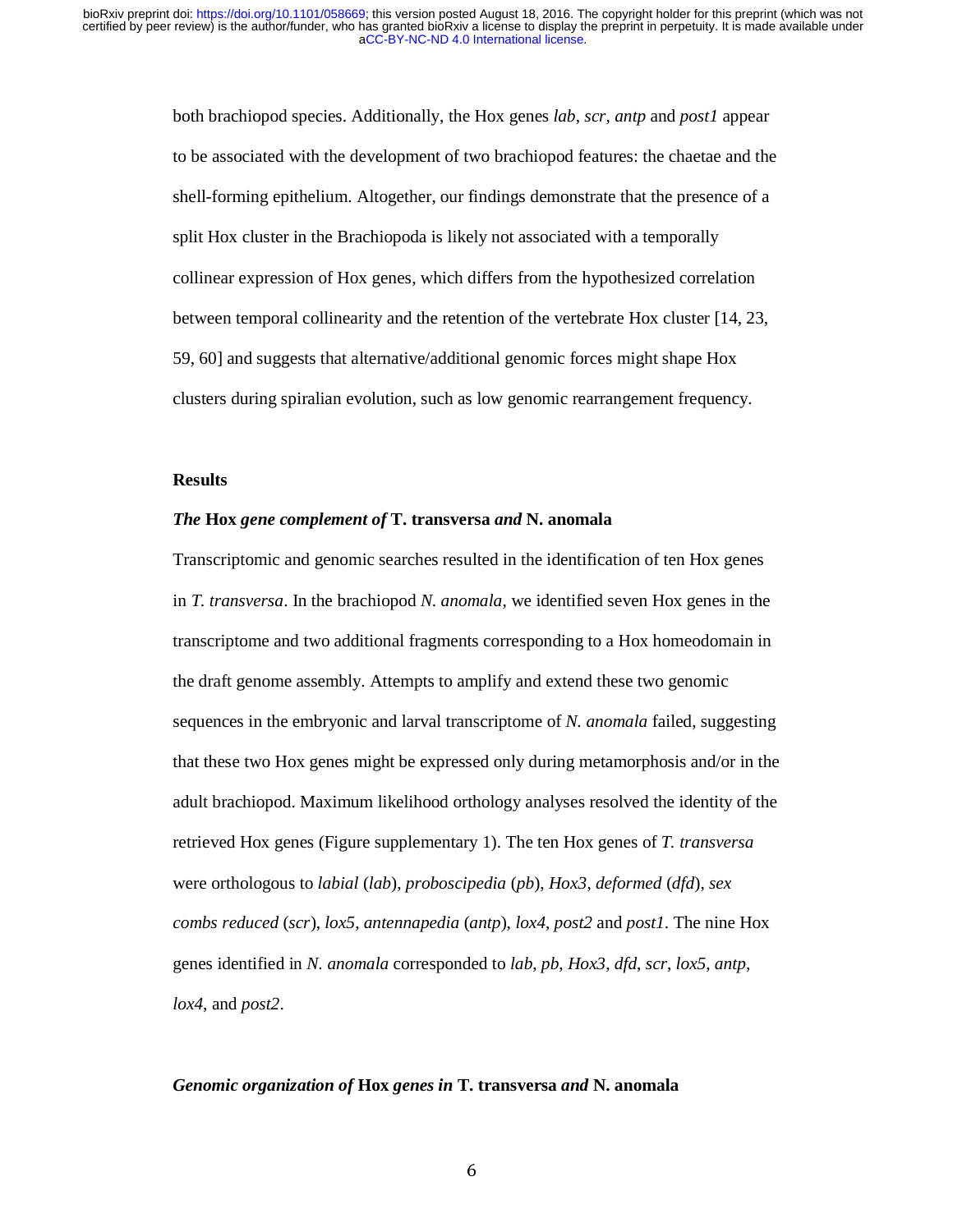We used the draft assemblies of *T. transversa* and *N. anomala* genomes to investigate the genomic arrangement of their Hox genes. In *T. transversa*, we identified three scaffolds containing Hox genes (Figure 1B). Scaffold A spanned 81.7 kb and contained *lab* and *pb* in a genomic region of 15.4 kb, flanked by other genes with no known linkage to the Hox cluster in other animals. Scaffold B was the longest (284.8 kb) and included *Hox3*, *dfd*, *scr*, *lox5*, *antp*, *lox4* and *post2*, in this order (Figure 1B) including the micro RNA *mir-10* between *dfd* and *scr*. As in scaffold A, other genes flanked the Hox genes, which occupied a genomic region of 76.2 kb. Finally, *post1* aligned to various short scaffolds. We could not recover any genomic linkage between the identified Hox genes in *N. anomala* due to the low contiguity (N50 of 3.5 kb) of the draft genome assembly. Altogether, these data demonstrate that *T. transversa* has a split Hox cluster broken into three sub-clusters, each of them with an organized arrangement. Importantly, the potential genomic disposition of these three subclusters is similar to that observed in other spiralians, such as *C. teleta* and *L. gigantea* (Figure 1C), which suggests that the lineage leading to the brachiopod *L. anatina* experienced genomic rearrangements that modified the ordered and linkage of the Hox genes.

#### **Hox** *gene expression in* **T. transversa**

To investigate the presence of temporal and/or spatial collinearity in the expression of the clustered Hox genes in *T. transversa*, we first performed whole-mount *in situ* hybridizations in embryos from blastula to late, competent larval stages (Figure 2).

## *Anterior Hox genes*

The anterior Hox gene *lab* was first detected in the mid gastrula stage in two faint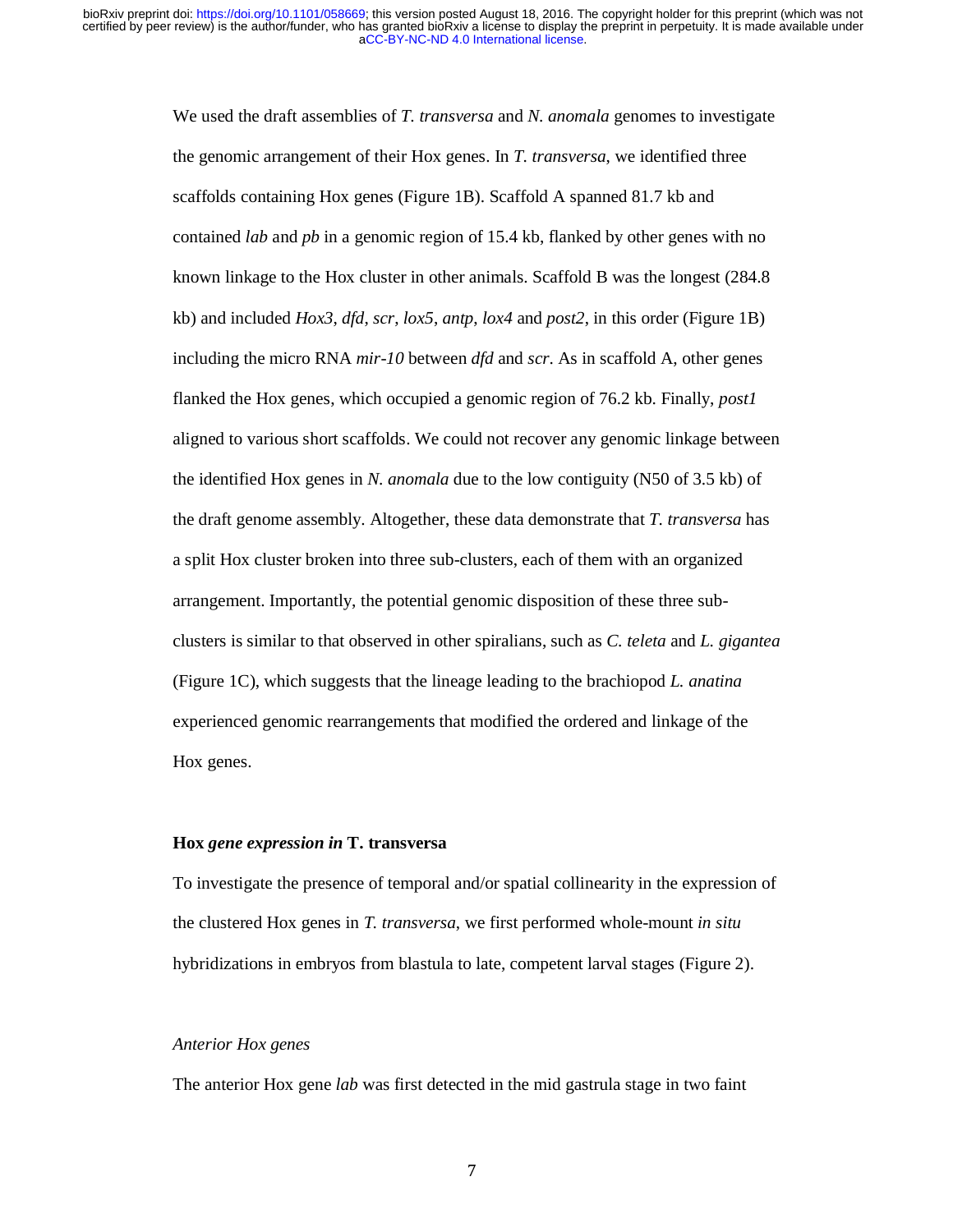bilaterally symmetrical dorsal ectodermal domains (Figure 2Ad, Ae). In late gastrulae, *lab* expression consisted of four dorsal ectodermal clusters that corresponded to the position where the chaetae sacs form (Figure 2Af, Ag). In early larva, the expression was strong and broad in the mantle lobe (Figure 2Ah, Ai), and in late larvae it became restricted to a few mantle cells adjacent to the chaetae sacs (Figure 2Ij, Ik). These cells do not co-localize with tropomyosin, which labels the muscular mesoderm of the larva (Figure 3A). This suggests that *lab* expressing cells are likely ectodermal, although we cannot exclude localization in non-muscular mesodermal derivates.

The Hox gene *pb* was first detected asymmetrically on one lateral of the ectoderm of the early gastrula (Figure 2Bb, Bc). In the mid gastrula, the ectodermal domain located dorsally and extended as a transversal stripe (Figure 2Bd, Be). Remarkably, this domain disappeared in late gastrula embryos, where *pb* was detected in the anterior mantle mesoderm (Figure 2Bf, Bg). This expression was kept in the early and late larva (Figure 2Bh–Bk; Figure 3B)

## *Hox3*

The gene *Hox3* was detected already in blastula embryos in a circle of asymmetric intensity around the gastral plate (Figure  $2Ca$ ). In early gastrulae, Hox3 is restricted to one half of the vegetal one, which is the prospective posterior side (Figure 2Cb, Cc). With axial elongation, *Hox3* becomes expressed in the anterior mantle mesoderm and in the ventral ectoderm limiting the apical and mantle lobe (Figure 2Cd, Ce). This expression is maintained in late gastrula stages and in the early larva (Figure 2Cf–Ci). In the late larva, *Hox3* is detected in part of ventral, internal mantle ectoderm and in the most anterior part of the pedicle mesoderm (Figure 2Cj, Ck; Figure 3C)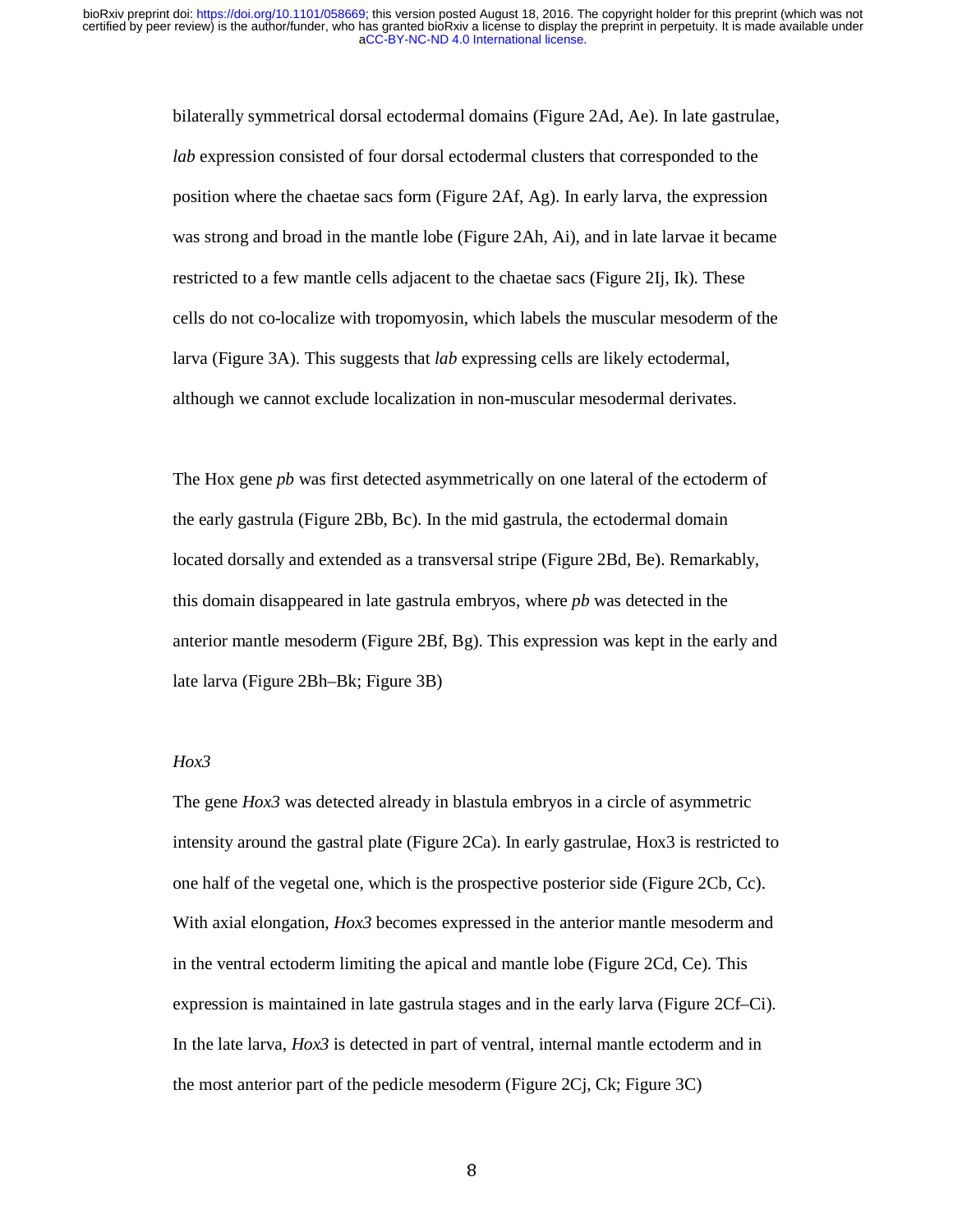## *Central Hox genes*

The Hox gene *dfd* was asymmetrically expressed on one side of the vegetal pole of the early gastrula of *T. transversa* (Figure 2Db, Dc). This expression was maintained in the mid gastrula, and corresponded to the most posterior region of the embryo (Figure 2Dd, De). In the late gastrula, *dfd* becomes strongly expressed in the posterior mesoderm (Figure 2Df, Dg). In the early larva, the expression remained in the pedicle mesoderm, but new domains in the posterior ectoderm and in the anterior, ventral pedicle ectoderm appear (Figure 2Dh, Di). These expression domains are also observed in the late larva (Figure 2Dj, Dk; Figure 3D).

The central Hox gene *scr* was first expressed in the medial dorsal ectoderm of the mid gastrula (Figure 2Ed, Ee). In late gastrula stages, the expression expanded towards the ventral side, forming a ring (Figure 2Ef, Eg). In the early larva, *scr* was detected in a ring encircling the most anterior ectoderm of the pedicle lobe and extending anteriorly on its dorsal side (Figure 2Eh, Ei). With the outgrowth of the mantle lobe in the late larva, the expression became restricted to the periostracum, the internal ectoderm of the mantle lobe that forms the shell (Figure 2Ej, Ek; Figure 3E).

The Hox gene *Lox5* is expressed on one side of the early gastrula (Figure 2Fb, Fc). During axial elongation, the expression became restricted to the most posterior ectoderm of the embryo (Figure 2Fd–Fg). This domain remained constant in larval stages, where it was expressed in the whole posterior ectoderm of the pedicle lobe (Figure 2Fh–Fk).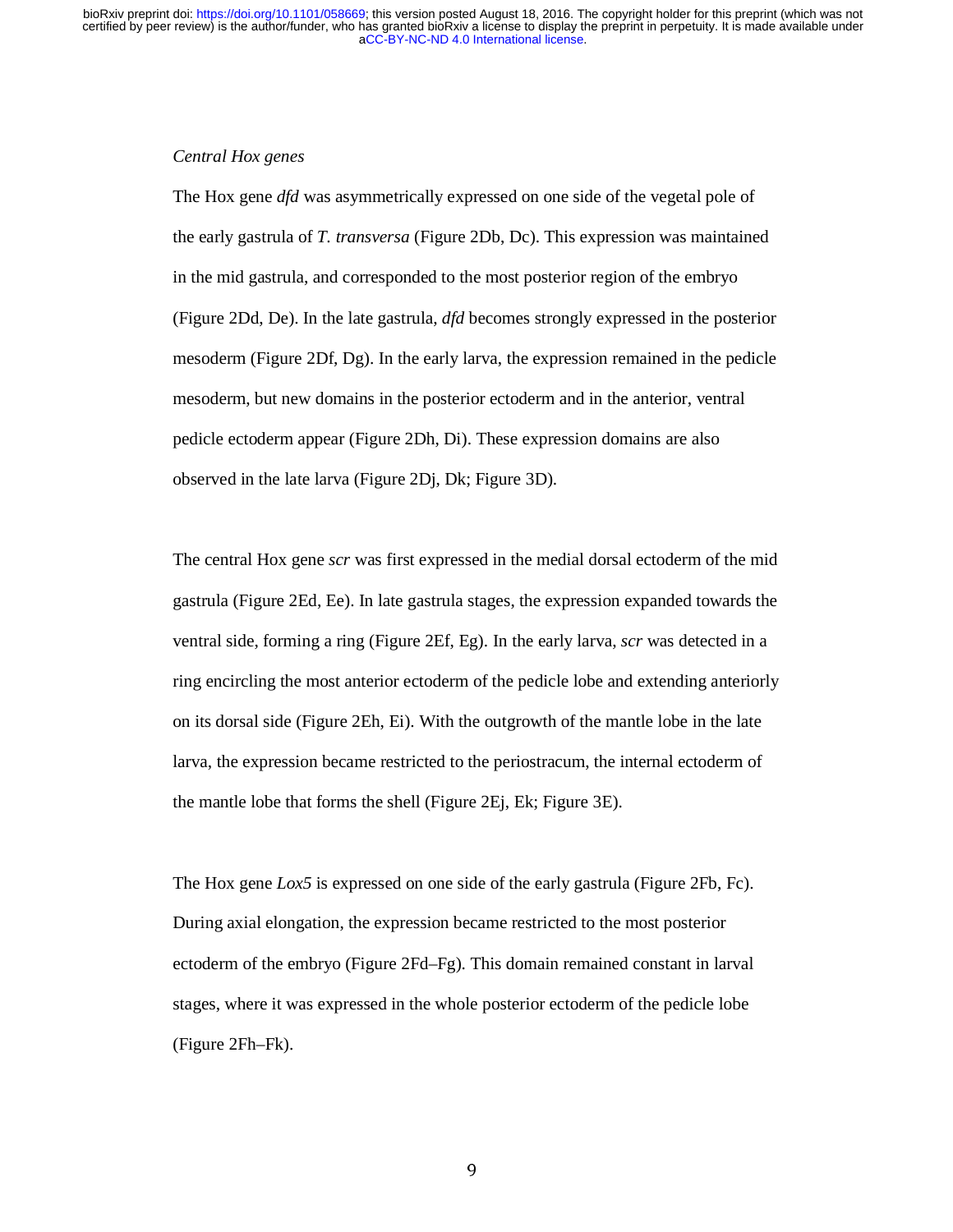The *antp* gene is weakly detected at the mid gastrula stage, in one posterior ectodermal domain and one dorsal ectodermal patch (Figure 2Gd, Ge). In the late gastrula, the posterior expression is maintained and the dorsal domain extends ventrally, encircling the embryo (Figure 2Gf, Gg). These two domains remained in the larvae: the ectodermal anterior-most, ring-like domain localized to the periostracum, and the posterior domain limited to the most posterior tip of the larva (Figure 2Gh–Gk).

The Hox gene *Lox4* is first detected in the dorsal, posterior end of the late gastrula and early larva (Figure 2Hf–Hi). In the late larva, *Lox4* is expressed dorsally and posteriorly, although it is absent from the most posterior end (Figure 2Hj, Hk).

## *Posterior Hox genes*

The posterior Hox gene *post2* was first detected in mid gastrula stages at the posterior tip of the embryo (Figure 2Id, Ie). This expression was maintained in late gastrulae (Figure 2If, Ig). In early larva, *post2* expression extended anteriorly and occupied the dorso-posterior midline of the pedicle lobe (Figure 2Ih, Ii). In late, competent larvae, *post2* was detected in a T-domain in the dorsal side of the pedicle ectoderm (Figure  $2Ij, lk$ ).

The Hox gene *post1* was transiently detected in late gastrula stages in the four mesodermal chaetae sacs (Figure 2Jf, Jg).

We verified the absence of temporal collinearity in the expression of the Hox genes in *T. transversa* by quantitative real-time PCR and comparative stage-specific RNA-seq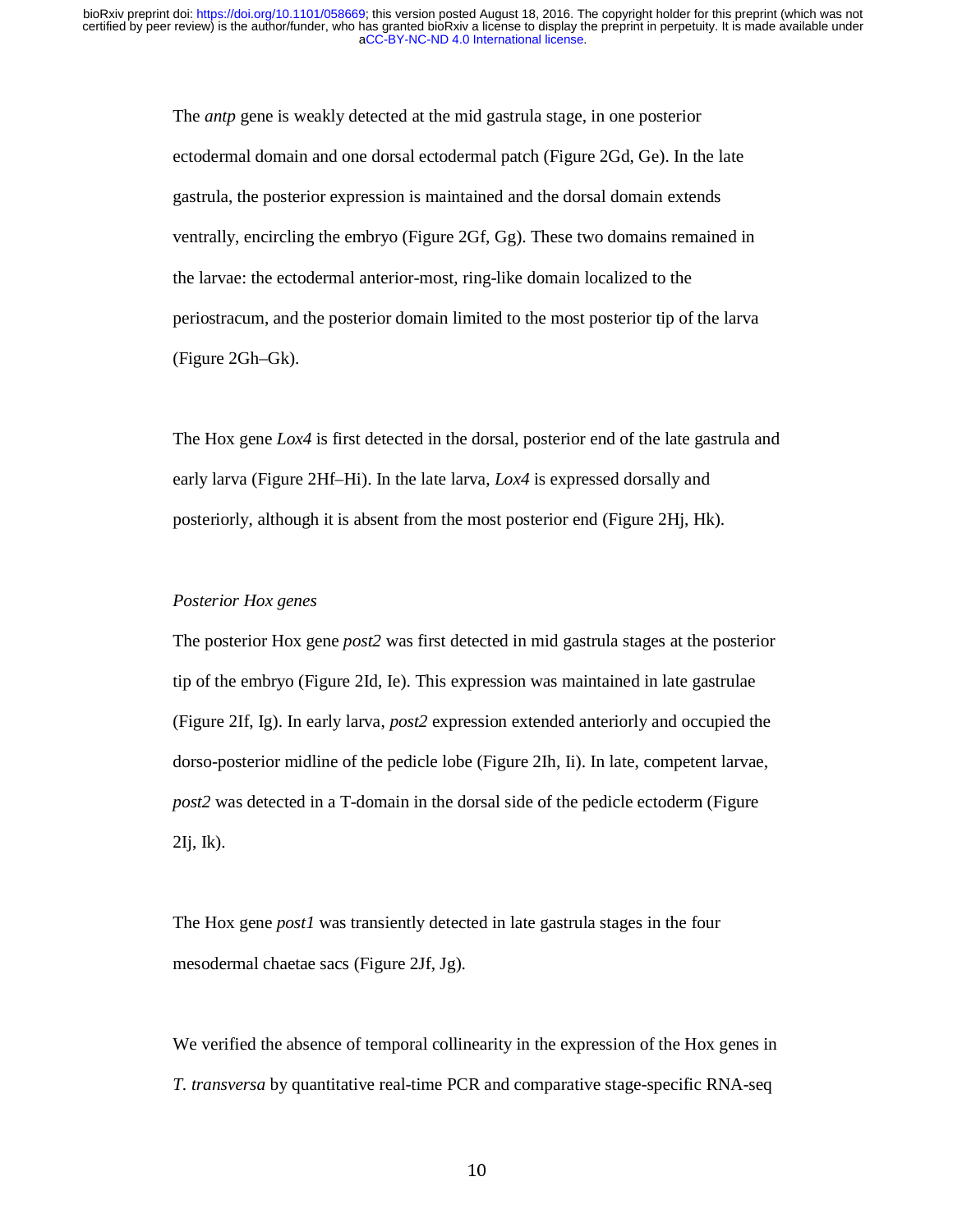data (Figure supplementary 2).

### **Hox** *gene expression in* **N. anomala**

In order to infer potential ancestral Hox expression domains for the Brachiopoda, we investigated the expression of the nine Hox genes of *N. anomala* during embryogenesis and larval stages (Figure 4).

#### *Anterior Hox genes*

The Hox gene *lab* was first detected at the mid gastrula stage in three bilaterally symmetrical ectodermal cell clusters that appear to correlate with the presumptive site of chaetae sac formation (Figure 4Ad, Ae). The expression in the most posterior pair was stronger than in the two most anterior ones. This expression was maintained in the late gastrula (Figure 4Af, Ag). In larval stages, *lab* was detected in the two most anterior chaetae sacs of the mantle lobe (Figure 4Ah, Ai), expression that fainted in late larvae (Figure 4Aj, Ak).

The Hox gene *pb* was asymmetrically expressed already at blastula stages, in the region that putatively will rise to the most posterior body regions (Figure 4Ba). With the onset of gastrulation, the expression of *pb* extended around the vegetal pole, almost encircling the whole blastoporal rim (Figure 4Bb, Bc). During axial elongation, *pb* was first broadly expressed in the region that forms the mantle lobe (Figure 4Bd, Be) and later on the ventral mantle ectoderm of the late gastrula (Figure 4Bf, Bg). In early larvae, *pb* was detected in the anterior ventral mantle ectoderm (Figure 4Bh, Bi). This domain was not detected in late, competent larvae (Figure 4Bj, Bk).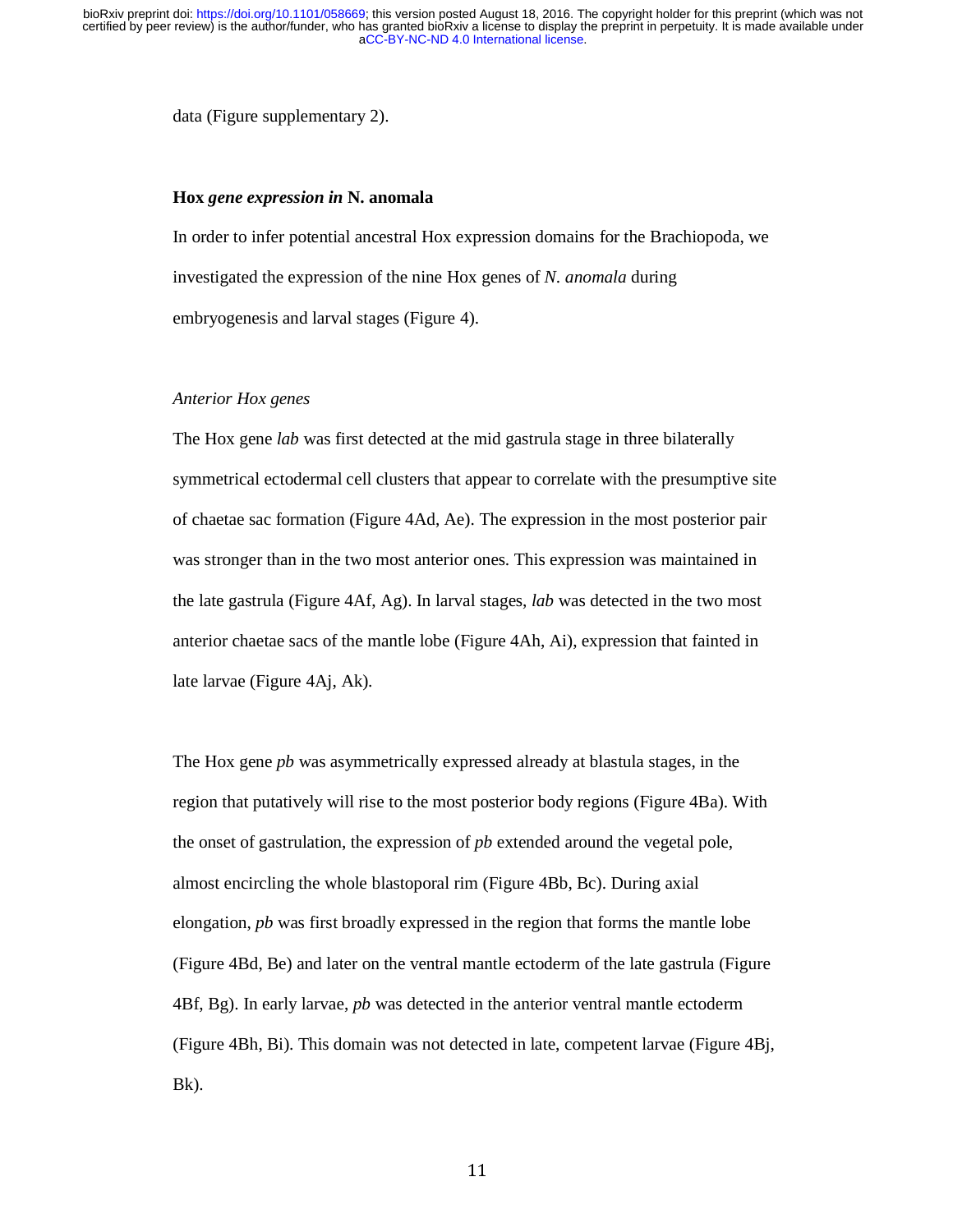## *Hox3*

The Hox gene *Hox3* was asymmetrically detected around half of the vegetal pole of the early gastrulae (Figure 4Cb, Cc). In mid gastrulae, the expression almost encircled the whole posterior area and the blastoporal rim (Figure 4Cd). In addition, a domain in the mid-posterior mesoderm became evident (Figure 4Ce). By the end of the axial elongation, *Hox3* was strongly expressed in the posterior mesoderm and weakly in the ventral posterior mantle ectoderm (Figure 4Cf, Cg). Noticeably, the posterior most ectoderm did not show expression of *Hox3*. This expression pattern was maintained in early and late larval stages (Figure 4Ch–Ck).

## *Central Hox genes*

The central Hox gene *dfd* was first detected in the posterior ectodermal tip of mid gastrulae (Figure 4Dd, De). In late gastrula stages, *dfd* was expressed in the posterior ectodermal end (Figure 4Df) and in the posterior mesoderm (Figure 4Dg). Early larvae showed expression of *dfd* in the posterior mesoderm and posterior mantle ectoderm (Figure 4Dh, Di). This expression remained in late larvae, although the most posterior ectodermal end was devoid of expression (Figure 4Dj, Dk).

The Hox gene *scr* was only detected in late larval stages, in a strong dorsal ectodermal domain (Figure 4Ej, Ek).

The gene *Lox5* was detected asymmetrically around half of the blastoporal rim in early gastrula stages (Figure 4Fb, Fc). During axial elongation, the expression progressively expanded around the blastoporal rim (Figure 4Fd, Fe) and limited to the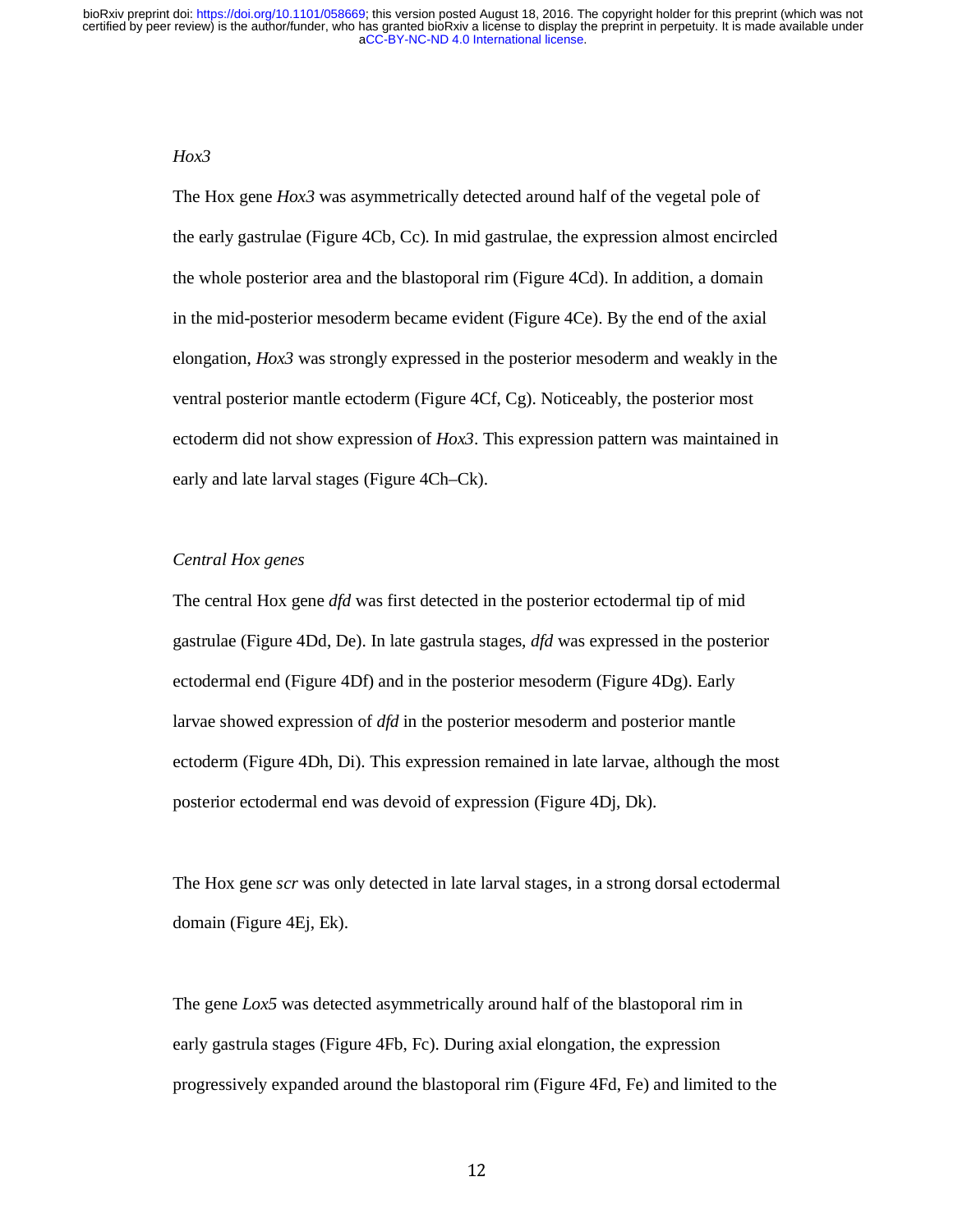ventral midline (Figure 4Ff, Fg). In the larvae, *Lox5* was expressed in the ventral, posterior-most midline (Figure 4Fh–Fk).

The Hox gene *antp* was first expressed asymmetrically in one lateral side of the early gastrula (Figure 4Gj, Gk). In the mid gastrula, *antp* was detected in the dorsal ectodermal mantle in a cross configuration: dorsal midline and the mantle cells closer to the apical-mantle lobe boundary (Figure 4Gd, Ge). In late gastrulae, *antp* was only expressed in a mid-dorsal ectodermal region (Figure 4Gf, Gg). This expression pattern was also observed in early larval stages, although the size of the domain reduced (Figure 4Gh, Gi). In late larvae, antp was detected in a small mid-dorsal patch and a weak ventro-posterior ectodermal domain (Figure 4Gj, Gk).

We could neither identify nor amplify *Lox4* in a transcriptome and cDNA obtained from mixed embryonic and larval stages, suggesting that either it is very transiently and weakly expressed during embryogenesis or it is only expressed in later stages (metamorphosis and adulthood).

#### *Posterior Hox genes*

The only posterior Hox gene present in *N. anomala*, *post2*, could not be amplified in cDNA obtained from mixed embryonic and larval stages, suggesting that it is not expressed –or at least expressed at really low levels– during these stages of the life cycle. The absence of larval expression of *Lox4* and *post2* could be related to the lack of the pedicle lobe of craniiform brachiopod larva, which is a characteristics of the lineage [65, 66].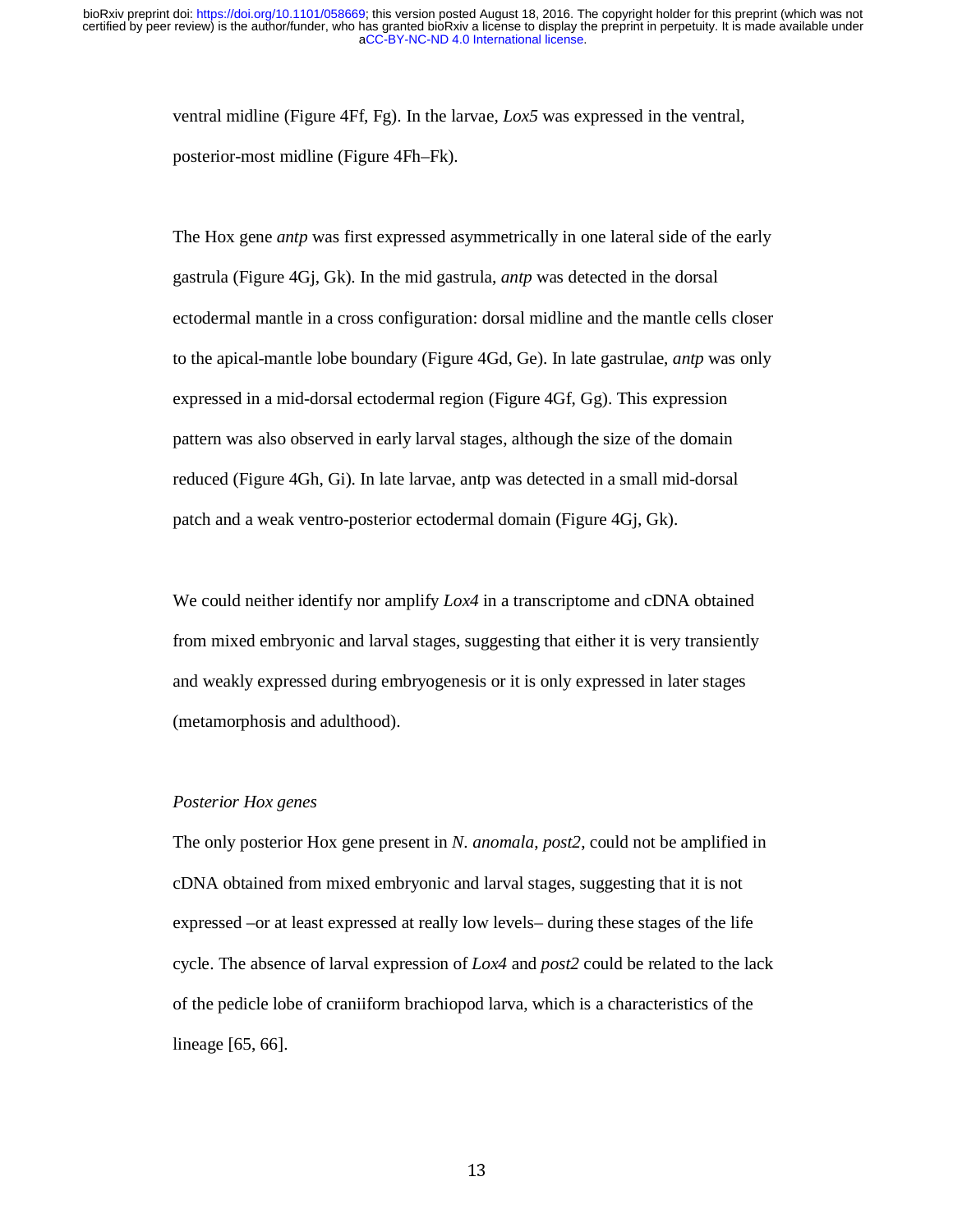## **Discussion**

#### *The brachiopod Hox complement and the evolution of Hox genes in Spiralia*

Our findings on *T. transversa* and *N. anomala* reveal an ancestral brachiopod Hox gene complement consistent with what has been hypothesized to be ancestral for Spiralia and Lophotrochozoa on the basis of degenerate PCR surveys [15, 67-69]. This ancient complement comprises eight Hox genes – *lab*, *pb*, *Hox3*, *Dfd*, *Scr*, *Lox5*, *Lox4* and *Post2* – and has been confirmed by genomic sequencing of representative annelids and mollusks [16, 22, 47], rotifers and platyhelminthes [21, 43-45] and the linguliform brachiopod *L. anatina* [64]. While *T. transversa* and *L. anatina* (N. Satoh and Y.-J. Luo, personal communication) have retained this ancestral Hox complement, *N. anomala* has apparently lost *Post1* (Figure 1).

Our genomic information shows that the Hox cluster of *T. transversa* is split in three parts, with *lab* and *pb* separate from the major cluster and *Post1* also on a separate scaffold (Figure 1B). Overall, the cluster extends over 100 kb, which is significantly shorter than those of other lophotrochozoans, such as *C. teleta* (~345kb) [46] and *L. gigantea* (~455 kb) [16]. Its compact size is related to short intergenic regions and introns, comparable to the situation observed in vertebrate Hox clusters [23]. The order and orientation of the Hox genes in *T. transversa* is preserved and more organized than in the Hox cluster reported for the brachiopod *L. anatina*, which exhibits a genomic rearrangement that placed a portion of the cluster upstream *lab* and in reverse orientation [64]. Indeed, the split Hox clusters reported so far in lophotrochozoan taxa exhibit all different conformations, indicating that lineagespecific genomic events have shaped Hox gene clusters in Spiralia.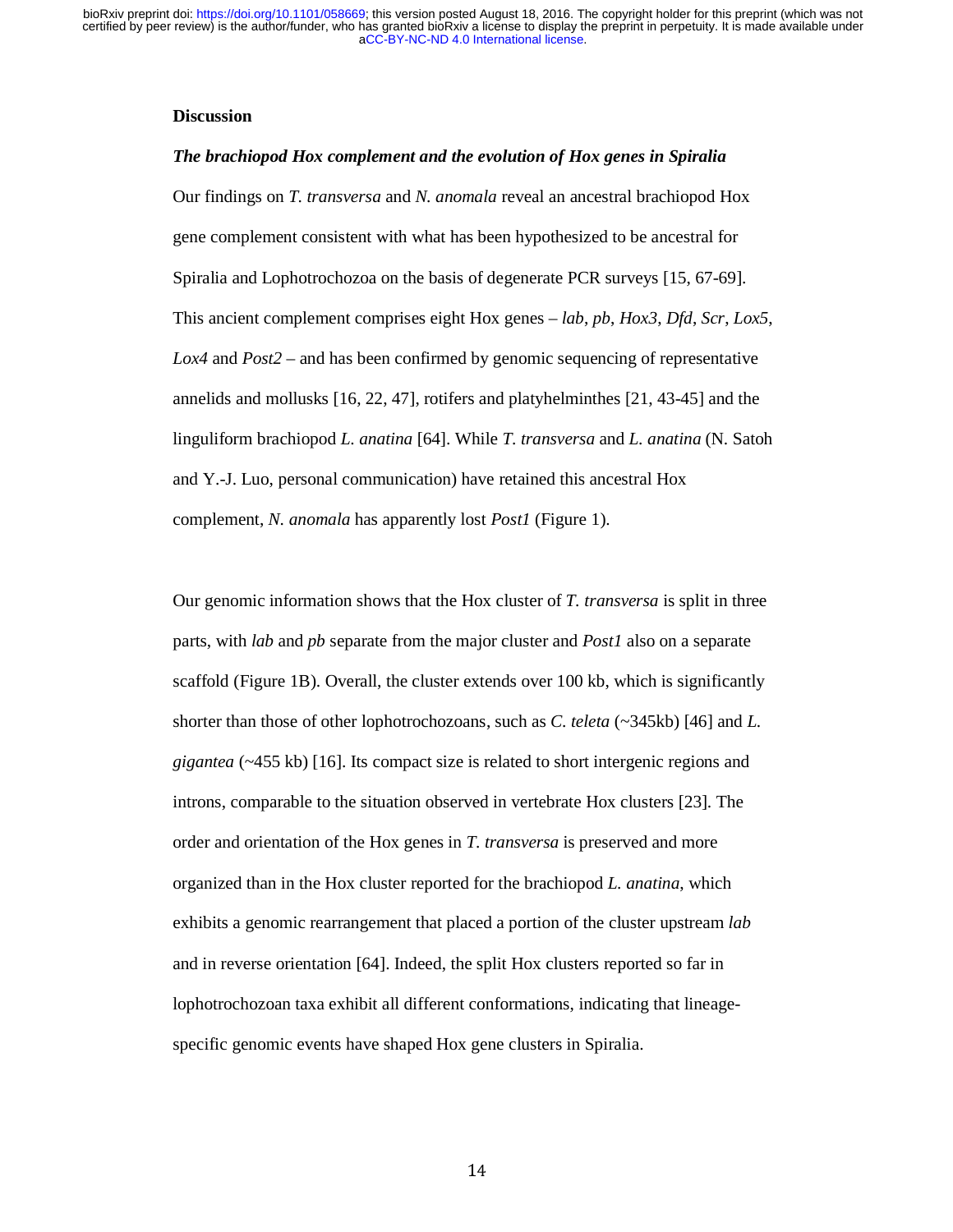# *Non-collinearity of Hox expression in T. transversa despite the presence of a split cluster*

The analysis of Hox clustering in different animal species together with the temporal and spatial expression patterns of their Hox genes grounded the hypotheses that the regulatory elements required for their collinearity –mostly temporal– maintain the clustered organization of the vertebrate Hox genes and possibly other animals [13, 23, 59-61, 70, 71] (Figure supplementary 3). Although there are cases in which spatial collinearity is displayed in the absence of a cluster, as in the appendicularian chordate *O. dioica* [24], all investigated clustered Hox genes show at least one type of collinearity that could account for their genomic organization [23, 61] (Figure 6). Since there are exceptions to the spatial collinearity in vertebrates, for instance *Hoxa2* and *Hoxb2* are expressed more anteriorly than *Hox1* genes in the vertebrate hindbrain [72], temporal collinearity is seen as a manifestation of Hox clustering. But whether temporal collinearity is the agent keeping the cluster together, e.g. through enhancer sharing [73], is still subject of debate.

Within Spiralia, this evolutionary scenario appears to be supported by the staggered temporal and spatial expression of the Hox genes in the split cluster of the annelid *C. teleta* [46]. In the other investigated spiralians, there is only either genomic information (e.g. the mollusks *L. gigantea* and *C. gigas*) or expression analysis (e.g. the mollusks *G. varia*, *Haliotis asinina*) [16, 47, 52, 58]. Most of these gene expression studies have demonstrated coordinated spatial or temporal expression of Hox genes along the anteroposterior axis of the animal [48, 49, 74] or in organ systems, such the nervous system [52, 58]. However, the absence of studies that can reveal a correlation between the expression of Hox genes and their genomic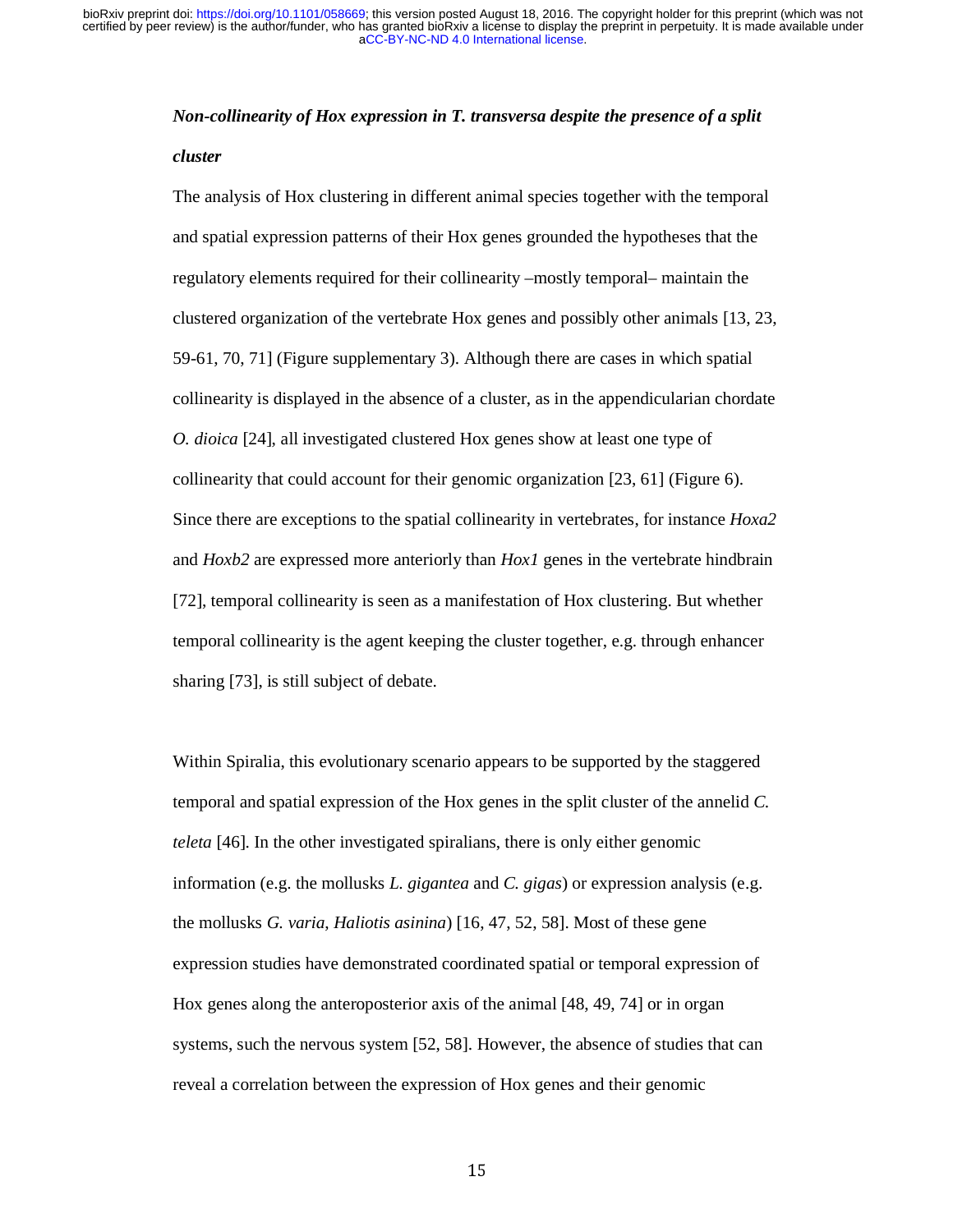organization in these animals hampers the reconstruction of the putative mechanisms that preserve Hox clusters in Lophotrochozoa, and thus prevent generalizations about possible scenarios of Hox cluster evolution across all animals.

Our findings robustly demonstrate that the Hox genes of the split Hox cluster of *T. transversa* overall show neither strictly spatial nor temporal collinearity (Figures 2, 3), and lack quantitative collinearity [61], as it has been shown for example in mouse [75]. These observations are also supported by the absence of a coordinated spatial and temporal expression of the Hox genes in *N. anomala* (Figure 4). Although a general trend of spatial collinearity is present (e.g. the posterior Hox genes are expressed in posterior tissues), the early expression of *Hox3* breaks temporal collinearity in *T. transversa*, while it is *pb* that becomes first expressed in *N. anomala*. In both species, the gene *Lox5* is also expressed before *Scr*, as it is also the case in the annelid *N. virens* [74]. Ectodermal spatial collinearity is absent in the two brachiopods even when considering the future location of the larval tissues after metamorphosis [76, 77]. The most anterior class gene *lab* is exclusively expressed in the chaetae of *T. transversa* and *N. anomala*, and thus is not affiliated with anterior neural or foregut tissues as in other lophotrochozoans, such as annelids [46, 78]. Similarly, the most posterior Hox gene, *Post1*, is very transiently expressed in the chaetae sacs, which occupy a mid-position in the larval body. We only detected a strict spatial collinearity in the staggered expression of the Hox genes *pb*, *Hox3* and *Dfd* along the anteriorposterior axis of the developing larval mesoderm in both *T. transversa* and *N. anomala* (Figure 5).

Altogether, the absence of a strict temporal and spatial collinearity in the brachiopod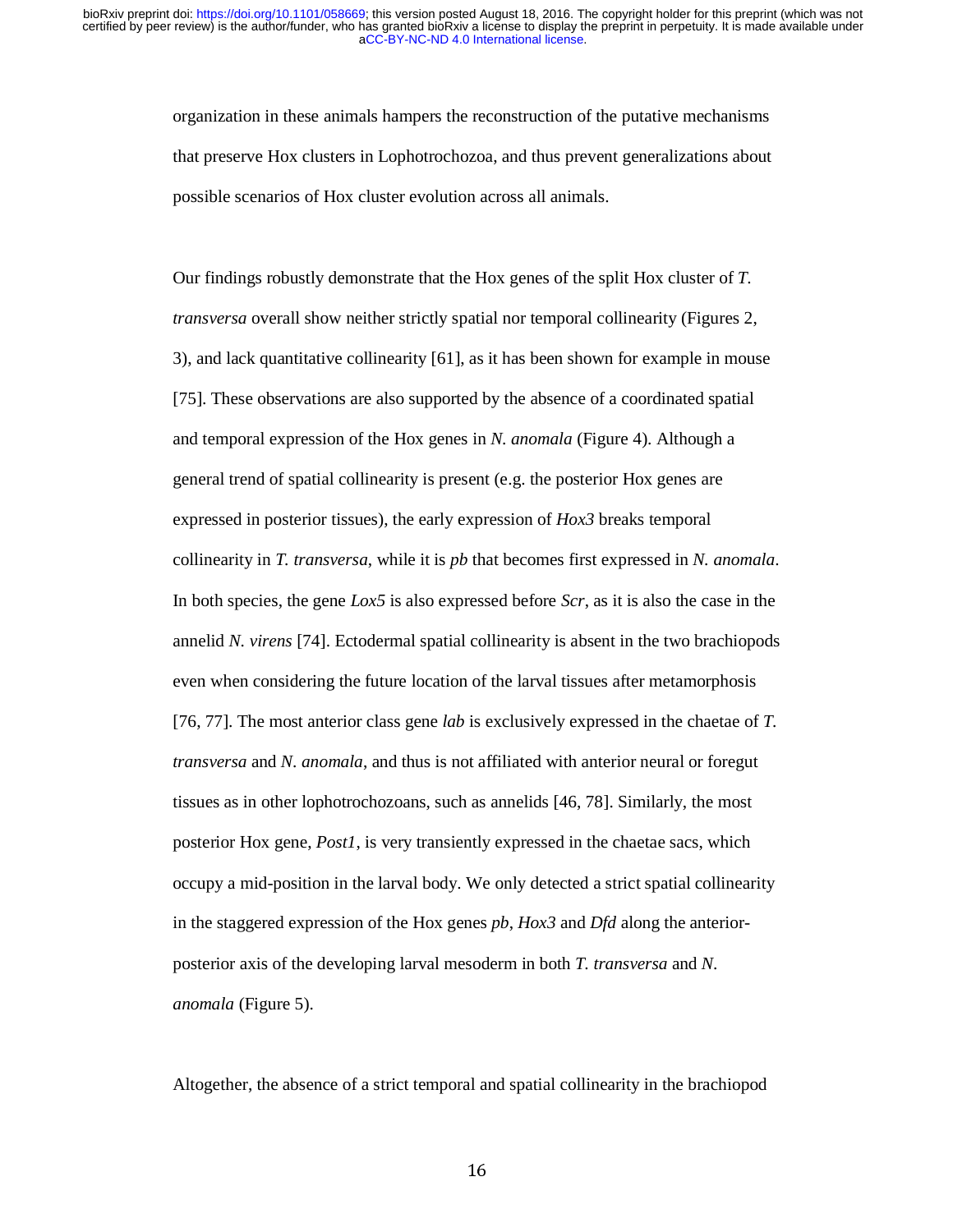*T. transversa*, albeit the presence of a split Hox cluster, indicates that temporal collinearity is likely not the underlying factor keeping spiralian Hox genes clustered, as it seems to be the case in vertebrates [14, 23, 59-61]. Therefore, alternative mechanisms might need to be considered. In this regard, why do Hox clusters split in different positions between related species, as seen for instance in brachiopods (this study) and drosophilids [79], but still display similar expression profiles? This might indicate that the control of expression in large split Hox clusters relies more on genespecific short-range transcriptional control than on a global, coordinated regulation, as seen in the small Hox vertebrate clusters [23, 75, 80]. The conservation of Hox clusters in many animals could then be a consequence of the general conservation of syntenic relationships in their genomes (Figure 6). Our findings thus highlight the necessity of further detailed structure-function analyses of spiralian Hox clusters to better understand the intricate evolution of the genomic organization and regulation of Hox genes in metazoans.

#### *Recruitment of Hox genes for patterning lophotrochozoan chaetae and shell fields*

The bristle-like chaetae (or setae) of annelids and brachiopods, and shell valves in mollusks and brachiopods are the most prominent hard tissues found in lophotrochozoan spiralians [63] and provide fossilized hallmarks of the Cambrian explosion [81]. It has been already recognized that the ultrastructural morphology of the brachiopod and annelid chaetae is nearly identical [82-84] and with the placement of brachiopods as close relatives of annelids and mollusks [85], the homology of these structures appeared more likely [86]. In this context, the anterior Hox gene *lab* is expressed in the chaetae of *Chaetopterus* sp. [26] and *Post1* is expressed in the chaetae of *C. teleta*, *P. dumerilii* and *N. virens* [46, 74]. Our results show that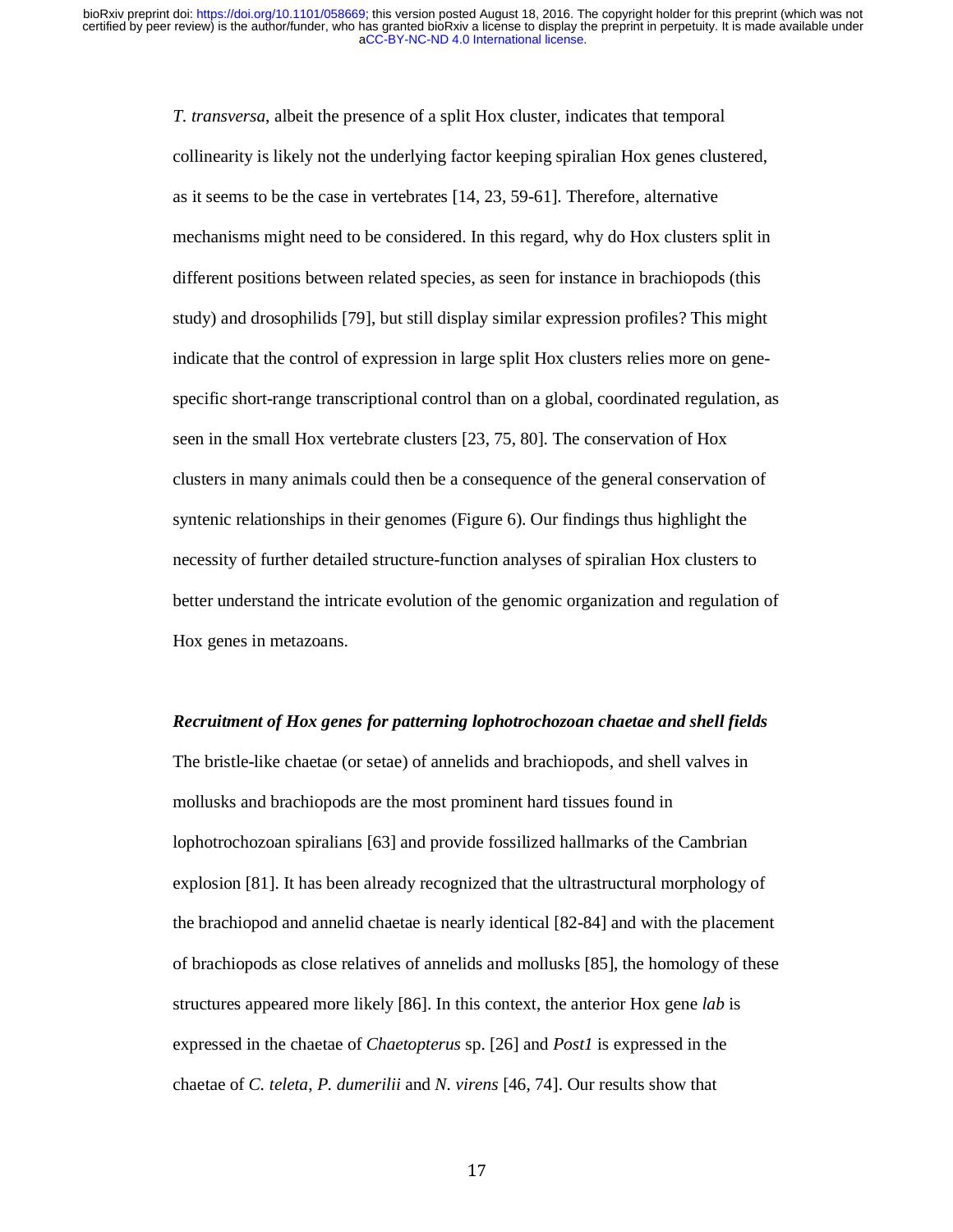similarly, *lab* and *Post1* are expressed specifically in the chaetal sacs of the brachiopods *T. transversa* and *N. anomala* (Figures 2, 4) and follow the different arrangement of the chaetae in both species. Further evidence of a common, and probably homologous, molecular profile comes from the expression of the homeodomain gene *Aristaless-like* (*Arx*) and the zinc finger *Zic*. These genes are expressed at each chaetae sac territory in the *Platynereis* larva [87], in *Capitella teleta* [88], and also in the region of the forming chaetae sac territories in *T. transversa* (Figure supplementary 4)*.* Therefore, the expression of the Hox genes *lab* and *Post1* and the homeodomain gene *Arx* indicate that similar molecular signature underlays the development of chaetae in annelids and brachiopods. This, together with the evident and striking morphological similarities shared by brachiopod and annelid chaetae, support considering these two structures homologous, and thus, common lophotrochozoan innovations. This would be consistent with placing the iconic Cambrian fossil *Wiwaxia*, which contains chaetae, as a stem group lophotrochozoan [89].

The protective shell is a mineralized tissue present in brachiopods and mollusks. In the gastropod mollusk *G. varia*, the Hox genes *lab*, *Post1* and *Post2* are first expressed in the shell field, and later is *Dfd* [57]. In *H. asinina* also *lab* and *Post2* are related to shell formation [52]. In brachiopods, *Dfd* is associated to the adult shell in *L. anatina* [64]. During embryogenesis of *T. transversa* and *N. anomala*, however, only *Scr* and *Antp* are expressed in the shell fields, but not *lab* or *Post1*, which are expressed in the chaetae sacs. This could support the homology of the chitin-network that is formed at the onset of brachiopod and mollusk shell fields. However, the different deployment of Hox genes in the shell fields of brachiopods and mollusks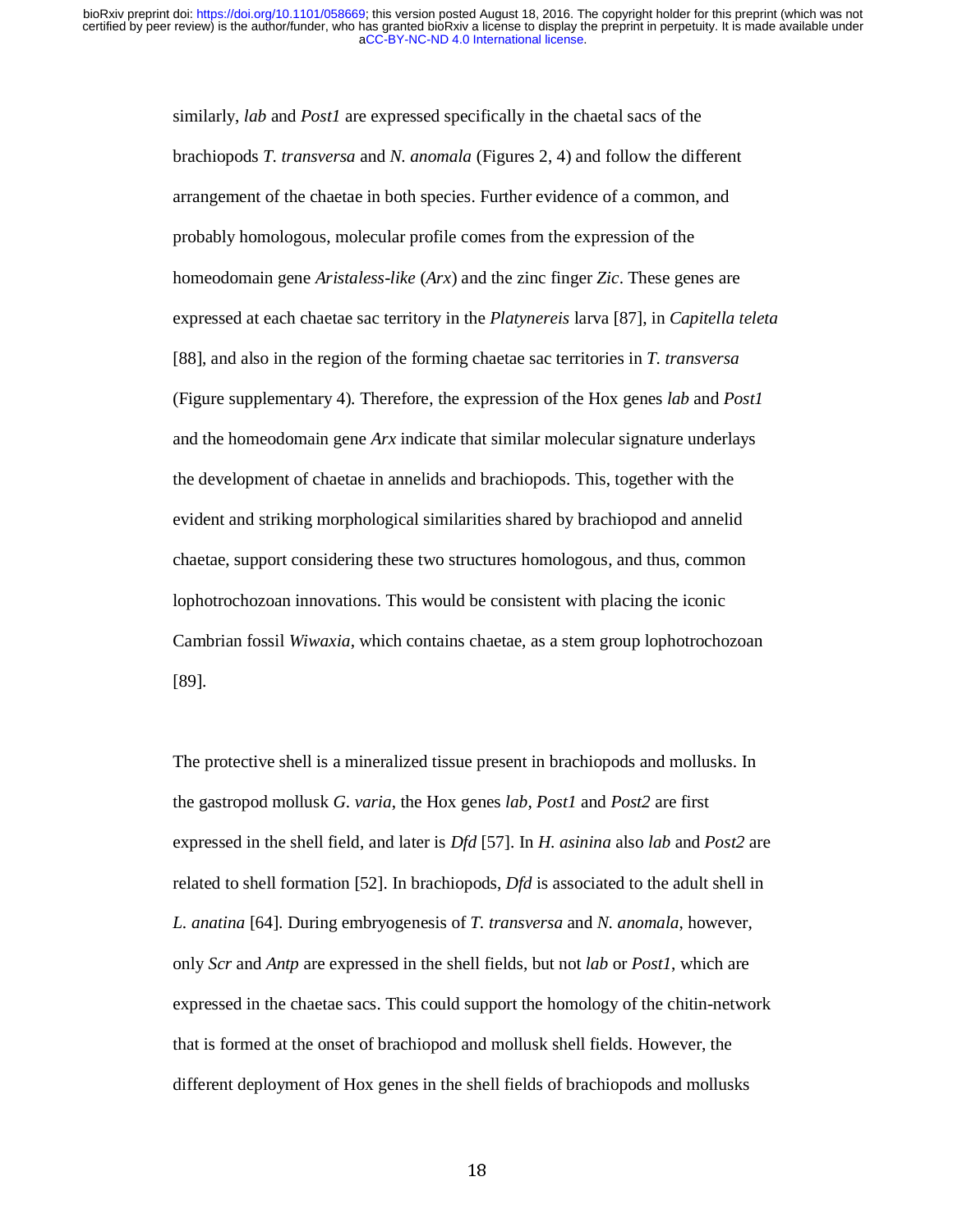might indicate that these genes do not have an ancient role in the specification of the shell-forming epithelium. However, their consistent deployment during shell development might reflect a more general, conserved role in shaping the shell fields according to their position along the anterior posterior axis.

## **Conclusions**

In this study, we characterize the Hox gene complement of the brachiopods *T. transversa* and *N. anomala*, and demonstrate the last common ancestor to all brachiopods likely had ten Hox genes (*lab*, *pb*, *Hox3*, *dfd*, *scr*, *Lox5*, *antp*, *Lox4*, *post2*, *post1*). Noticeably, brachiopod Hox genes do not show global temporal and spatial collinearity, albeit *T. transversa* exhibits an ordered, split Hox cluster. Only the genes *pb* (in *T. transversa*), *Hox3* and *dfd* (in both brachiopods) show spatial collinearity in the 'trunk' mesoderm. In addition, the Hox genes *lab* and *post1*, as well as the homeobox *Arx*, are expressed in the developing chaetae, as also described for other annelid species [46, 53, 74]. These molecular similarities, together with evident morphological resemblances [83], support considering brachiopod and annelid chaetae homologous structures and reinforce considering the fossil *Wiwaxia* as a stem group lophotrochozoan [89]. Altogether, our findings challenge a scenario in which temporal collinearity is the major force preserving Hox clusters [12, 14, 23, 60, 61], and indicate that alternative/additional genomic mechanisms might account for the great diversity of Hox gene arrangements observed in extant animals.

## **Material and Methods**

## *Animal cultures*

Gravid adults of *Terebratalia transversa* (Sowerby, 1846) were collected around San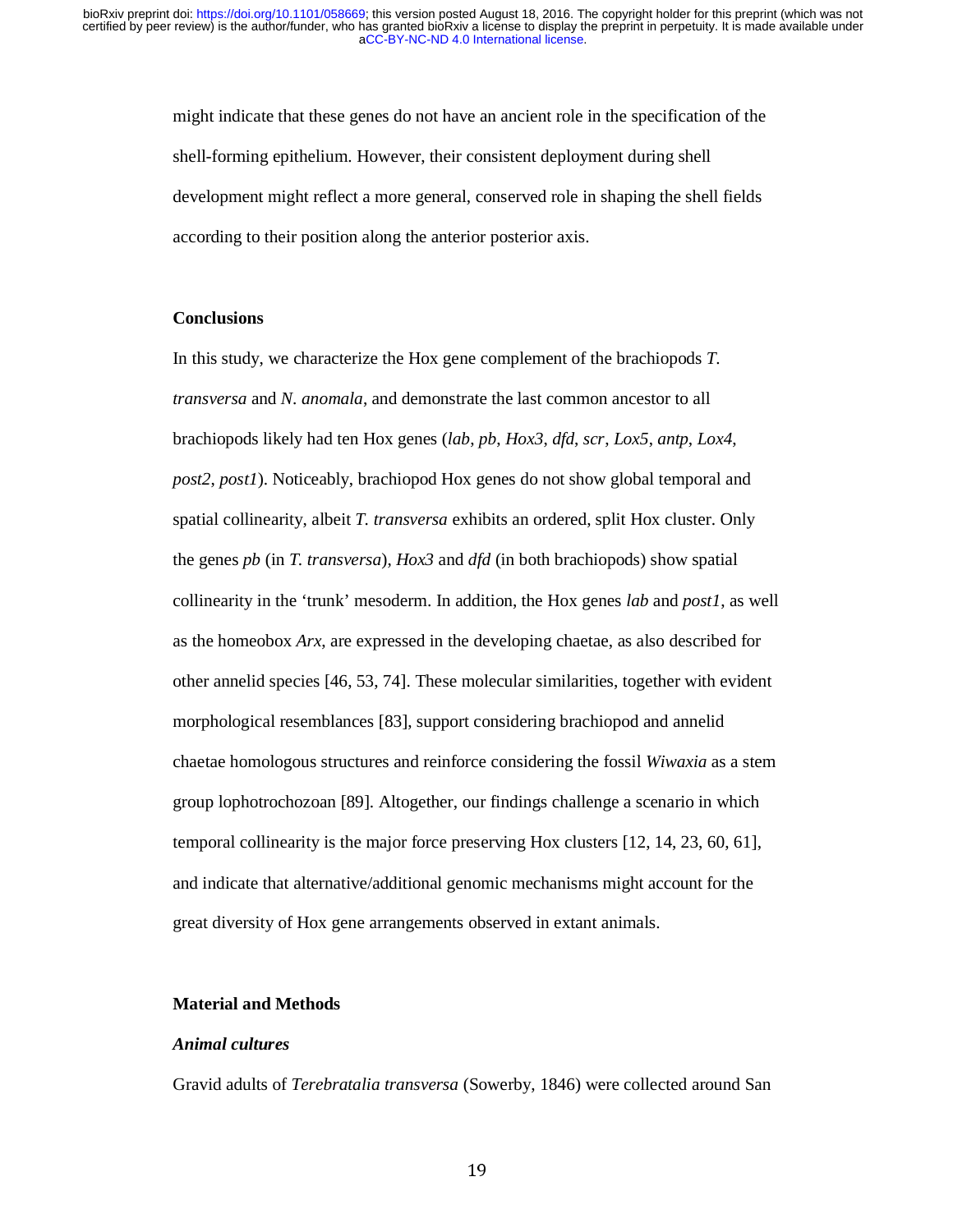Juan Island, Washington, USA and *Novocrania anomala* (Müller, 1776) around Bergen, Norway. Animal husbandry, fertilization and larval culture were conducted following previously published protocols [90-92].

#### **Hox** *cluster reconstruction in* **T. transversa** *and* **N. anomala**

Male gonads of *T. transvesa* and *N. anomala* were preserved in RNAlater (Life Technologies) for further genomic DNA (gDNA) isolation. Paired end and mate pair libraries of 2 kb and 5 kb insert sizes of *T. transversa* gDNA were sequenced using an Illumina HiSeq2000 platform. First we trimmed Illumina adapters with Cutadapt 1.4.2 [93]. Then, we assembled the paired end reads into contigs, scaffolded the assembly with the mate pair reads, and closed the gaps using Platanus 1.21 [94]. The genomic scaffolds of *T. transversa* including *Hox* genes are published on GenBank with the accession numbers KX372775 and KX372776. Paired end libraries of *N. anomala* gDNA were sequenced using an Illumina HiSeq2000 platform. We removed Illumina adapters as above and assembled the paired end reads with MaSuRCA 2.2.1 [95].

## *Gene isolation*

Pooled samples of *T. transversa* and *N. anomala* embryos at different developmental stages (cleavage, blastula, gastrula, mid gastrula, late gastrula, early larva, and late/competent larva) were used for RNA isolation and Illumina sequencing (NCBI SRA; *T. transversa* accession SRX1307070, *N. anomala* accession SRX1343816). We trimmed adapters and low quality reads from the raw data with Trimmomatic 0.32 [96] and assembled the reads with Trinity 2.0.6 [97]. *Hox* genes were identified by BLAST searches on these transcriptomes and their respective draft genomes (see above). First-strand cDNA template (SuperScript<sup>TM</sup>, Life Technologies) of mixed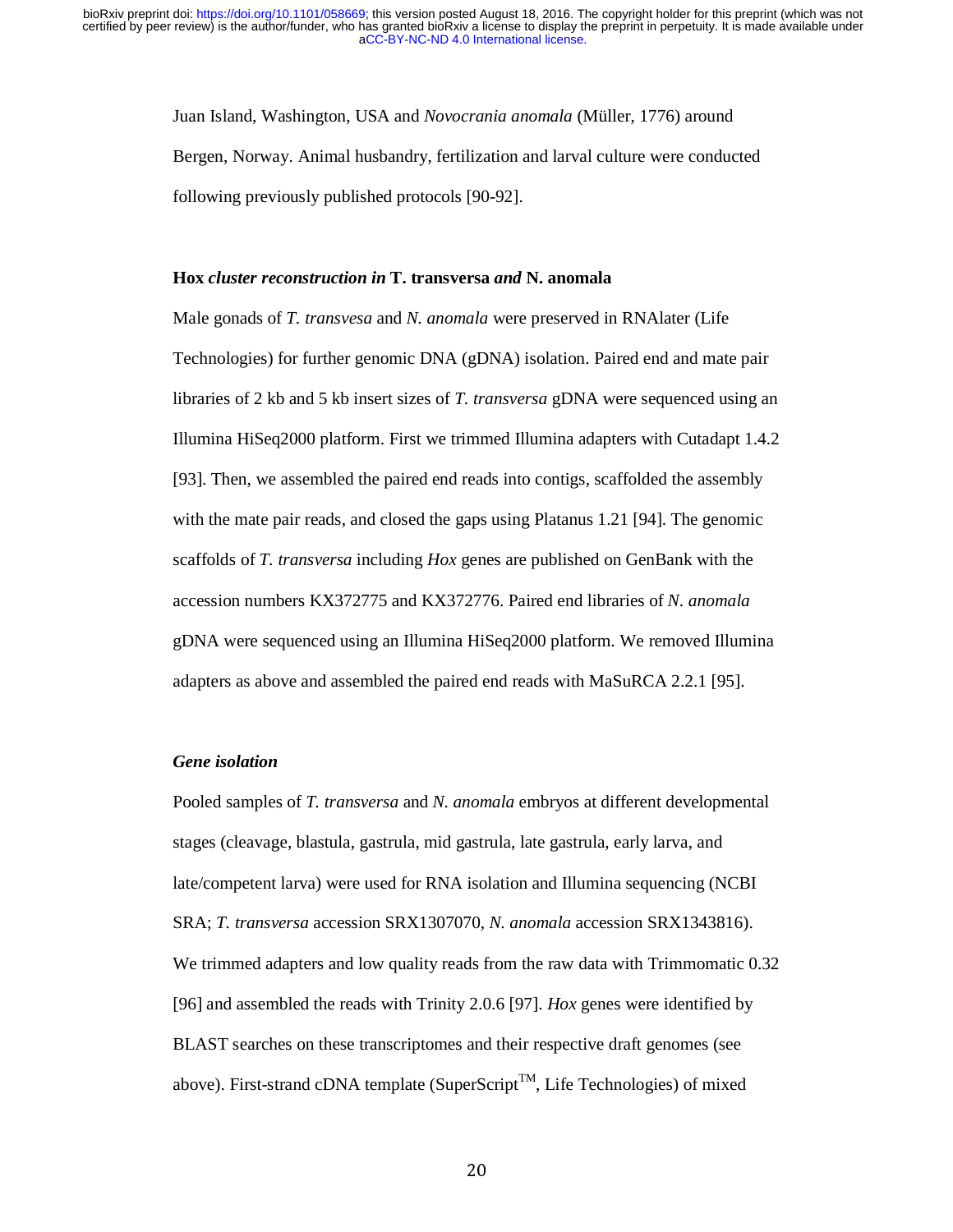embryonic stages was used for gene-specific PCR. RACE cDNA of mixed embryonic stages was constructed with SMARTer RACE cDNA Amplification Kit (Clontech) and used to amplify gene ends when necessary. All fragments were cloned into the pGEM-T-Easy vector (Promega) and sequenced at the University of Bergen sequencing facility. *T. transversa* and *N. anomala Hox* gene sequences were uploaded to GenBank (accession numbers KX372756–KX372774).

#### *Orthology analyses*

*Hox* gene sequences of a representative selection of bilaterian lineages (Supplementary Table S1) were aligned with MAFFT v.7 [98]. The multiple sequence alignment, which is available upon request, was trimmed to include the 60 amino acids of the homeodomain. ProtTest v.3 [99] was used to determine the best fitting evolutionary model (LG+G+I). Orthology analyses were conducted with RAxML v.8.2.6 [100] using the autoMRE option. The resulting trees were edited with FigTree and Illustrator CS6 (Adobe).

## *Gene expression analyses*

*T. transversa* and *N. anomala* embryos at different embryonic and larval stages were fixed in 4% paraformaldehyde in sea water for 1 h at room temperature. All larval stages were relaxed in 7.4% magnesium chloride for 10 min before fixation. Fixed samples were washed several times in phosphate buffer saline (PBS) with 0.1% tween-20 before dehydration through a graded methanol series and storage in 100% methanol at -20 ºC. Single colorimetric whole mount *in situ* hybridization were carried out following an established protocol (detailed protocol available in Protocol Exchange: doi:10.1038/nprot.2008.201) [101, 102]. Double fluorescent *in situ*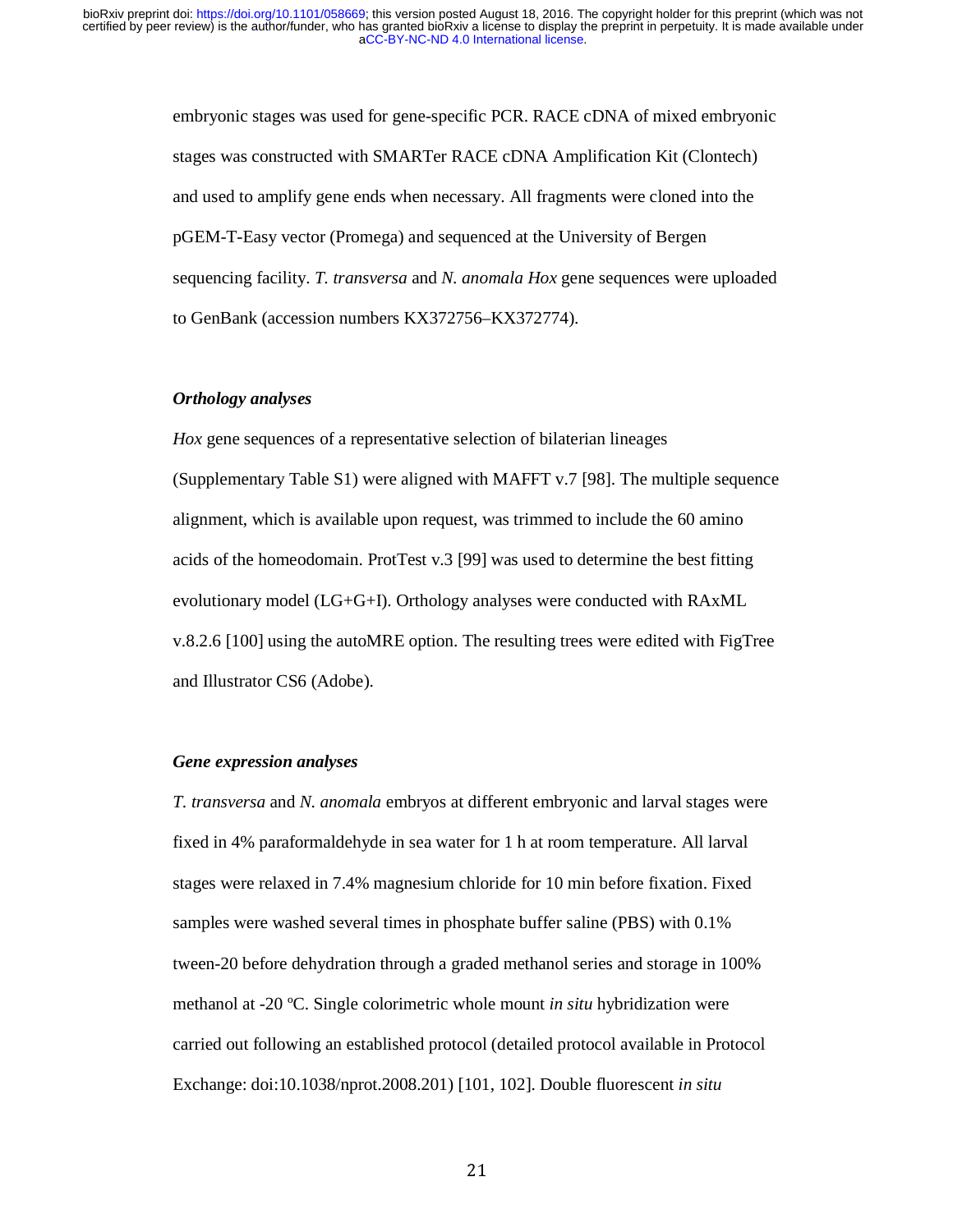hybridizations were conducted as described elsewhere [103]. Representative stained specimens were imaged with bright field Nomarski optics using an Axiocam HRc connected to an Axioscope Ax10 (Zeiss). Fluorescently labeled embryos were mounted in Murray's clearing reagent (benzyl alcohol: benzyl benzoate, 1:2) and imaged under a SP5 confocal laser-scanning microscope (Leica). Images and confocal z-stacks were processed with Fiji and Photoshop CS6 (Adobe) and figure panels assembled with Illustrator CS6 (Adobe). Contrast and brightness were always adjusted to the whole image, and not to parts of it.

## *Quantitative* **Hox** *gene expression in* **T. transversa**

Thousands of synchronous *T. transversa* embryos collected at 14 specific stages (oocytes, 8h mid blastula, 19h late blastula, 24h moving late blastula, 26h early gastrula, 37h asymmetric gastrula, 51h bilateral gastrula, 59h bilobed, 68h trilobed, 82h early larva (first chaetae visible), 98h late larva (long chaetae, eye spots), 131h competent larva, 1d juvenile, 2d juvenile) were pooled together and preserved in RNAlater (Life Technologies). Total RNA was isolated with Trizol Reagent (Life Technologies). For quantitative real time PCR, total RNA was DNAse treated and preserved at -80 ºC. Gene specific primers bordering an intron splice-site and defining an amplicon of 80-150 bp sizes were designed for each gene (Supplementary Table S2). Expression levels of two technical replicates performed in two biological replicates were calculated based on absolute quantification units. For comparative stage-specific transcriptomic analyses, total RNA was used for constructing Illumina single end libraries and sequenced in four lanes of a HiSeq 2000 platform. Samples were randomized between the lanes. To estimate the abundance of transcripts per stage, we mapped the single end reads to the transcriptome of *T. transversa* with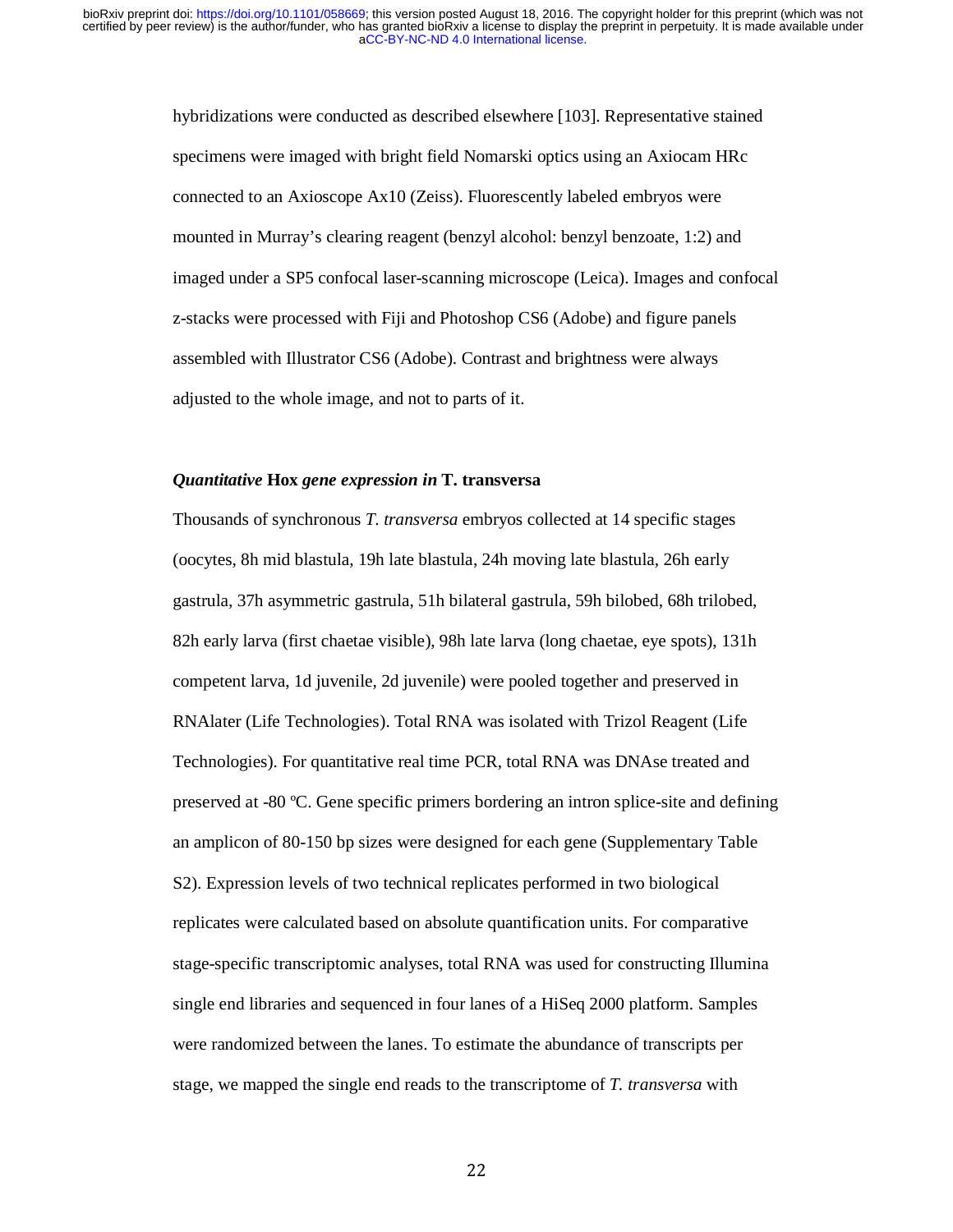Bowtie, calculated expression levels with RSEM, and generated a matrix with TMM normalization across samples by running Trinity's utility scripts. Expression levels obtained after quantitative real-time PCR and comparative stage-specific transcriptomics were plotted with R.

#### **Acknowledgements**

We thank the crew of the "Centennial" boat and office stuff at Friday Harbor Laboratories (USA) and the crew of the "Hans Brattström" and "Aurelia" boats at the Espeland Marine Station (Norway) for their invaluable help during animal collections. We also thank Daniel Thiel and Anlaug Boddington for their help with animal collections and spawnings, Daniel Chourrout for his valuable comments on early versions of this manuscript, and Kevin Kocot for the access to entoproct transcriptomes. We are indebted to Yi-Jyun Luo and Nori Satoh for sharing unpublished data from the *Lingula anatina* genome assembly Version 2. The trip to Friday Harbor Laboratories was funded by a Meltzer Fond grant. The research conducted in this study was funded by the Sars Centre core budget.

#### **Author contributions**

A.H. designed the study. A.H., S.M.S. and J.M.M.D. conducted the gene isolation and *in situ* hybridization studies. J.M.M.D. performed the gene orthology analyses. A.H., J.M.M.D., Y.P. and B.V. collected the stage-specific samples of *T. transversa* embryos. A.B. and J.M.M.D. isolated the genomic DNA of *T. transversa* and *N. anomala*. J.M.M.D. and B.V. did the draft genome assemblies and S.M.S. analyzed the Hox genomic organization. J.M.M.D. performed the stage-specific RNA isolations; A.B. did the quantitative real time PCR experiments, and B.V. conducted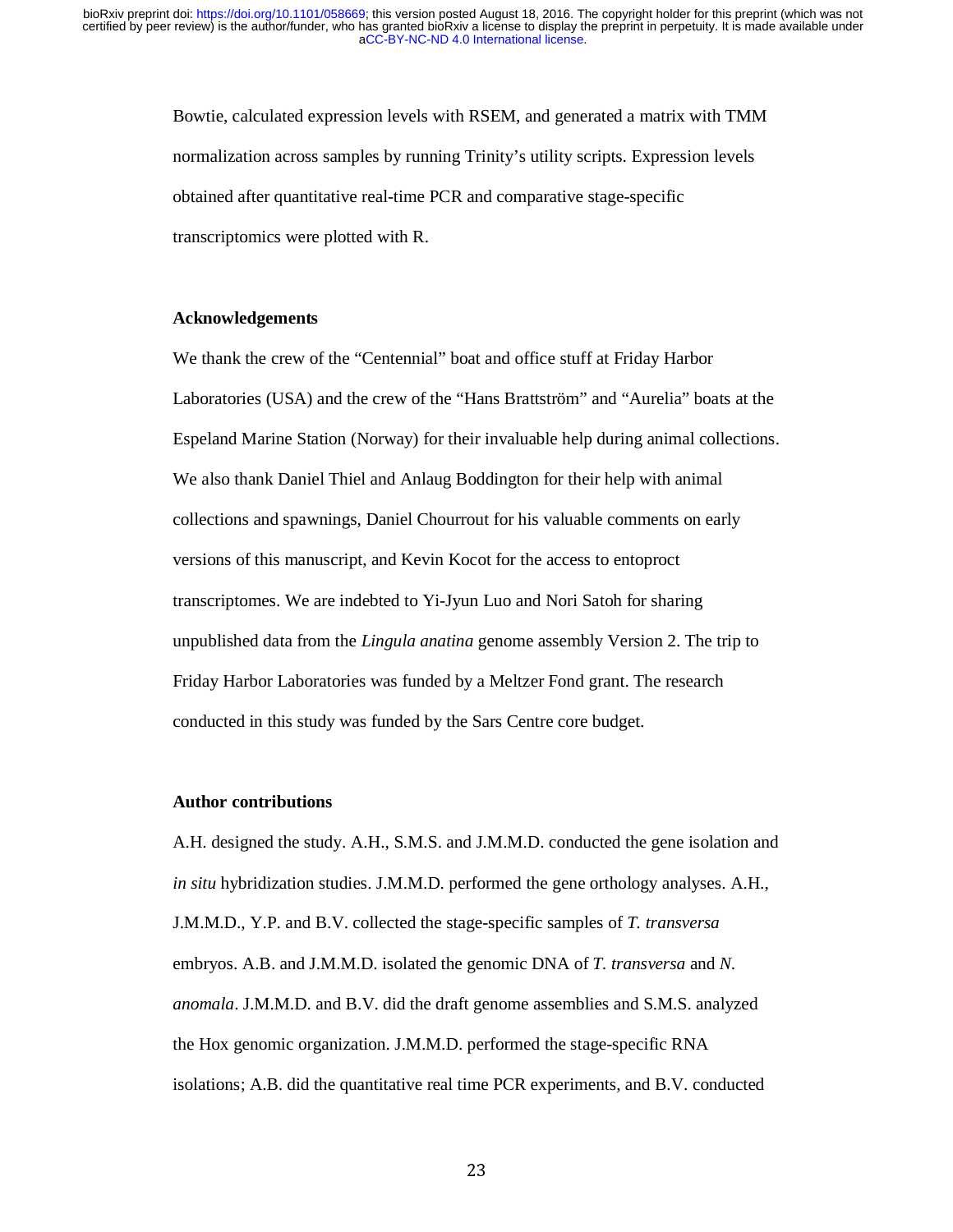the analysis of the stage-specific transcriptomes. A.H. and J.M.M.D. wrote the manuscript. All authors discussed the data and edited the text.

## **References**

- 1. McGinnis W, Krumlauf R: **Homeobox genes and axial patterning**. *Cell*  1992, **68**(2):283-302.
- 2. Pearson JC, Lemons D, McGinnis W: **Modulating Hox gene functions during animal body patterning**. *Nat Rev Genet* 2005, **6**(12):893-904.
- 3. Lewis EB: **A gene complex controlling segmentation in Drosophila**. *Nature*  1978, **276**(5688):565-570.
- 4. McGinnis W, Levine MS, Hafen E, Kuroiwa A, Gehring WJ: **A conserved DNA sequence in homoeotic genes of the** *Drosophila* **Antennapedia and bithorax complexes**. *Nature* 1984, **308**(5958):428-433.
- 5. Carrasco AE, McGinnis W, Gehring WJ, De Robertis EM: **Cloning of an** *X. laevis* **gene expressed during early embryogenesis coding for a peptide region homologous to** *Drosophila* **homeotic genes**. *Cell* 1984, **37**(2):409- 414.
- 6. McGinnis W, Garber RL, Wirz J, Kuroiwa A, Gehring WJ: **A homologous protein-coding sequence in drosophila homeotic genes and its conservation in other metazoans**. *Cell* 1984, **37**(2):403-408.
- 7. McGinnis W, Hart CP, Gehring WJ, Ruddle FH: **Molecular cloning and chromosome mapping of a mouse DNA sequence homologous to homeotic genes of** *Drosophila*. *Cell* 1984, **38**(3):675-680.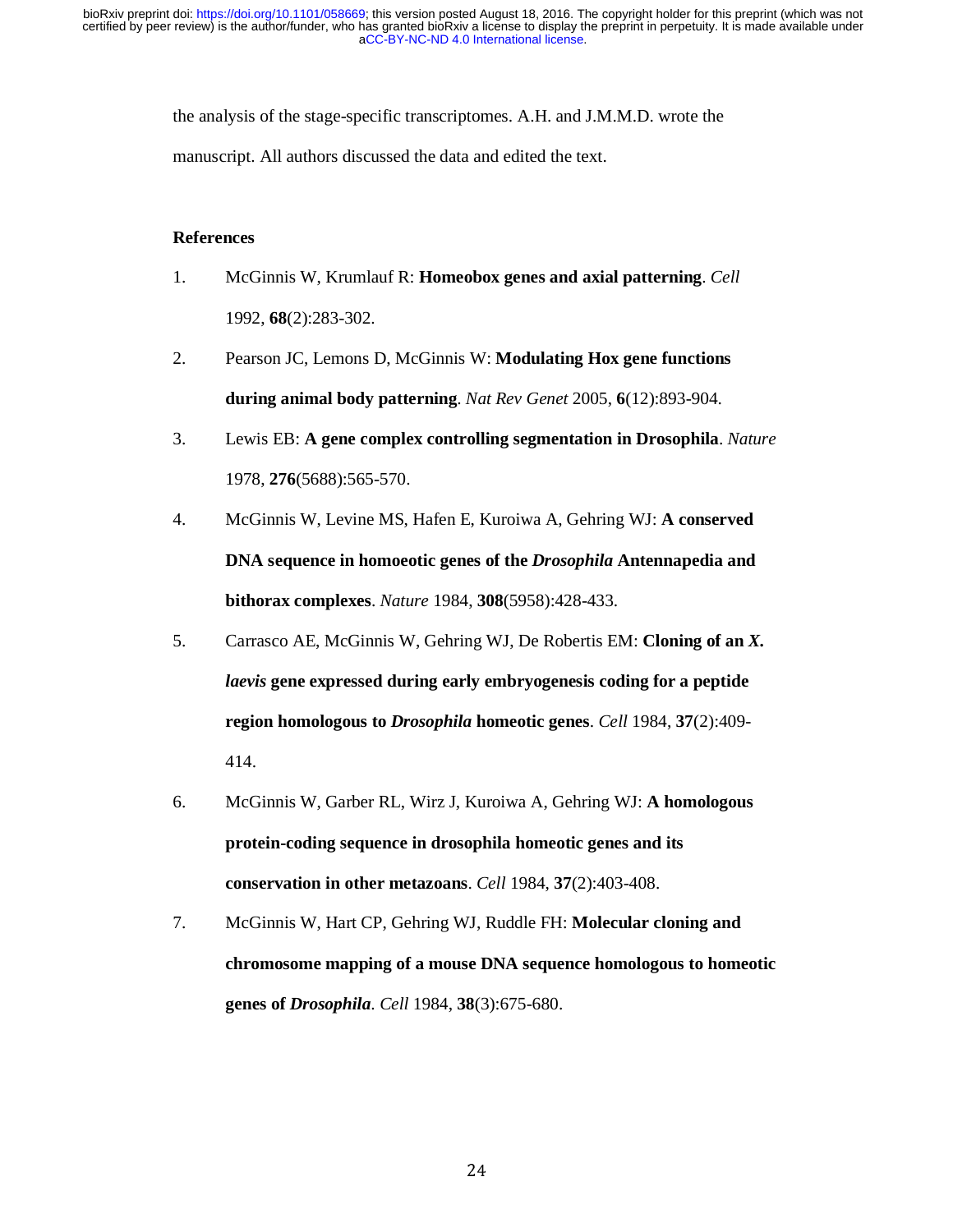- 8. Costa M, Weir M, Coulson A, Sulston J, Kenyon C: **Posterior pattern formation in** *C. elegans* **involves position-specific expression of a gene containing a homeobox**. *Cell* 1988, **55**(5):747-756.
- 9. Akam M: **Hox and HOM: homologous gene clusters in insects and vertebrates**. *Cell* 1989, **57**(3):347-349.
- 10. Dollé P, Izpisúa-Belmonte JC, Falkenstein H, Renucci A, Duboule D: **Coordinate expression of the murine Hox-5 complex homoeoboxcontaining genes during limb pattern formation**. *Nature* 1989, **342**(6251):767-772.
- 11. Izpisúa-Belmonte J, Falkenstein H, Dollé P, Renucci A, Duboule D: **Murine genes related to the Drosophila AbdB homeotic genes are sequentially expressed during development of the posterior part of the body**. *The EMBO journal* 1991, **10**(8):2279.
- 12. Duboule D, Morata G: **Colinearity and functional hierarchy among genes of the homeotic complexes**. *Trends Genet* 1994, **10**(10):358-364.
- 13. Lemons D, McGinnis W: **Genomic Evolution of Hox Gene Clusters**. *Science*  2006, **313**(5795):1918-1922.
- 14. Garcia-Fernàndez J: **The genesis and evolution of homeobox gene clusters**. *Nat Rev Genet* 2005, **6**(12):881-892.
- 15. de Rosa R, Grenier JK, Andreeva T, Cook CE, Adoutte A, Akam M, Carroll SB, Balavoine G: **Hox genes in brachiopods and priapulids and protostome evolution**. *Nature* 1999, **399**(6738):772-776.
- 16. Simakov O, Marletaz F, Cho SJ, Edsinger-Gonzales E, Havlak P, Hellsten U, Kuo DH, Larsson T, Lv J, Arendt D *et al*: **Insights into bilaterian evolution from three spiralian genomes**. *Nature* 2013, **493**(7433):526-531.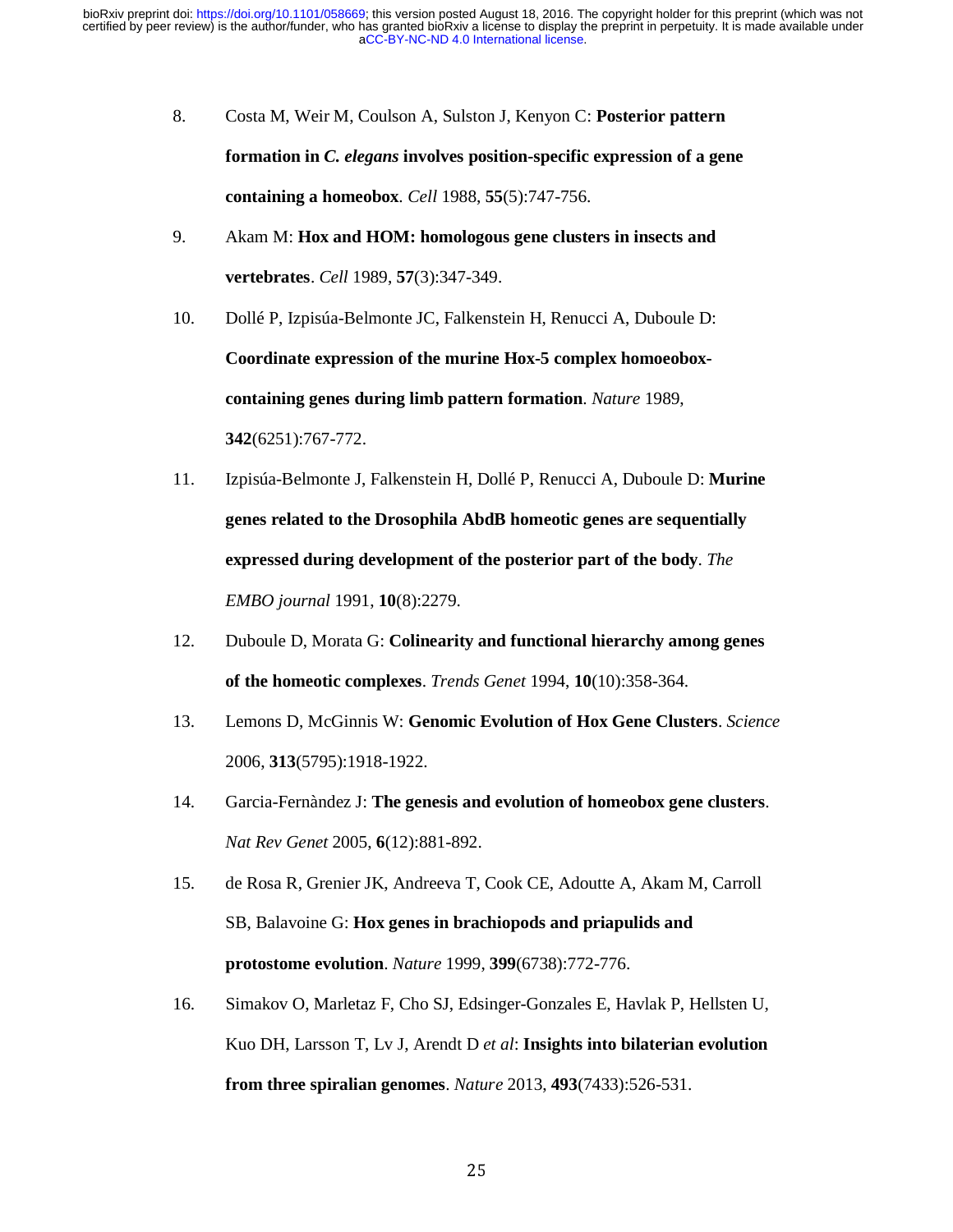- 17. Zwarycz AS, Nossa CW, Putnam NH, Ryan JF: **Timing and Scope of Genomic Expansion within Annelida: Evidence from Homeoboxes in the Genome of the Earthworm** *Eisenia fetida*. *Genome Biol Evol* 2016, **8**(1):271-281.
- 18. Aboobaker A, Blaxter M: **Hox gene evolution in nematodes: novelty conserved**. *Curr Opin Genet Dev* 2003, **13**(6):593-598.
- 19. Aboobaker AA, Blaxter ML: **Hox Gene Loss during Dynamic Evolution of the Nematode Cluster**. *Current biology : CB* 2003, **13**(1):37-40.
- 20. Smith FW, Boothby TC, Giovannini I, Rebecchi L, Jockusch EL, Goldstein B: **The Compact Body Plan of Tardigrades Evolved by the Loss of a Large Body Region**. *Current biology : CB* 2016, **26**(2):224-229.
- 21. Tsai IJ, Zarowiecki M, Holroyd N, Garciarrubio A, Sanchez-Flores A, Brooks KL, Tracey A, Bobes RJ, Fragoso G, Sciutto E *et al*: **The genomes of four tapeworm species reveal adaptations to parasitism**. *Nature* 2013, **496**(7443):57-63.
- 22. Albertin CB, Simakov O, Mitros T, Wang ZY, Pungor JR, Edsinger-Gonzales E, Brenner S, Ragsdale CW, Rokhsar DS: **The octopus genome and the evolution of cephalopod neural and morphological novelties**. *Nature* 2015, **524**(7564):220-224.
- 23. Duboule D: **The rise and fall of Hox gene clusters**. *Development* 2007, **134**(14):2549-2560.
- 24. Seo HC, Edvardsen RB, Maeland AD, Bjordal M, Jensen MF, Hansen A, Flaat M, Weissenbach J, Lehrach H, Wincker P *et al*: **Hox cluster disintegration with persistent anteroposterior order of expression in Oikopleura dioica**. *Nature* 2004, **431**(7004):67-71.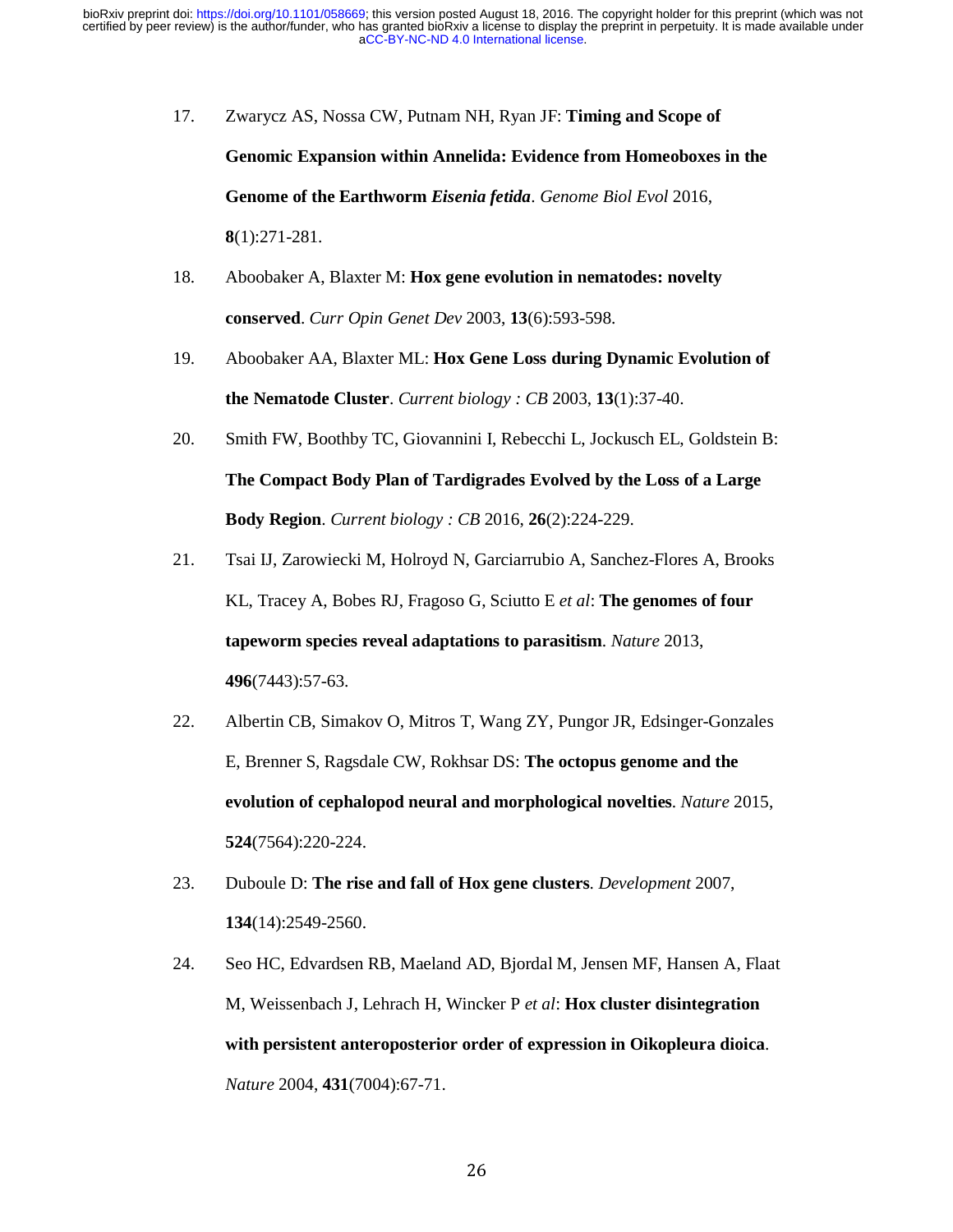- 25. Serano JM, Martin A, Liubicich DM, Jarvis E, Bruce HS, La K, Browne WE, Grimwood J, Patel NH: **Comprehensive analysis of Hox gene expression in the amphipod crustacean Parhyale hawaiensis**. *Developmental biology*  2016, **409**(1):297-309.
- 26. Irvine SQ, Martindale MQ: **Expression Patterns of Anterior Hox Genes in the Polychaete Chaetopterus: Correlation with Morphological Boundaries**. *Developmental biology* 2000, **217**(2):333-351.
- 27. Lowe CJ, Wray GA: **Radical alterations in the roles of homeobox genes during echinoderm evolution**. *Nature* 1997, **389**(6652):718-721.
- 28. Lee PN, Callaerts P, de Couet HG, Martindale MQ: **Cephalopod Hox genes and the origin of morphological novelties**. *Nature* 2003, **424**(6952):1061- 1065.
- 29. Godwin AR, Capecchi MR: **Hoxc13 mutant mice lack external hair**. *Genes & development* 1998, **12**(1):11-20.
- 30. Aronowicz J, Lowe CJ: **Hox gene expression in the hemichordate**  *Saccoglossus kowalevskii* **and the evolution of deuterostome nervous systems**. *Integ Comp Biol* 2006, **46**(6):890-901.
- 31. Hejnol A, Martindale MQ: **Coordinated spatial and temporal expression of Hox genes during embryogenesis in the acoel Convolutriloba longifissura**. *BMC biology* 2009, **7**:65.
- 32. Wada H, Garcia-Fernandez J, Holland PW: **Colinear and segmental expression of amphioxus Hox genes**. *Developmental biology* 1999, **213**(1):131-141.
- 33. Chauvet S, Merabet S, Bilder D, Scott MP, Pradel J, Graba Y: **Distinct hox protein sequences determine specificity in different tissues**. *Proceedings of*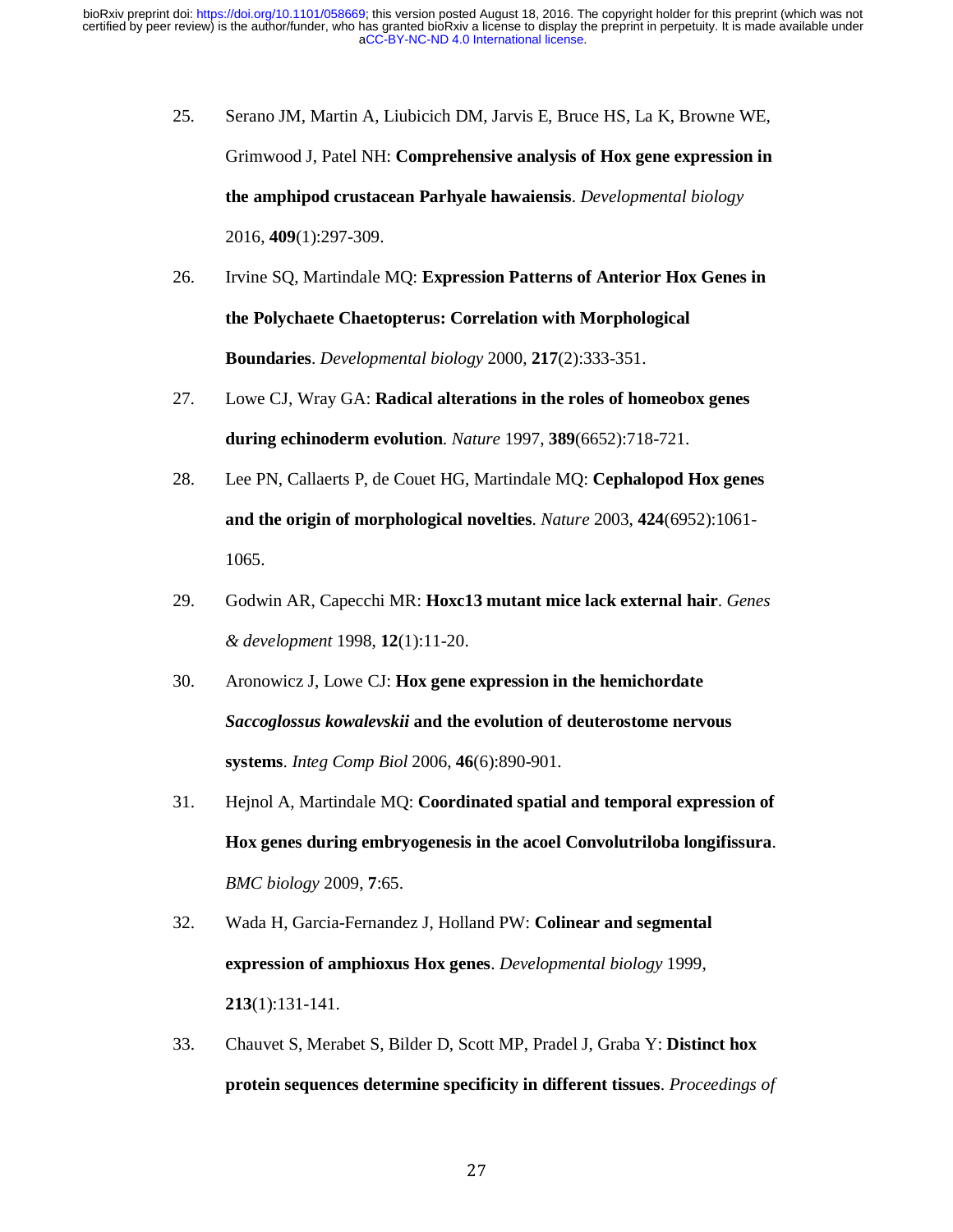*the National Academy of Sciences of the United States of America* 2000,

**97**(8):4064-4069.

- 34. Woltering JM, Duboule D: **Tetrapod axial evolution and developmental constraints; Empirical underpinning by a mouse model**. *Mech Dev* 2015, **138 Pt 2**:64-72.
- 35. Zakany J, Duboule D: **The role of Hox genes during vertebrate limb development**. *Curr Opin Genet Dev* 2007, **17**(4):359-366.
- 36. Wasik BR, Rose DJ, Moczek AP: **Beetle horns are regulated by the Hox gene, Sex combs reduced, in a species- and sex-specific manner**. *Evolution & development* 2010, **12**(4):353-362.
- 37. Barucca M, Canapa A, Biscotti MA: **An Overview of Hox Genes in Lophotrochozoa: Evolution and Functionality**. *J Dev Biol* 2016, **4**:12.
- 38. Dunn CW, Giribet G, Edgecombe GD, Hejnol A: **Animal phylogeny and its evolutionary implications**. *Ann Rev Ecol Evol Syst* 2014, **45**:371-395.
- 39. Hejnol A: **A Twist in Time-The Evolution of Spiral Cleavage in the Light of Animal Phylogeny**. *Integr Comp Biol* 2010, **50**(5):695-706.
- 40. Kocot KM: **On 20 years of Lophotrochozoa**. *Org Divers Evol* 2016:1-15.
- 41. Laumer CE, Bekkouche N, Kerbl A, Goetz F, Neves RC, Sørensen MV, Kristensen RM, Hejnol A, Dunn CW, Giribet G *et al*: **Spiralian Phylogeny Informs the Evolution of Microscopic Lineages**. *Current biology : CB* 2015, **25**(15):2000-2006.
- 42. Struck TH, Wey-Fabrizius AR, Golombek A, Hering L, Weigert A, Bleidorn C, Klebow S, Iakovenko N, Hausdorf B, Petersen M *et al*: **Platyzoan paraphyly based on phylogenomic data supports a noncoelomate ancestry of spiralia**. *Molecular biology and evolution* 2014, **31**(7):1833-1849.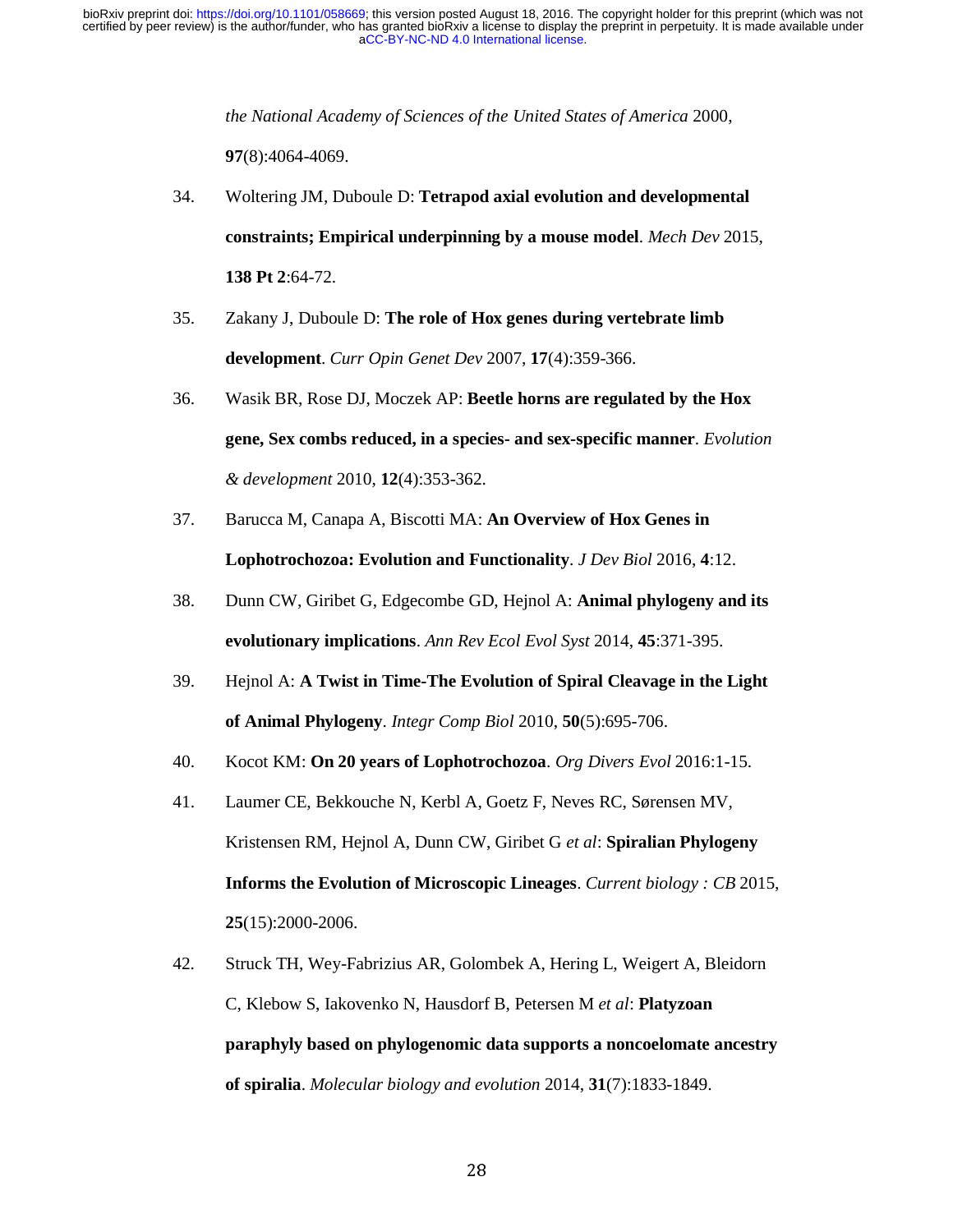- 43. Flot JF, Hespeels B, Li X, Noel B, Arkhipova I, Danchin EG, Hejnol A, Henrissat B, Koszul R, Aury JM *et al*: **Genomic evidence for ameiotic evolution in the bdelloid rotifer Adineta vaga**. *Nature* 2013, **500**(7463):453- 457.
- 44. Currie KW, Brown DD, Zhu S, Xu C, Voisin V, Bader GD, Pearson BJ: **HOX gene complement and expression in the planarian Schmidtea mediterranea**. *EvoDevo* 2016, **7**:7.
- 45. Wasik K, Gurtowski J, Zhou X, Ramos OM, Delas MJ, Battistoni G, El Demerdash O, Falciatori I, Vizoso DB, Smith AD *et al*: **Genome and transcriptome of the regeneration-competent flatworm,** *Macrostomum lignano*. *Proceedings of the National Academy of Sciences of the United States of America* 2015, **112**(40):12462-12467.
- 46. Fröbius AC, Matus DQ, Seaver EC: **Genomic organization and expression demonstrate spatial and temporal Hox gene colinearity in the lophotrochozoan** *Capitella* **sp. I**. *PloS one* 2008, **3**(12):e4004.
- 47. Zhang G, Fang X, Guo X, Li L, Luo R, Xu F, Yang P, Zhang L, Wang X, Qi H *et al*: **The oyster genome reveals stress adaptation and complexity of shell formation**. *Nature* 2012, **490**(7418):49-54.
- 48. Fritsch M, Wollesen T, de Oliveira AL, Wanninger A: **Unexpected colinearity of Hox gene expression in an aculiferan mollusk**. *BMC Evol Biol*  2015, **15**:151.
- 49. Fritsch M, Wollesen T, Wanninger A: **Hox and ParaHox gene expression in early body plan patterning of polyplacophoran mollusks**. *Journal of experimental zoology Part B, Molecular and developmental evolution* 2016, **326**(2):89-104.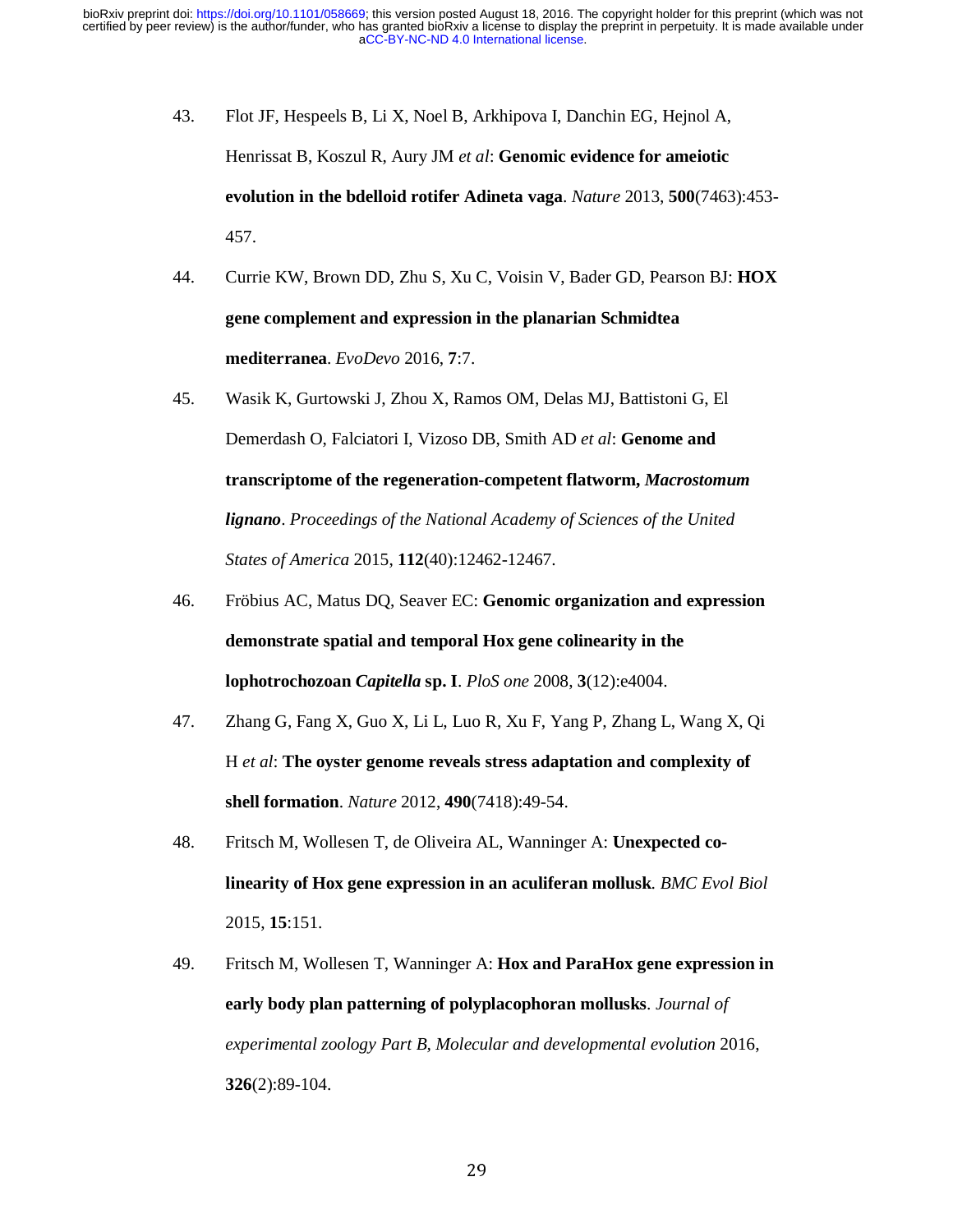- 50. Hiebert LS, Maslakova SA: **Expression of** *Hox***,** *Cdx***, and** *Six3/6* **genes in the hoplonemertean** *Pantinonemertes californiensis* **offers insight into the evolution of maximally indirect development in the phylum Nemertea**. *EvoDevo* 2015, **6**:26.
- 51. Hiebert LS, Maslakova SA: *Hox* **genes pattern the anterior-posterior axis of the juvenile but not the larva in a maximally indirect developing invertebrate,** *Micrura alaskensis* **(Nemertea)**. *BMC biology* 2015, **13**:23.
- 52. Hinman VF, O'Brien EK, Richards GS, Degnan BM: **Expression of anterior Hox genes during larval development of the gastropod** *Haliotis asinina*. *Evolution & development* 2003, **5**(5):508-521.
- 53. Irvine SQ, Martindale MQ: **Comparative analysis of Hox gene expression in the polychaete Chaetopterus: Implications for the evolution of body plan regionalization**. *Am Zool* 2001, **41**(3):640-651.
- 54. Kourakis MJ, Martindale MQ: **Hox gene duplication and deployment in the annelid leech Helobdella**. *Evolution & development* 2001, **3**(3):145-153.
- 55. Kourakis MJ, Master VA, Lokhorst DK, Nardelli-Haefliger D, Wedeen CJ, Martindale MQ, Shankland M: **Conserved anterior boundaries of Hox gene expression in the central nervous system of the leech** *Helobdella*. *Developmental biology* 1997, **190**(2):284-300.
- 56. Kourakis MJ, Master VA, Lokhorst DK, Nardelli-Haefliger D, Wedeen CJ, Martindale MQ, Shankland M: **Evolutionary conservation of Hox gene expression in the CNS of the leech** *Helobdella*. *Developmental biology* 1997, **186**(2):B98-B98.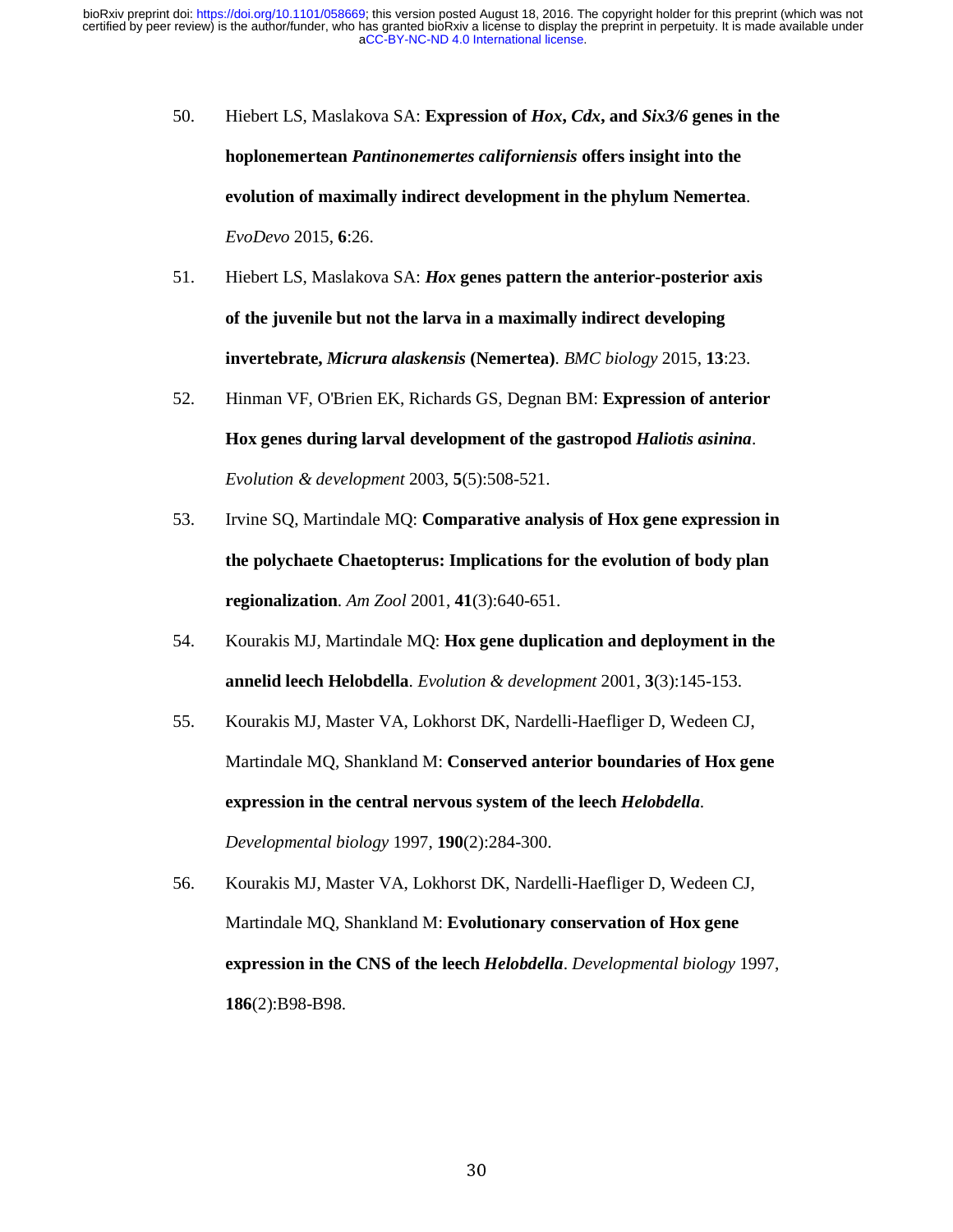- 57. Samadi L, Steiner G: **Involvement of Hox genes in shell morphogenesis in the encapsulated development of a top shell gastropod (***Gibbula varia* **L.)**. *Development genes and evolution* 2009, **219**(9-10):523-530.
- 58. Samadi L, Steiner G: **Expression of Hox genes during the larval development of the snail,** *Gibbula varia* **(L.)-further evidence of noncolinearity in molluscs**. *Development genes and evolution* 2010, **220**(5- 6):161-172.
- 59. Duboule D: **Temporal colinearity and the phylotypic progression: a basis for the stability of a vertebrate Bauplan and the evolution of morphologies through heterochrony**. *Dev Suppl* 1994:135-142.
- 60. Ferrier DEK, Minguillon C: **Evolution of the Hox/ParaHox gene clusters**. *The International journal of developmental biology* 2003, **47**(7-8):605-611.
- 61. Monteiro AS, Ferrier DEK: **Hox genes are not always Colinear**. *International journal of biological sciences* 2006, **2**(3):95-103.
- 62. Rudwick MJS: **Living and fossil brachiopods**: Hutchinson; 1970.
- 63. Brusca RC, Moore W, Shuster SM: **Invertebrates**. Sunderland, MA: Sinauer Associates, Inc.; 2016.
- 64. Luo YJ, Takeuchi T, Koyanagi R, Yamada L, Kanda M, Khalturina M, Fujie M, Yamasaki SI, Endo K, Satoh N: **The** *Lingula* **genome provides insights into brachiopod evolution and the origin of phosphate biomineralization**. *Nat Commun* 2015, **6**:8301.
- 65. Freeman G: **A developmental basis for the Cambrian radiation**. *Zoolog Sci*  2007, **24**(2):113-122.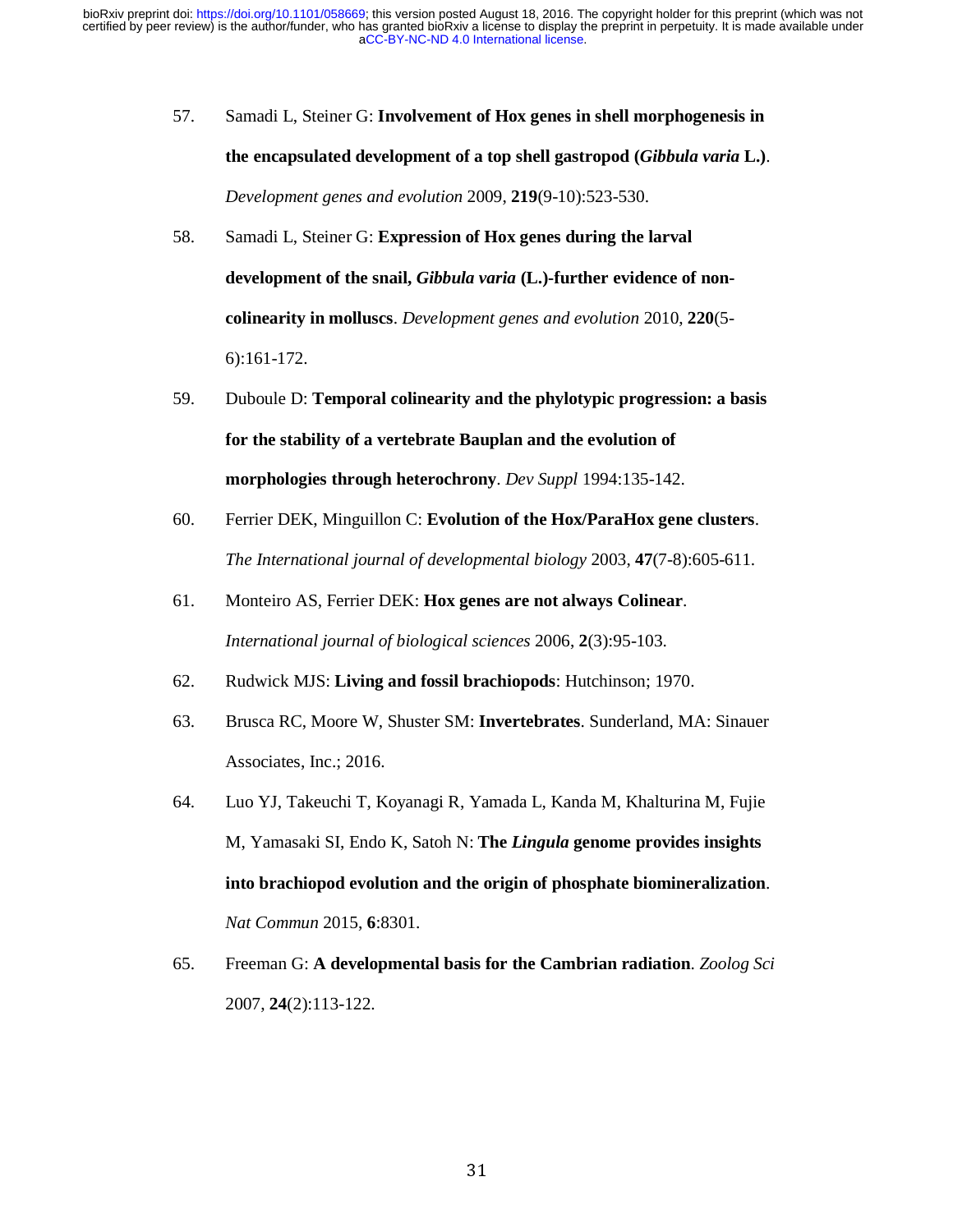- 66. Vellutini B, Hejnol A: **Expression of segment polarity genes in brachiopods supports a nonsegmental ancestral role of engrailed for bilaterians**. In*.* Scientific Reports; 2016: 32387.
- 67. Balavoine G, de Rosa R, Adoutte A: **Hox clusters and bilaterian phylogeny**. *Molecular phylogenetics and evolution* 2002, **24**(3):366-373.
- 68. Halanych KM, Passamaneck Y: **A Brief Review of Metazoan Phylogeny and Future Prospects in Hox-Research**. *Amer Zool* 2001, **41**:629-639.
- 69. Passamaneck YJ, Halanych KM: **Evidence from Hox genes that bryozoans are lophotrochozoans**. *Evolution & development* 2004, **6**(4):275-281.
- 70. Ferrier DEK, Holland PWH: *Ciona intestinalis* **ParaHox genes: evolution of Hox/ParaHox cluster integrity, developmental mode, and temporal colinearity**. *Molecular phylogenetics and evolution* 2002, **24**(3):412-417.
- 71. Patel NH: **Evolutionary biology: time, space and genomes**. *Nature* 2004, **431**(7004):28-29.
- 72. Tümpel S, Wiedemann LM, Krumlauf R: **Hox genes and segmentation of the vertebrate hindbrain**. *Curr Top Dev Biol* 2009, **88**:103-137.
- 73. Sharpe J, Nonchev S, Gould A, Whiting J, Krumlauf R: **Selectivity, sharing and competitive interactions in the regulation of Hoxb genes**. *Embo J*  1998, **17**(6):1788-1798.
- 74. Kulakova M, Bakalenko N, Novikova E, Cook CE, Eliseeva E, Steinmetz PRH, Kostyuchenko RP, Dondua A, Arendt D, Akam M *et al*: **Hox gene expression in larval development of the polychaetes** *Nereis virens* **and**  *Platynereis dumerilii* **(Annelida, Lophotrochozoa)**. *Development genes and evolution* 2007, **217**(1):39-54.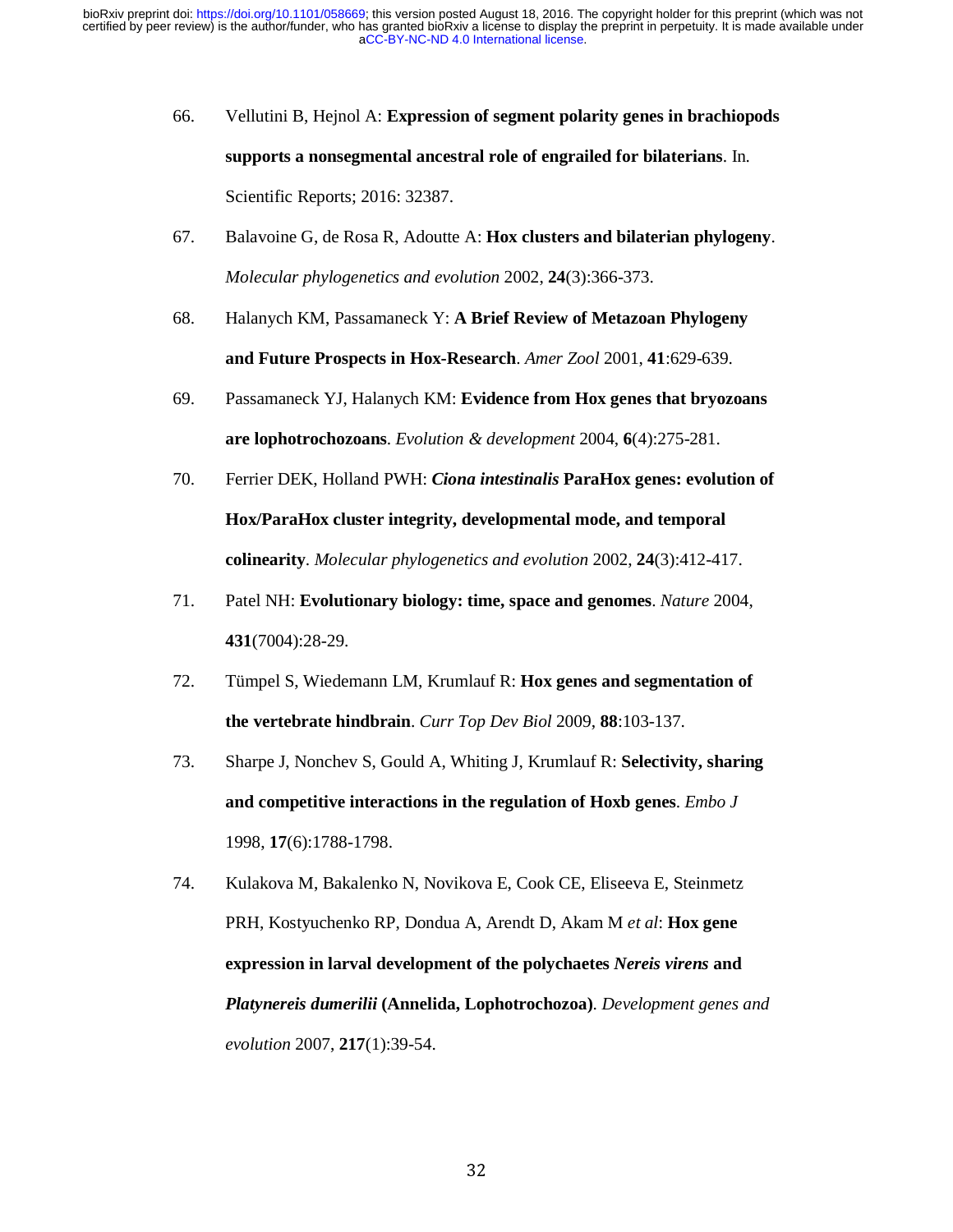- 75. Spitz F, Gonzalez F, Duboule D: **A global control region defines a chromosomal regulatory landscape containing the HoxD cluster**. *Cell*  2003, **113**(3):405-417.
- 76. Nielsen C: **The development of the brachiopod** *Crania (Neocrania***)**  *anomala* **(O. F. Müller) and its phylogenetic significance**. *Acta Zoologica*  1991, **72**:7-28.
- 77. Freeman G: **Metamorphosis in the Brachiopod** *Terebratalia***: Evidence for a Role of Calcium Channel Function and the Dissociation of Shell Formation from Settlement**. *Biol Bull* 1993, **184**:15-24.
- 78. Steinmetz PRH, Kostyuchenko RP, Fischer A, Arendt D: **The segmental pattern of otx, gbx, and Hox genes in the annelid** *Platynereis dumerilii*. *Evolution & development* 2011, **13**(1):72-79.
- 79. Negre B, Ruiz A: **HOM-C evolution in Drosophila: is there a need for Hox gene clustering?** *Trends Genet* 2007, **23**(2):55-59.
- 80. Acemel RD, Tena JJ, Irastorza-Azcarate I, Marletaz F, Gómez-Marín C, de la Calle-Mustienes E, Bertrand S, Diaz SG, Aldea D, Aury JM *et al*: **A single three-dimensional chromatin compartment in amphioxus indicates a stepwise evolution of vertebrate Hox bimodal regulation**. *Nat Genet* 2016, **48**(3):336-341.
- 81. Budd GE, Jensen S: **A critical reappraisal of the fossil record of the bilaterian phyla**. *Biol Rev Camb Philos Soc* 2000, **75**(2):253-295.
- 82. Gustus RM, Cloney RA: **Ultrastructural Similarities Between Setae of Brachiopods and Polychaetes1**. *Acta Zoologica* 1972, **53**(2):229-233.
- 83. Lüter C: **Ultrastructure of Larval and Adult Setae of Brachiopoda**. *Zool Anz* 2000, **239**:75-90.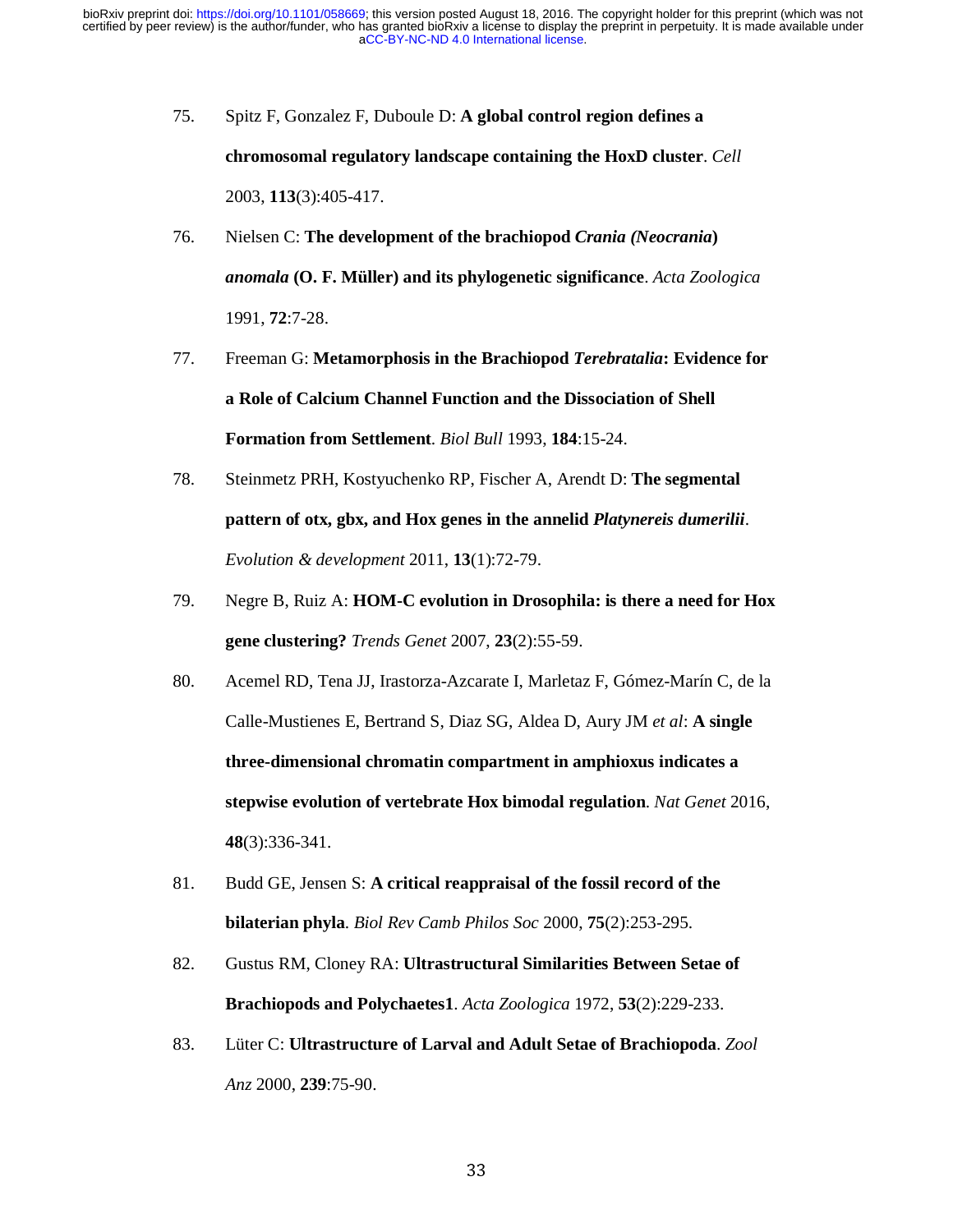- 84. Orrhage L: **Light and electron microscope studies of some brachiopod and pogonophoran setae**. *Z Morph Tiere* 1973, **74**(4):253-270.
- 85. Halanych KM, Bacheller JD, Aguinaldo AM, Liva SM, Hillis DM, Lake JA: **Evidence from 18S ribosomal DNA that the lophophorates are protostome animals**. *Science* 1995, **267**(5204):1641-1643.
- 86. Lüter C, Bartolomaeus T: **The phylogenetic position of Brachiopoda a comparison of morphological and molecular data**. *Zool Scripta* 1997, **26**:245-253.
- 87. Fischer A: **Mesoderm formation and muscle development of** *Platynereis dumerilii* **(Nereididae, Annelida)**. *Dissertation.* Berlin: Freie Universität Berlin; 2010.
- 88. Layden MJ, Meyer NP, Pang K, Seaver EC, Martindale MQ: **Expression and phylogenetic analysis of the** *zic* **gene family in the evolution and development of metazoans**. *EvoDevo* 2010, **1**(1):12.
- 89. Smith MR: **Ontogeny, morphology and taxonomy of the soft-bodied cambrian 'mollusc'** *Wiwaxia*. *Palaeontology* 2014, **57**:215-229.
- 90. Freeman G: **Regional specification during embryogenesis in the articulate brachiopod** *Terebratalia*. *Developmental biology* 1993, **160**(1):196-213.
- 91. Freeman G: **Regional Specification during Embryogenesis in the Craniiform Brachiopod** *Crania anomala*. *Developmental biology* 2000, **227**:219-238.
- 92. Reed C: **Phylum Brachiopoda. In: Strathmann MF, edi- tor. Reproduction and Development of the Marine Inverte- brates of the Northern Pacific Coast. Seattle**. *University of Washington Press* 1987:pp 486–493.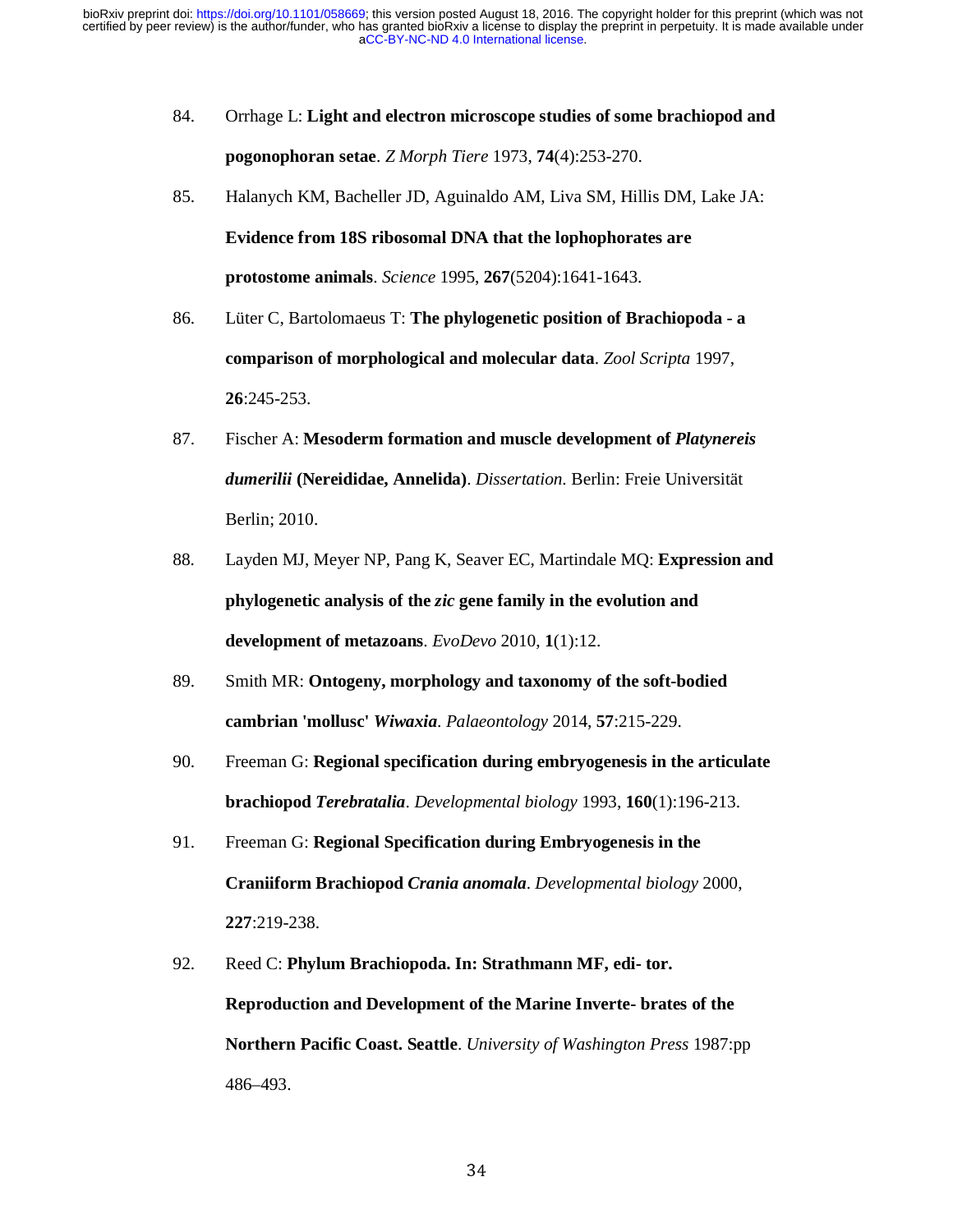- 93. Martin M: **Cutadapt removes adapter sequences from high-throughput sequencing reads**. *2011* 2011, **17**(1).
- 94. Kajitani R, Toshimoto K, Noguchi H, Toyoda A, Ogura Y, Okuno M, Yabana M, Harada M, Nagayasu E, Maruyama H *et al*: **Efficient** *de novo* **assembly of highly heterozygous genomes from whole-genome shotgun short reads**. *Genome Res* 2014, **24**(8):1384-1395.
- 95. Zimin AV, Marcais G, Puiu D, Roberts M, Salzberg SL, Yorke JA: **The MaSuRCA genome assembler**. *Bioinformatics* 2013, **29**(21):2669-2677.
- 96. Bolger AM, Lohse M, Usadel B: **Trimmomatic: a flexible trimmer for Illumina sequence data**. *Bioinformatics* 2014, **30**(15):2114-2120.
- 97. Grabherr MG, Haas BJ, Yassour M, Levin JZ, Thompson DA, Amit I, Adiconis X, Fan L, Raychowdhury R, Zeng Q: **Full-length transcriptome assembly from RNA-Seq data without a reference genome**. *Nature biotechnology* 2011, **29**(7):644-652.
- 98. Katoh K, Standley DM: **MAFFT multiple sequence alignment software version 7: improvements in performance and usability**. *Molecular biology and evolution* 2013, **30**(4):772-780.
- 99. Darriba D, Taboada GL, Doallo R, Posada D: **ProtTest 3: fast selection of best-fit models of protein evolution**. *Bioinformatics* 2011, **27**(8):1164-1165.
- 100. Stamatakis A: **RAxML version 8: a tool for phylogenetic analysis and postanalysis of large phylogenies**. *Bioinformatics* 2014, **30**(9):1312-1313.
- 101. Hejnol A, Martindale MQ: **Acoel development indicates the independent evolution of the bilaterian mouth and anus**. *Nature* 2008, **456**(7220):382- 386.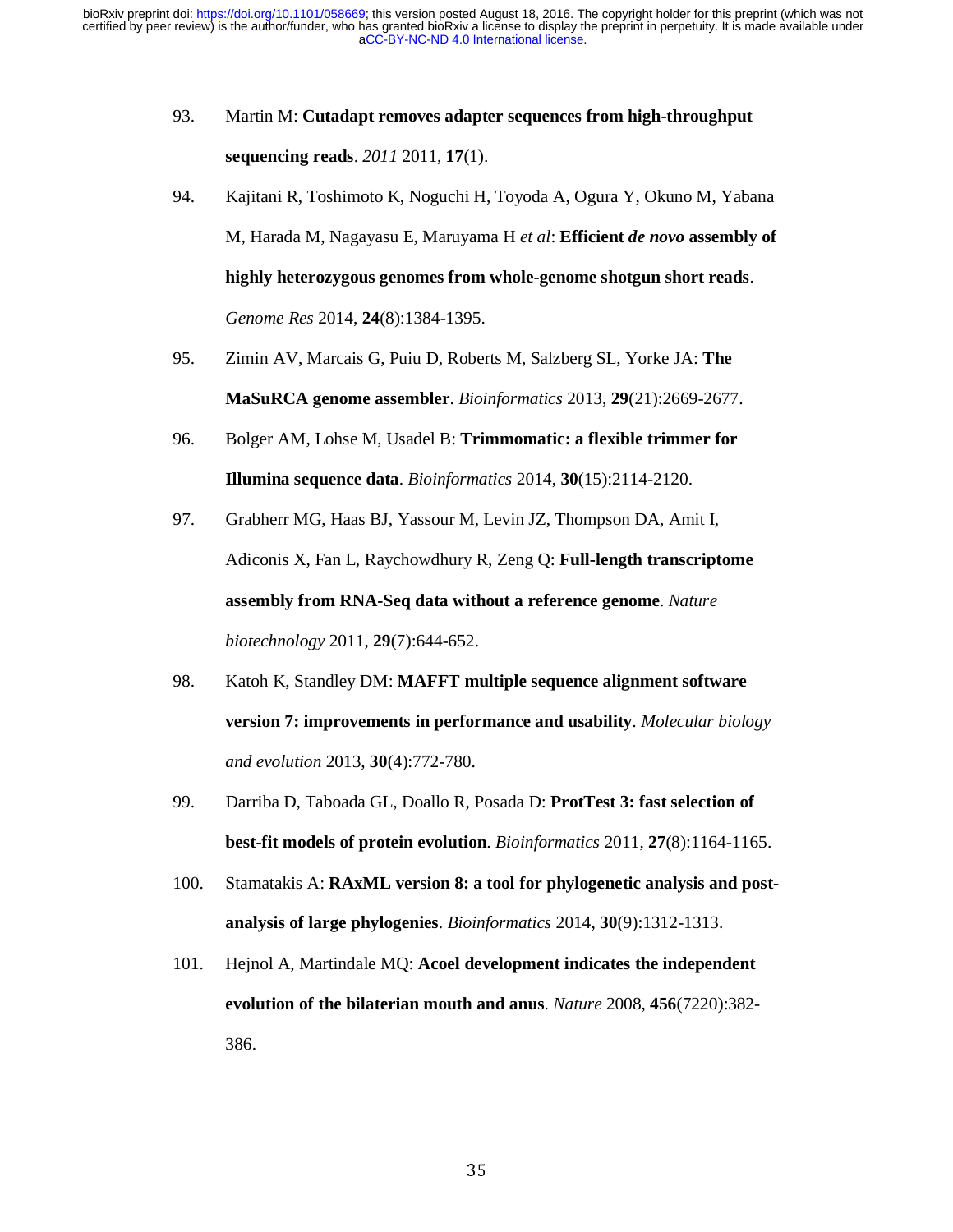102. Santagata S, Resh C, Hejnol A, Martindale MQ, Passamaneck YJ:

**Development of the larval anterior neurogenic domains of** *Terebratalia transversa* **(Brachiopoda) provides insights into the diversification of larval apical organs and the spiralian nervous system**. *EvoDevo* 2012, **3**.

103. Grande C, Martín-Durán JM, Kenny NJ, Truchado-García M, Hejnol A: **Evolution, divergence and loss of the Nodal signalling pathway: new data and a synthesis across the Bilateria**. *The International journal of* 

*developmental biology* 2014, **58**(6-8):521-532.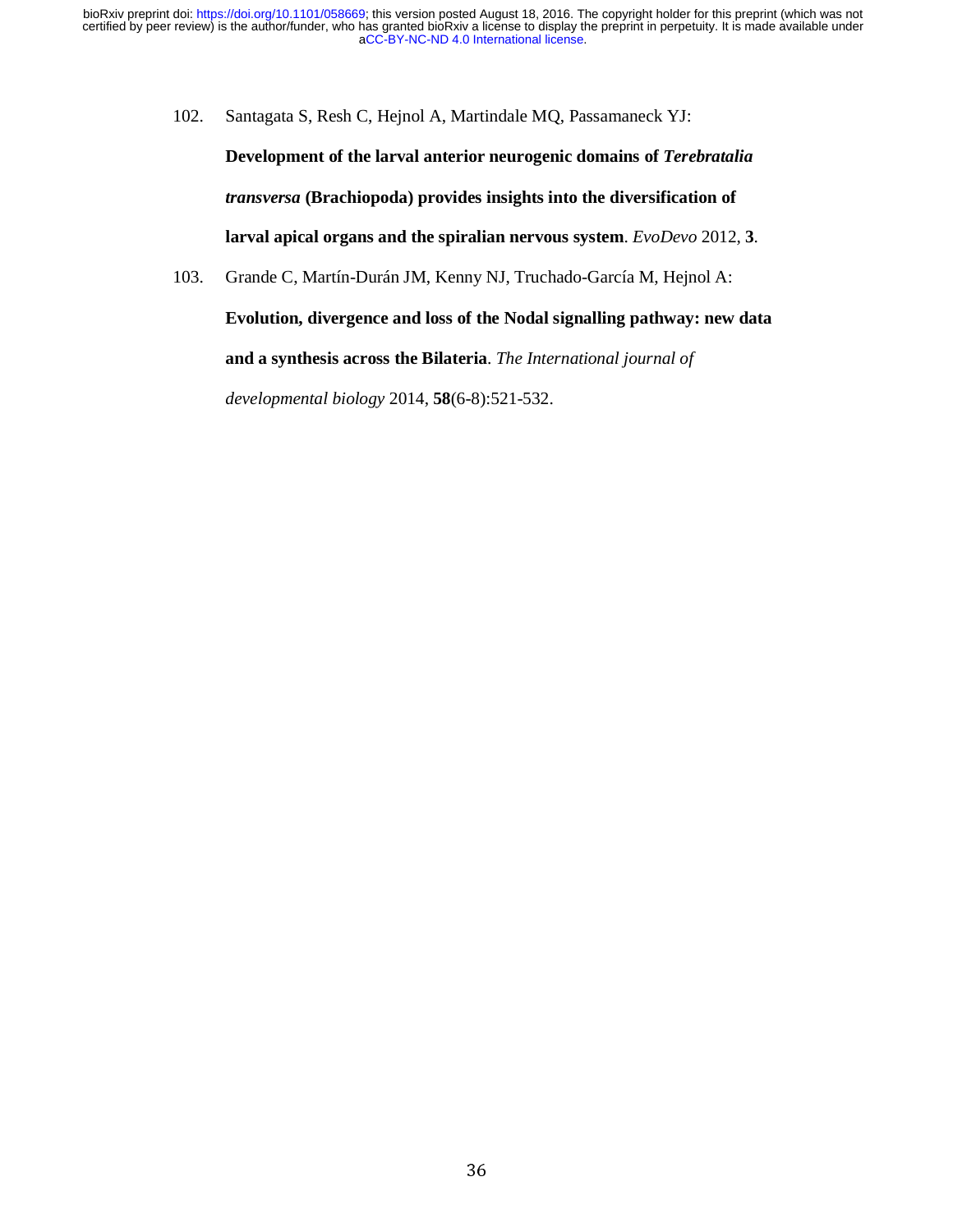#### **Figures**



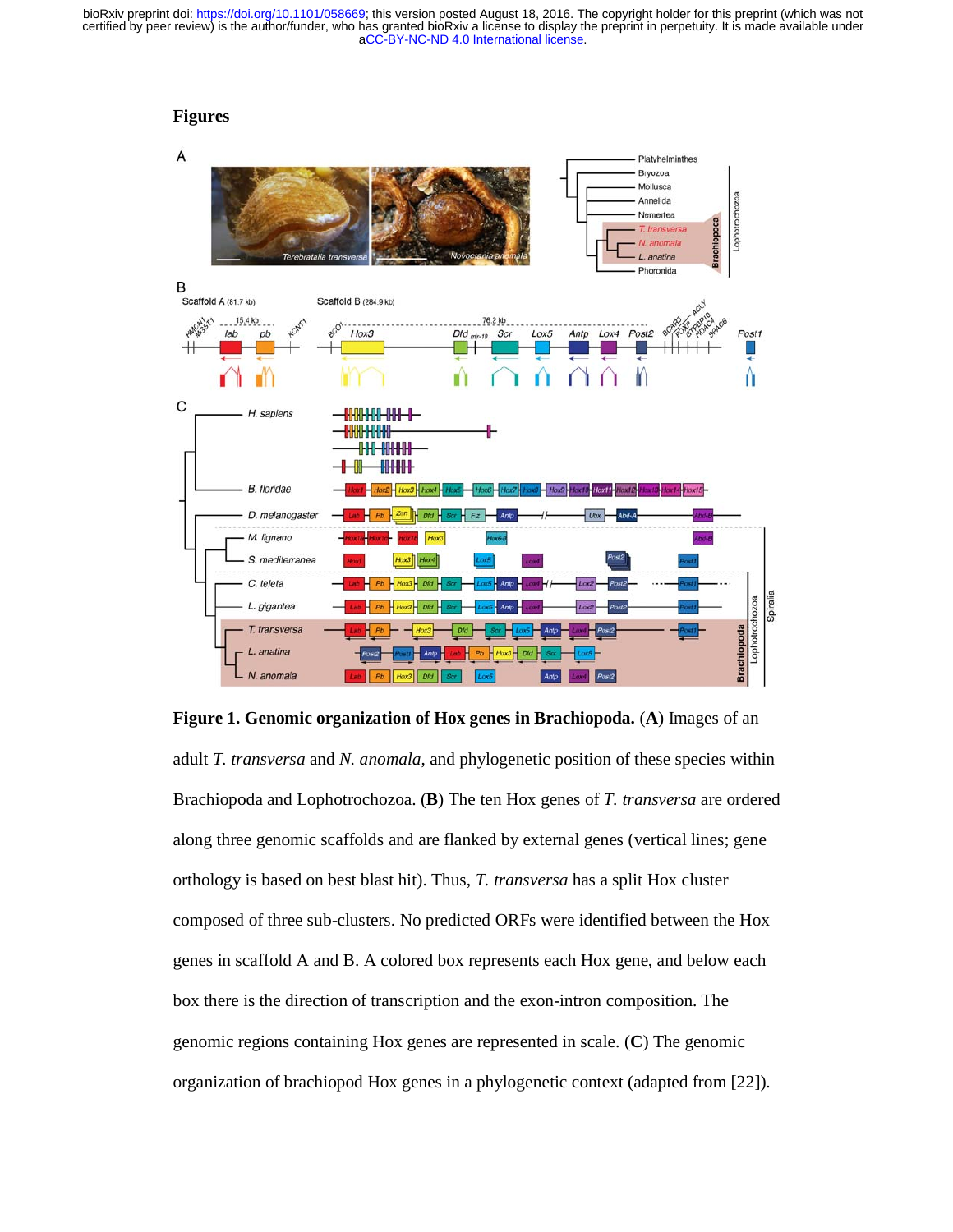The genomic order of Hox genes in *T. transversa* is similar to that observed in other spiralians (e.g. *Capitella teleta* and *Lottia gigantea*), which suggests that the translocation of the posterior Hox cluster upstream to lab is a lineage-specific feature of *L. anatina* (in *T. transversa* and *L. anatina* the arrows below the genes show the direction of transcription; conformation of the Hox cluster in L. anatina was kindly provided by N. Satoh and Y.-J. Luo). The low contiguity of the draft genome assembly of *N. anomala* hampered recovering genomic linkages between the identified Hox genes. Each ortholog group is represented by a particular color.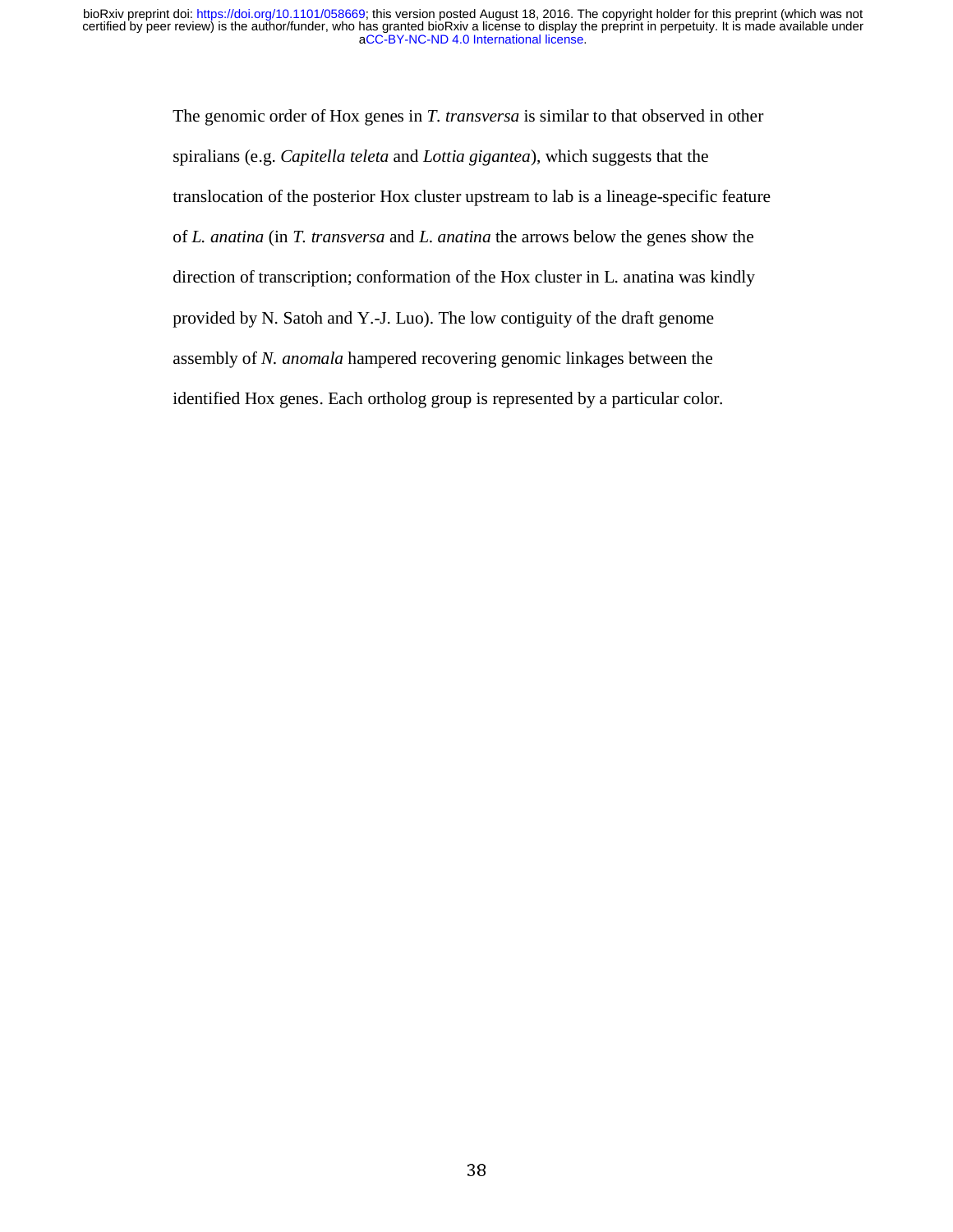

**Figure 2. Expression of Hox genes in** *T. transversa***.** (**A**–**J**) Whole mount *in situ* hybridization of each Hox gene during embryonic and larval stages in *T. transversa*. The Hox genes *lab* and *post1* are expressed during chaetae formation. The genes *pb*, *Hox3* and *dfd* are collinearly expressed along the mantle and pedicle mesoderm. The Hox genes *scr* and *antp* are expressed in the periostracum, the shell-forming epithelium. *Lox5*, *Lox4* and *post2* are expressed in the posterior ectoderm of the pedicle lobe. See main text for a detailed description of each expression pattern. Black arrowheads indicate expression in the chaetae sacs. Orange arrowheads highlight mesodermal expression. Green arrowheads indicate expression in the periostracum.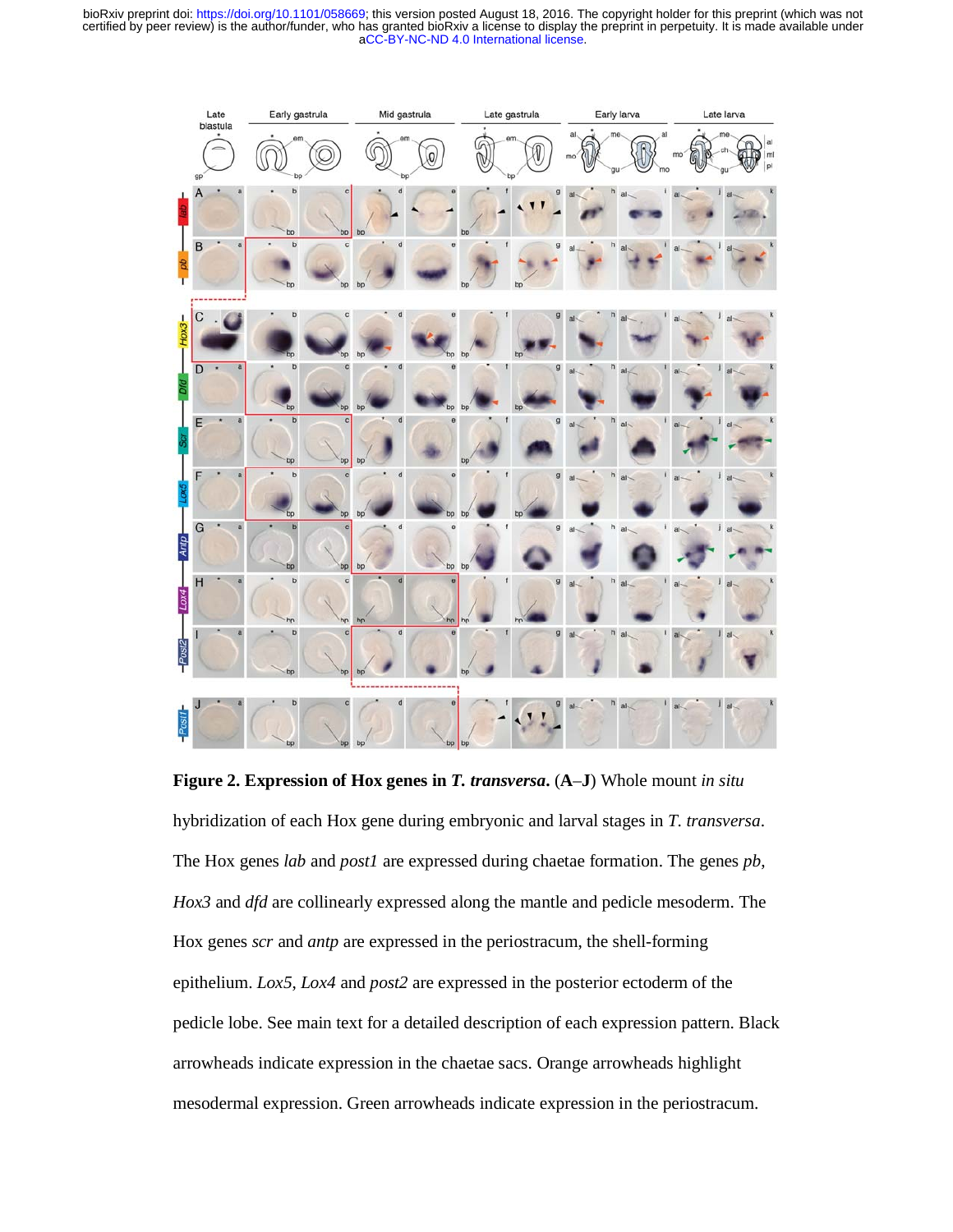The genomic organization of the Hox genes is shown on the left. On top, schematic representations of each analyzed developmental stage on its respective perspective. In these schemes, the blue area represents the mesoderm. Drawings are not to scale. The red line indicates the onset of expression of each Hox gene based on *in situ* hybridization data. The blastula stage is a lateral view (inset is a vegetal view). The other stages are in a lateral view (left column) and dorsoventral view (right column). The asterisk demarcates the animal/anterior pole. al, apical lobe; bp, blastopore; ch, chaetae; em, endomesoderm; gp, gastral plate; gu, gut; me, mesoderm; ml, mantle lobe; mo, mouth; pl, pedicle lobe.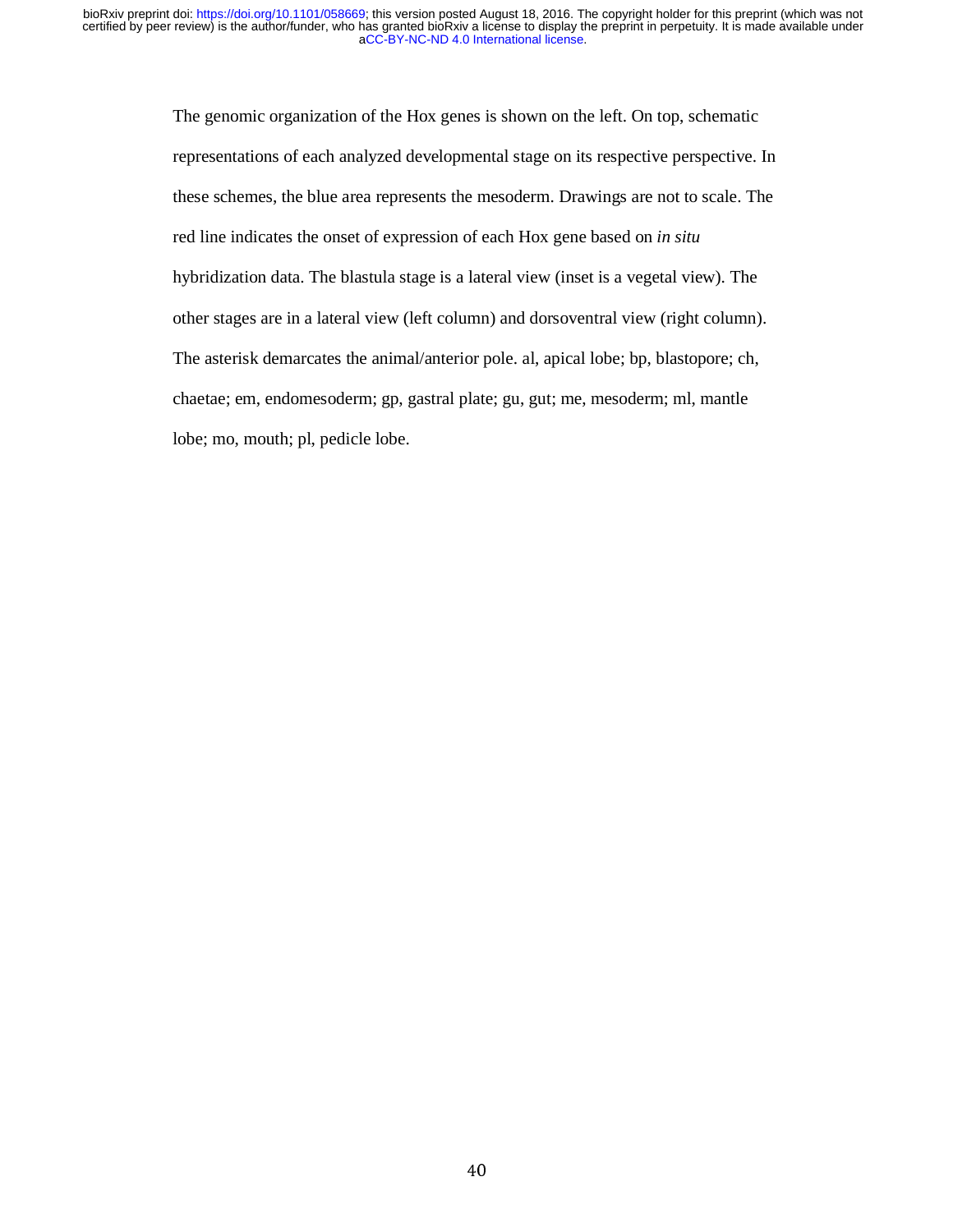



Double fluorescent *in situ* hybridization of *lab*, *pb*, *Hox3*, *dfd* and *scr* with tropomyosin (Tropo, in green) in late larval stages of *T. transversa*. (**A**) The gene *lab* is expressed in relation to the chaetae sacs, but does not overlap with the tropomyosin-expressing mesoderm. (**B**–**D**) The Hox genes *pb*, *Hox3* and *Dfd* show spatial collinearity along the mantle and pedicle mesoderm. (**E**) The gene *scr* is expressed in the periostracum, which is the epithelium that forms the shell.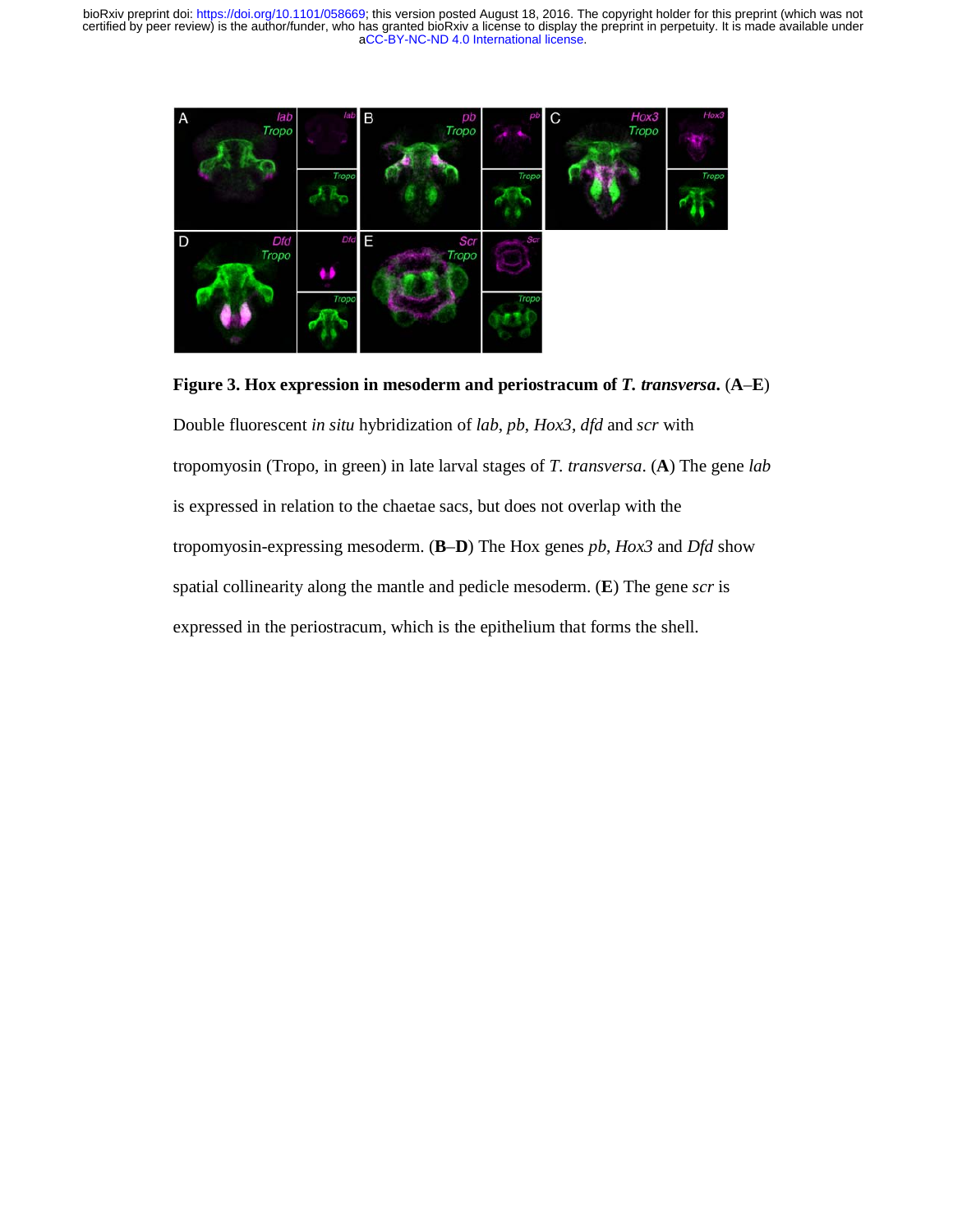

**Figure 4. Expression of Hox genes in** *N. anomala***.** (**A**–**G**) Whole mount *in situ* hybridization of the Hox genes during embryonic and larval stages in *N. anomala*. The gene *lab* is expressed in the chaetae. The Hox genes *Hox3* and *dfd* are collinearly expressed in the mantle mesoderm. The genes *scr* and *antp* are expressed in the prospective shell-forming epithelium. The genes *pb* and *Lox5* are detected in the ectoderm of the mantle lobe. The genes *Lox4* and *post2* were not detected in transcriptomes and cDNA during embryonic stages. See main text for a detailed description of each expression pattern. Black arrowheads indicate expression in the chaetae sacs. Orange arrowheads highlight mesodermal expression. Green arrowheads indicate expression in the periostracum. On top, schematic representations of each analyzed developmental stage on its respective perspective. In these schemes, the blue area represents the mesoderm. Drawings are not to scale. The red line indicates the onset of expression of each Hox gene based on *in situ* hybridization data. The blastula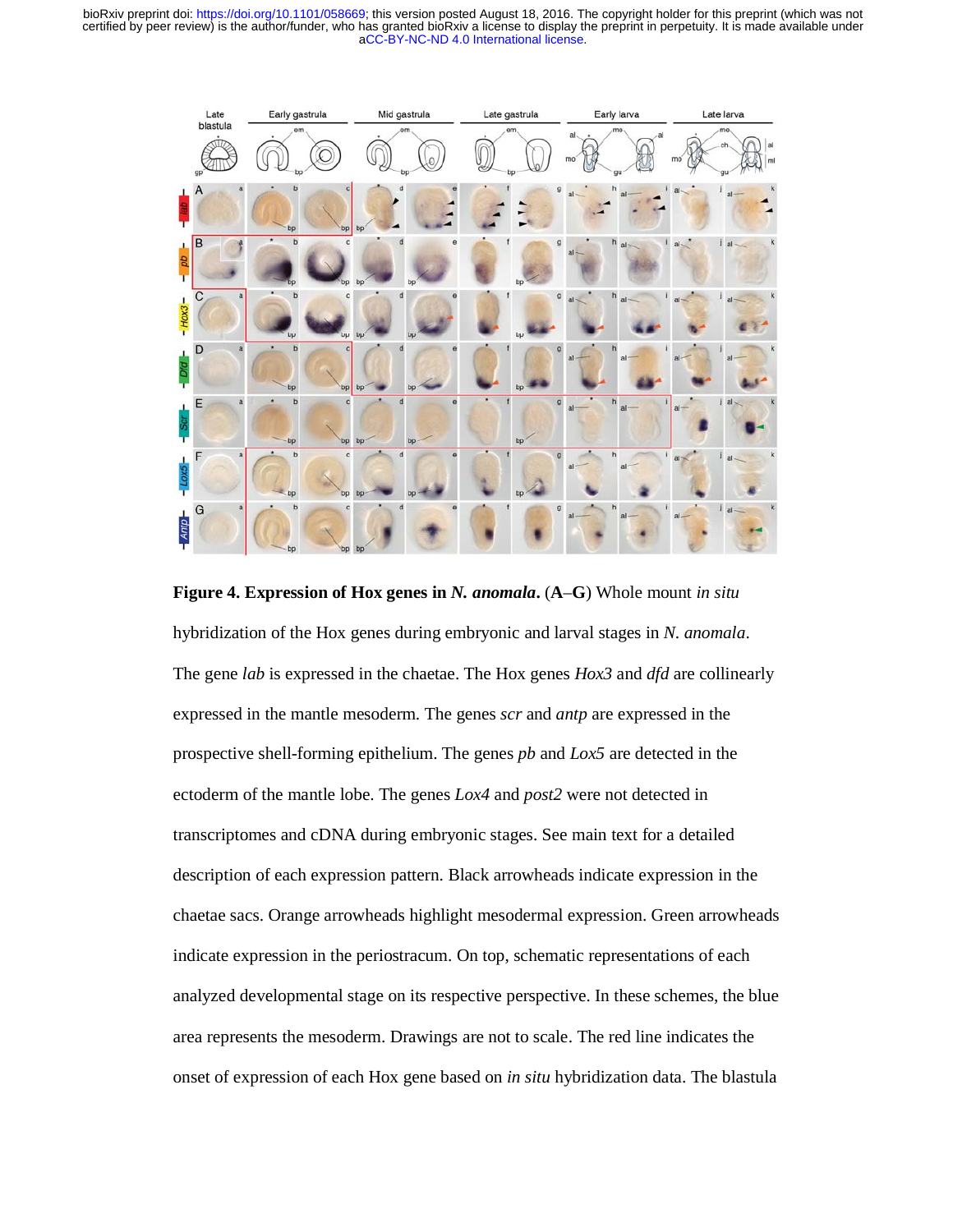stage is a lateral view (inset is a vegetal view). The other stages are in a lateral view (left column) and dorsoventral view (right column). The asterisk demarcates the animal/anterior pole. al, apical lobe; bp, blastopore; ch, chaetae; em, endomesoderm; gp, gastral plate; gu, gut; me, mesoderm; ml, mantle lobe; mo, mouth.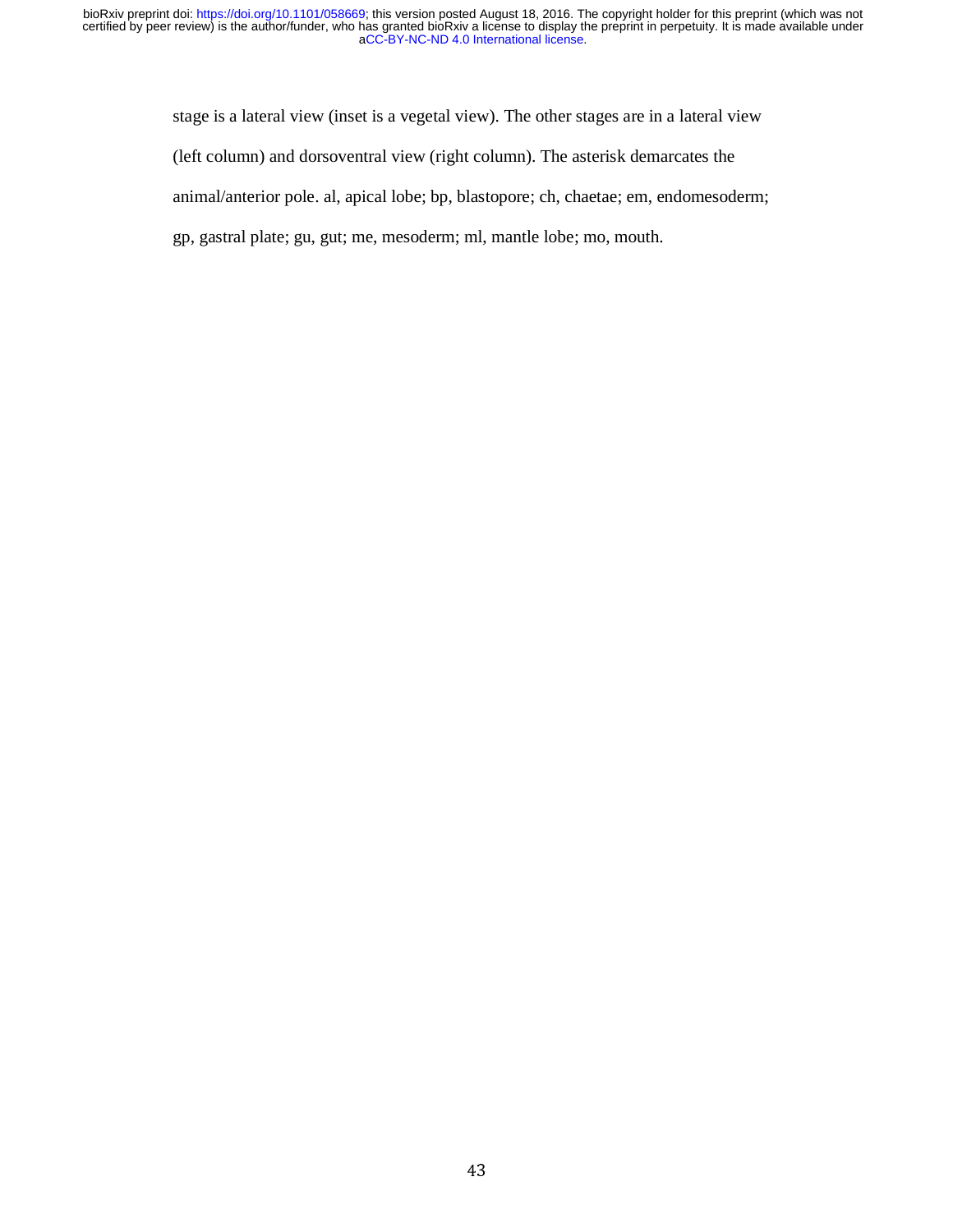

**Figure 5. Summary of Hox gene expression in** *T. transversa* **and** *N. anomala***.** (**A**, **B**) Schematic drawings of late larvae of *T. transversa* and *N. anomala* depicting the expression of each Hox gene. The Hox genes *pb* (not in *N. anomala*), *Hox3* and *dfd* show staggered expression, at least in one of their domains, associated with the mesoderm (light blue box). In both brachiopods, the genes *scr* and *antp* are expressed in the periostracum, or the shell-forming epithelium (red boxes) and lab and post1 are associated to the developing chaetae (green boxes; asterisk in *post1*: *post1* is expressed in the chaetae only during late embryonic stages, not in the mature larva, and only in *T. transversa*). The expression of *Lox4* and *post2* in *N. anomala* could not be determined in this study. The gene *post1* is missing in *N. anomala*. Drawings are not to scale.